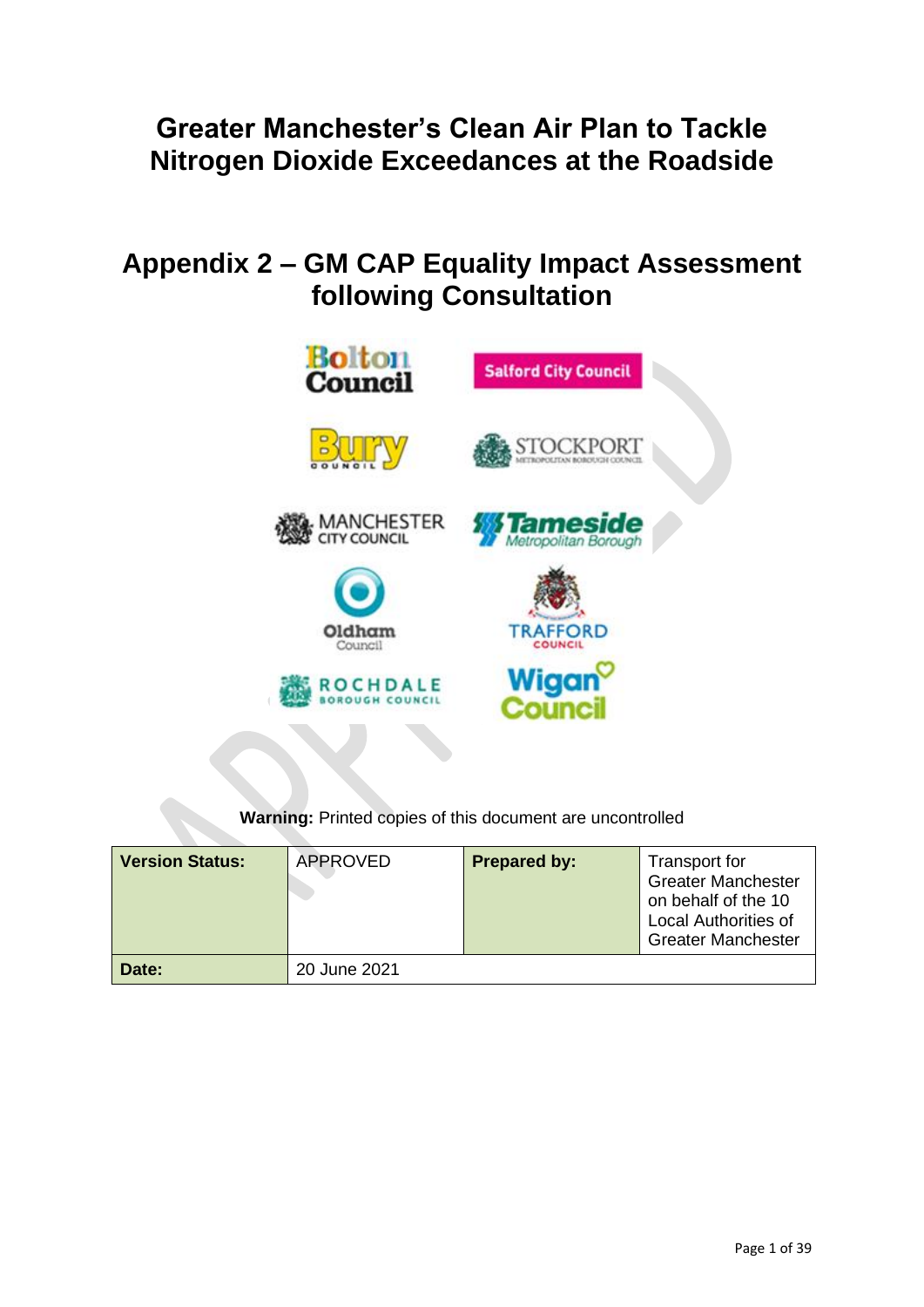# **Contents**

<span id="page-1-0"></span>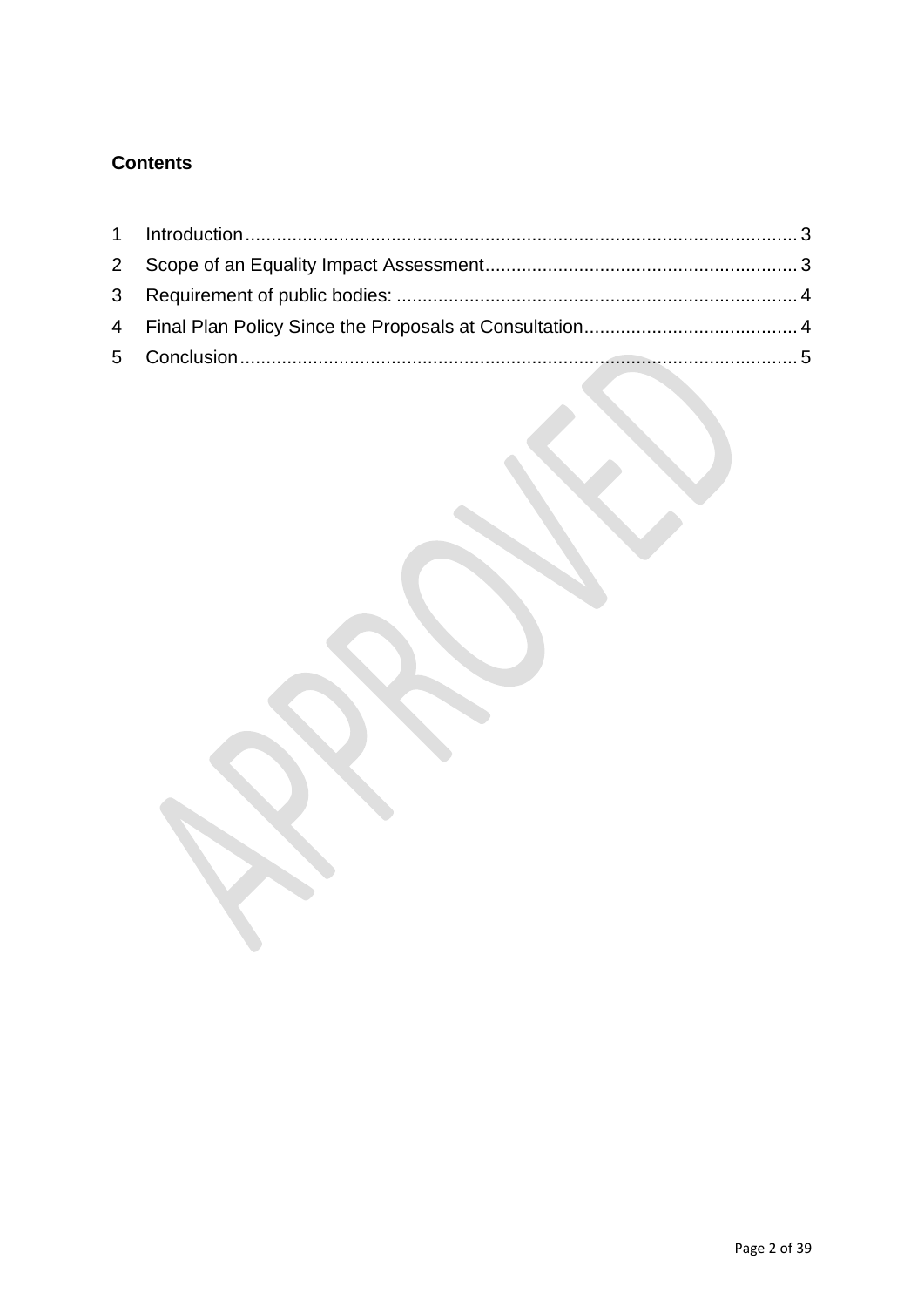# **1 Introduction**

- 1.1 This report is the Equality Impact Assessment (EqIA) to support the post consultation process for the Greater Manchester Clean Air Plan (GM CAP).
- 1.2 The assessment considers the potential for the GM CAP to result in disproportionate or differential equality effects on people with protected characteristics.
- 1.3 Transport for Greater Manchester (TfGM) is coordinating the development of the GM CAP on behalf of the ten local authorities and this report utilizes TfGM's EqIA report format, set out in two sections (Section 1: Initial Screening and Section 2: Full Equality Analysis).
- 1.4 This assessment builds on the EqIA document that was published to support the GM CAP Consultation between October and December 2020. It assesses the GM CAP measures detailed in the GM CAP Policy that has been updated to reflect GM's response to the consultation and will support the production of the Full Business Case (FBC) later in 2021.
- 1.5 This report is supported by an Equality Impact Evidence Report for the GM CAP (Appendix of this document). Each of the Greater Manchester Local Authorities have developed a specific report for their particular districts, highlighting significant equality differences in comparison to the GM-wide findings. The ten local reports are contained in appendices to the Equality Impact Evidence Report.

# <span id="page-2-0"></span>**2 Scope of an Equality Impact Assessment**

- 2.1 An EqIA is a recognised, specific process, used to inform the development of policies in order to facilitate maximum positive outcomes and to avoid or minimise adverse impacts on particular groups.
- 2.2 An EqIA considers the impact on nine protected characteristics:
	- 1. age;
	- 2. disability;
	- 3. gender reassignment;
	- 4. marriage and civil partnership;
	- 5. pregnancy and maternity;
	- 6. race;
	- 7. religion or belief;
	- 8. sex; and
	- 9. sexual orientation.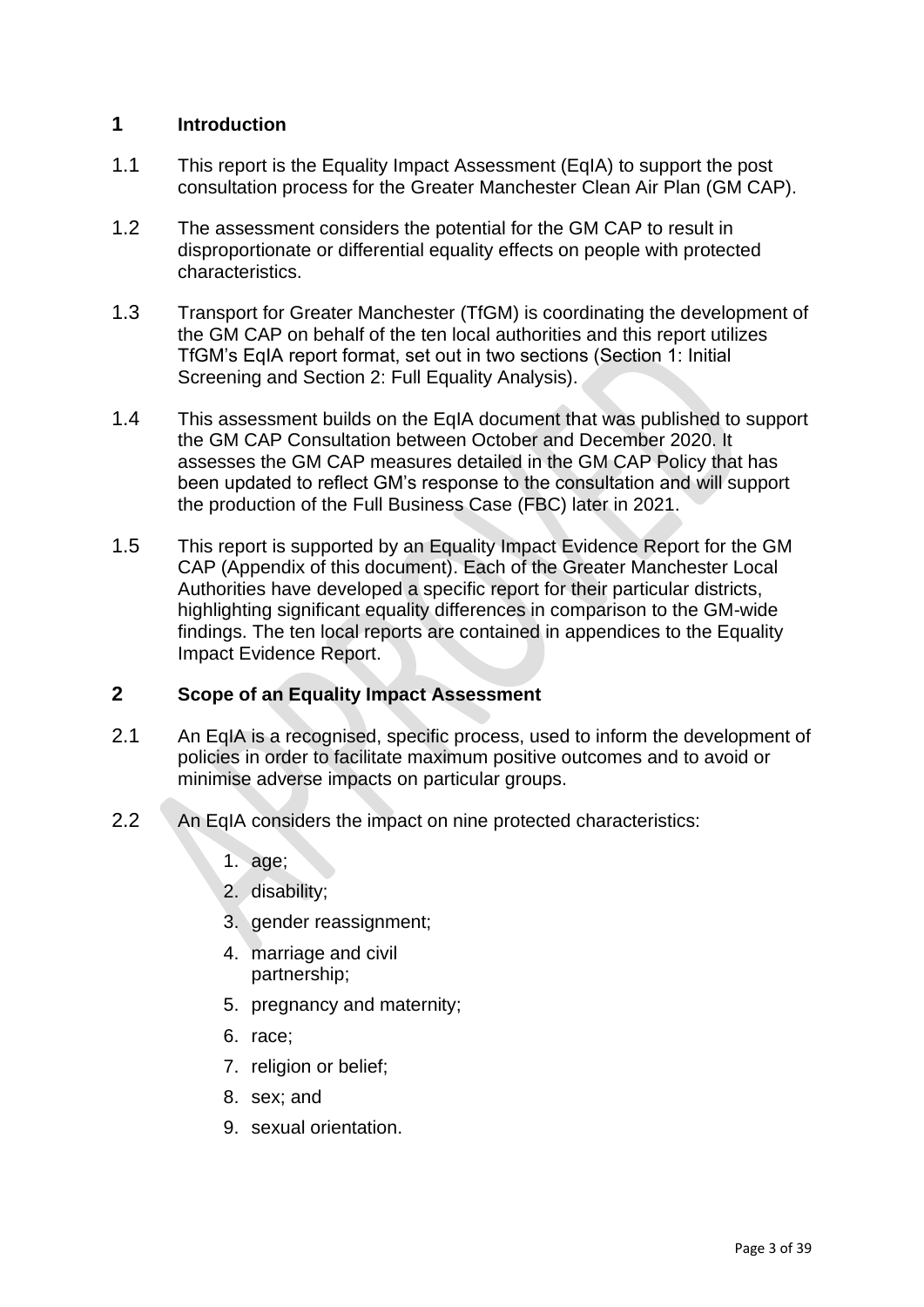- 2.3 An EqIA does not directly consider the impact on those communities that are economically disadvantaged or that have high level of social deprivation, unless there is a clear correlation with a protected characteristic. Economic impacts of the CAP are considered in the post-consultation Economic Implications of the GM CAP report and in the updated Distributional Impacts Assessment report that will support the FBC.
- 2.4 Some of the local authorities in GM do include socio-economic deprivation or lowincome households as a characteristic within their Equality Policy. In these cases, socio-economic disadvantage is considered in their EqIA assessment as part of the Equality Impact Evidence Report for the GM CAP (See Appendix ).
- 2.5 In addition, some of the local authorities consider other protected characteristics in their EqIA assessments, such as carers and veterans, in line with their local Equality Policy,

# <span id="page-3-0"></span>**3 Requirement of public bodies:**

- 3.1 Under Section 149 of the Equality Act (2010), public bodies are subject to the Public Sector Equality Duty, which requires that, they have due regard to the need to:
	- a) Eliminate discrimination, harassment, victimisation, and any other conduct that is prohibited by or under the Act;
	- b) Advance equality of opportunity between persons who share a protected characteristic and persons who do not share it; and
	- c) Foster good relations between persons who share a relevant protected characteristic and persons who do not share it.
- 3.2 The aim of the EqIA is to identify whether people with protected characteristics could be affected by the GM CAP disproportionately or differentially:
	- **Disproportionate effects** arise when an impact has a proportionately greater effect on people with protected characteristics than the rest of the population.
	- **Differential effects** arise where people with protected characteristics could be affected differently from the rest of the population, due to a particular need or sensitivity.

# <span id="page-3-1"></span>**4 Final Plan Policy Since the Proposals at Consultation**

4.1 The proposed final GM Clean Air Plan does not include a Hardship Fund, as proposed at consultation. Although feedback from the consultation and the impact of COVID-19 research found that further support was required for GM businesses, Government Ministers did not agree that a Hardship Fund would be the best way to mitigate the impact of uncertainty due to the pandemic. Ministers cited other COVID-response government schemes (not specific to Clean Air plans) being available to address wider business impacts.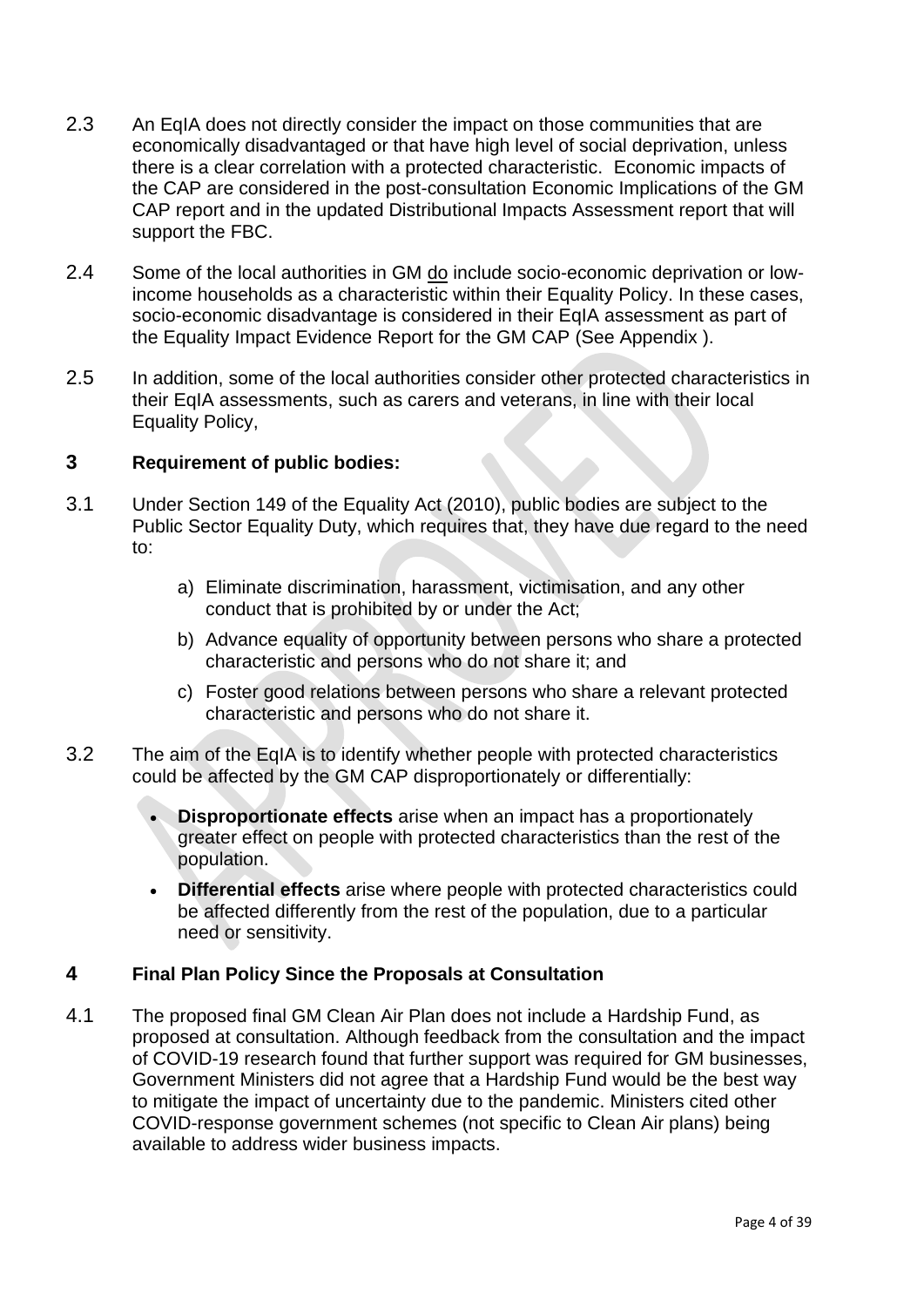- 4.2 However, Government have confirmed that they wish to ensure that Clean Air Funds can be adapted if necessary; and, that they will continue to work with GM to understand the situation, including the funding position, if the impacts prove to be more severe than forecast.
- 4.3 It remains important to monitor the impact of the CAZ on individuals and businesses that are economically vulnerable and their ability to access the available package of Clean Funds and Vehicle Finance.
- 4.4 The proposed final GM Clean Air Plan does not include a 5/7 discount for GMlicensed PHVs, as proposed at consultation. From an equality perspective, in isolation the removal of the discount would impact PHV drivers, a high proportion of whom are male and from minority ethnic groups<sup>1</sup>. However, rather than offering a discount, GM is proposing a temporary exemption to the daily charges of the CAZ until 31 May 2023 for all GM-licensed Private Hire Vehicles and Hackney Carriages and further options for replacement and retrofit are more suitable revisions to the scheme to meet the air quality objectives.

# <span id="page-4-0"></span>**5 Conclusion**

- 5.1 The assessment concludes that improved air quality resulting from the GM CAP will have a disproportionate benefit for many protected characteristic groups namely, pregnancy and maternity; older people, young people and children; those with disability or ill-health; and those from minority ethnic and faith groups who are more likely to live in deprived neighbourhoods.
- 5.2 It also concludes that, despite the proposed package of mitigating measures, there is the risk of residual adverse impacts on some protected characteristic groups in relation to personal and business affordability: gender (male drivers), minority ethnic and faith groups. A potential, residual adverse impact in relation to accessibility was also concluded for those with following protected characteristics: older and young people; disability; gender reassignment and sexual orientation. Overall, the assessment recognises that a significant package of temporary and permanent exemptions, discounts and funds has been put in place and that these have reduced the potential negative impact on protected characteristic groups. Having regard to the benefits of the GM CAP the proposals are considered to be justified notwithstanding the remaining risk of disproportionate or differential impacts on protected characteristic groups.
- 5.3 Promotion and accessibility of the mitigating measures to protected characteristic groups will be key to ensuring that those impacted are fully aware of and able to benefit from the support available.

<sup>1</sup> Both licensed PHVs and Hackney Carriages can only be driven by a licensed driver – a vehicle used for taxi services is always a licensed taxi. Therefore, at all times it is a licensed vehicle, rather than a private car. After consideration of the feedback from consultation, GM considered that offering PHVs a discount did not provide parity with other commercial vehicles which are sometimes also used for private travel.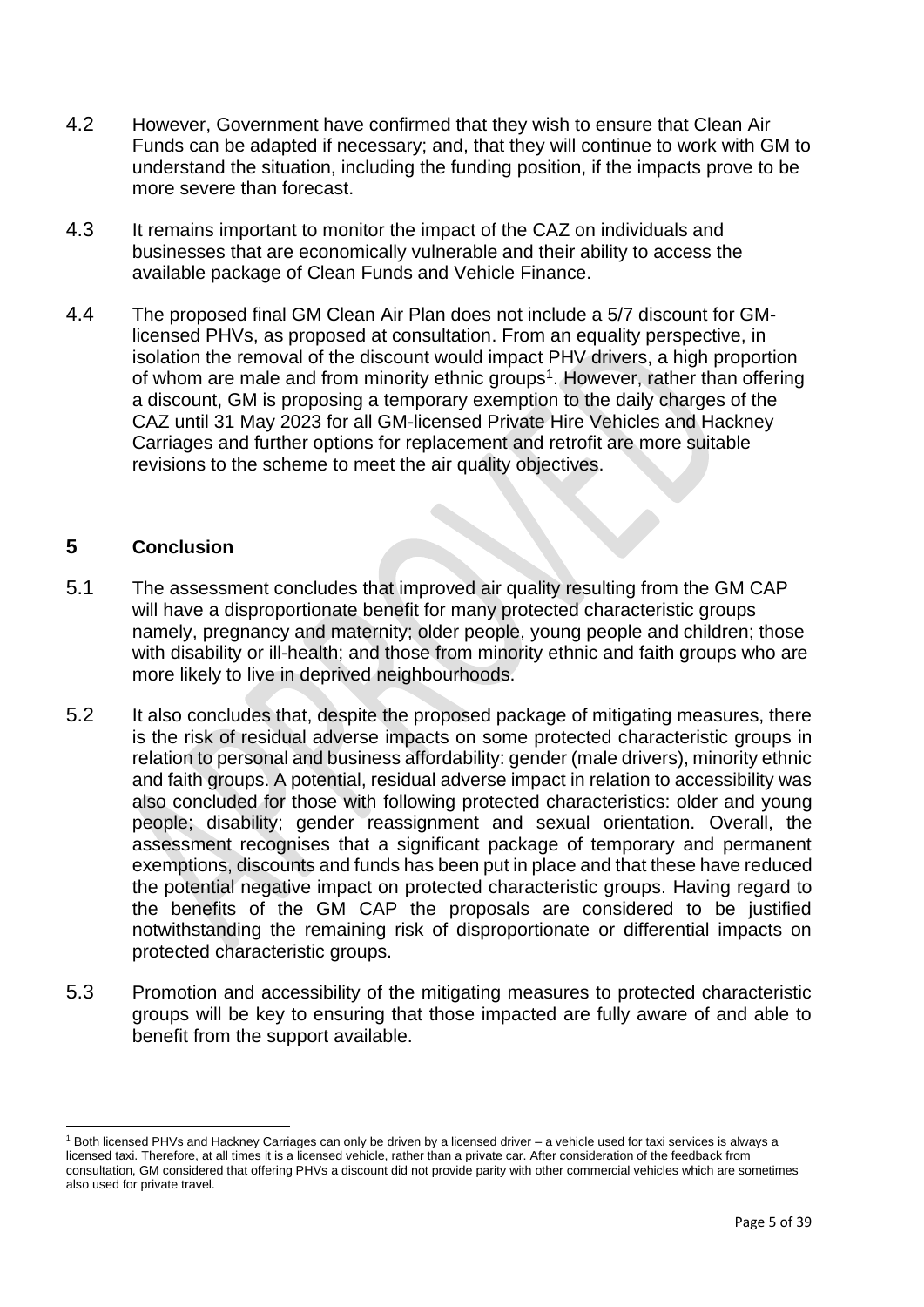5.4 To fulfil their duty under the Equality Act, each of the ten local authorities has undertaken a local assessment and reported any significant variances against the GM-wide assessment, these can be found in the supporting GM CAP Equality Impact Evidence report (see Appendix).

Page 6 of 39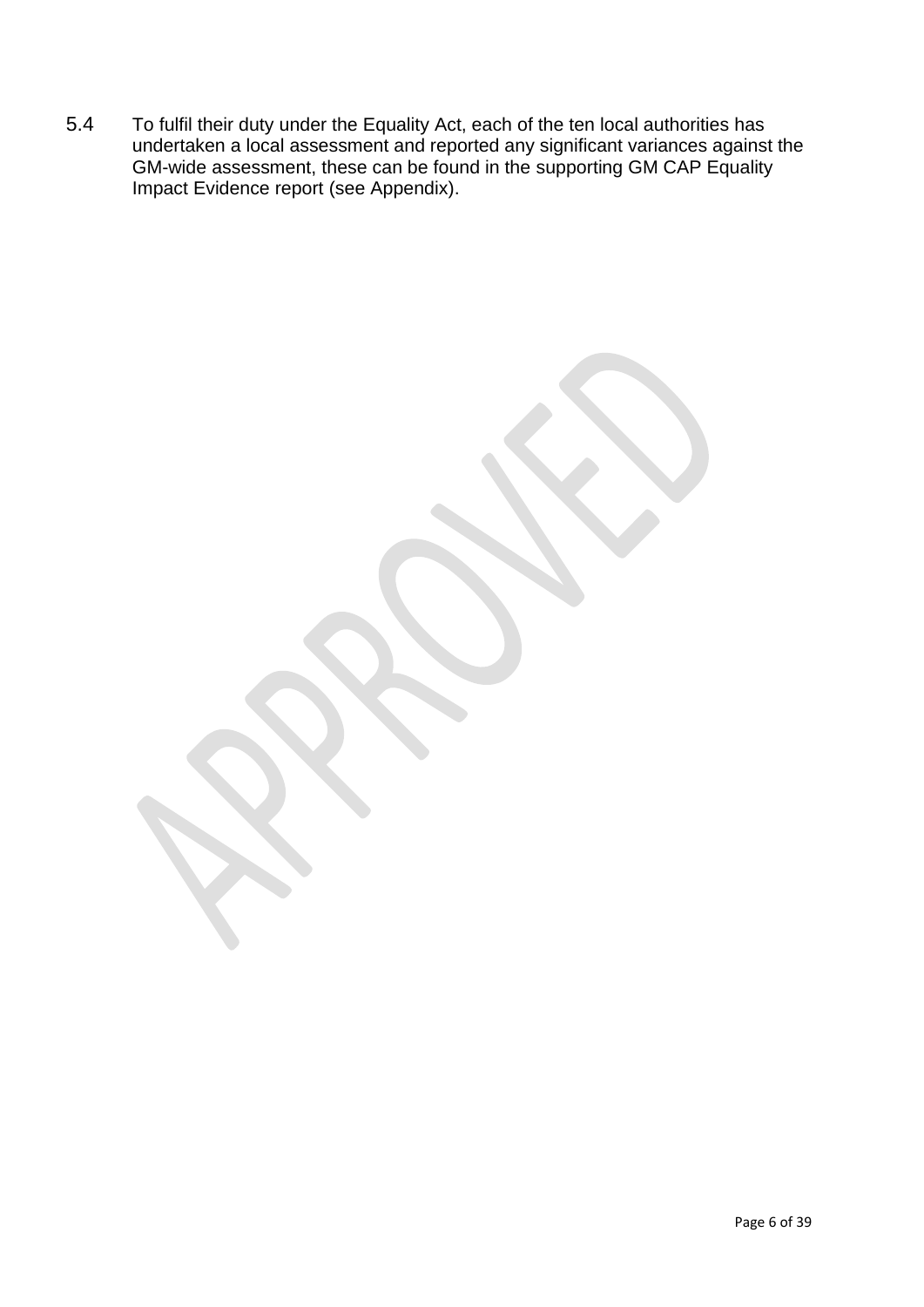Transport for Greater Manchester **Equality Impact Analysis**

# **Section one: Initial Screening**

| <b>Department</b>                      | <b>Transport Strategy</b> |
|----------------------------------------|---------------------------|
| Team or Service Area                   | Clean Air Project         |
| <b>Officer completing the analysis</b> | ARUP                      |
| l Phone                                |                           |
| <b>Email</b>                           |                           |

| Type of activity  | Project                                                                  |
|-------------------|--------------------------------------------------------------------------|
| Title of activity | GM Clean Air Plan to tackle Nitrogen Dioxide Exceedances at the Roadside |

*Under current equality legislation, TfGM and the ten Greater Manchester local authorities are required in the exercise of our functions to have due regard for the need to:*

- *eliminate unlawful discrimination, harassment and victimization*
- *advance equality of opportunity between persons who share a relevant characteristic, and persons who do not share it; and*
- *foster good relations between those who have a protected characteristic and those who don't.*

*Equality Analysis (formally referred to as Equality Impact Analysis (EQIA)) is a tool that will help you to consider equalities issues when drawing up or reviewing a strategy, project, policy, process or procedure which affects the delivery of services and the employment practice of Transport for Greater Manchester (TfGM). Equality Analysis will improve the work of TfGM by making sure it does not unlawfully discriminate against people and that it fulfils its duties under current equality legislation and where possible, it promotes equality.*

*You will need to demonstrate where appropriate that there has been engagement with beneficiary groups and at the end of this analysis you will need to provide documentary evidence of all the information you have taken into account during this process.*

# **Question 1:**

*Is this a new or existing activity?*

#### Existing.

An Outline Business Case was written in support of the GM CAP in February 2019. Since this time the GM CAP Policy has been developed and refined in response to stakeholder engagement. This assessment builds on the EqIA developed to support the statutory consultation in October – December 2020 and assesses the potential impact of the resulting GM CAP Policy on protected characteristics.

#### **Question 2:**

*What is the main aim and purpose of the activity?*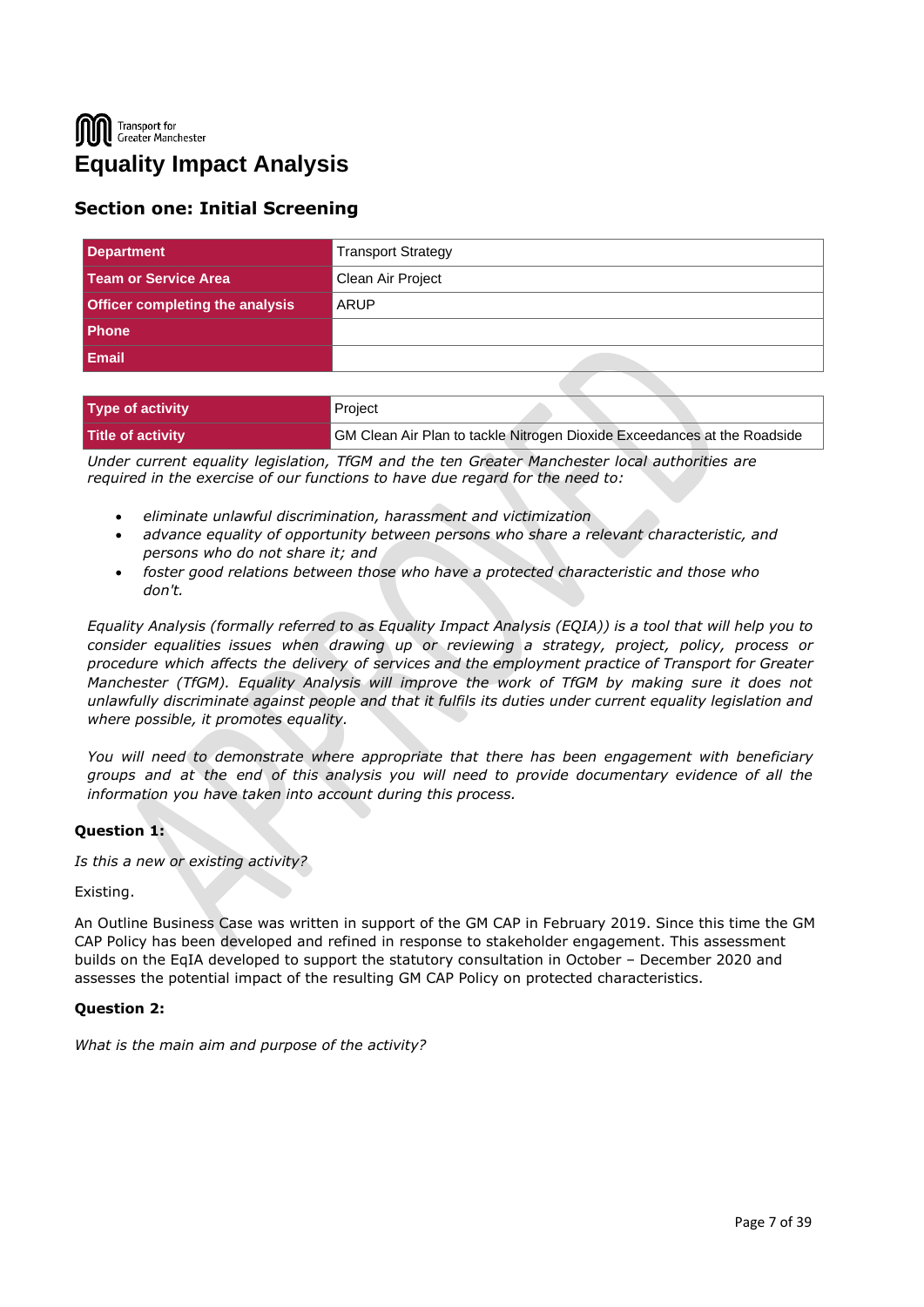The government has instructed many local authorities across the UK to take quick action to reduce harmful Nitrogen Dioxide (NO<sub>2</sub>) to within legal limit values in the "shortest possible time". In Greater Manchester, the 10 local authorities, the Greater Manchester Combined Authority (GMCA) and Transport for Greater Manchester (TfGM), collectively referred to as "Greater Manchester" or "GM", have worked together to develop a Clean Air Plan to tackle NO<sub>2</sub> Exceedances at the Roadside, referred to as GM CAP. TfGM is coordinating the development of the GM CAP on behalf of the ten local authorities.

The primary objective of the GM CAP is to achieve compliance with legal limit values in the shortest possible time. In line with Government guidance, this is the Determining Success Factor by which the programme is appraised.

A feasibility study was undertaken, and an outline business case was completed in 2019. Following this, a package of detailed GM CAP measures was developed and refined. As required by the Transport Act 2000, a statutory consultation on these detailed proposals, including the proposed charging CAZ, was undertaken between 8 October and 3 December 2020<sup>2</sup>. The feedback from the consultation has now been considered and has informed proposed changes to the CAP measures that are reflected in the GM CAP Policy being assessed in this EqIA.

This EqIA is one of a package of reports that supports the GM Authorities Response to the Consultation and the development of the Full Business Case (FBC) for the GM CAP. 3

# **Question 3:**

#### *List the main elements of the activity?*

The GM CAP proposes a charging Class C Clean Air Zone (CAZ)<sup>4</sup> , with additional measures to tackle nitrogen dioxide exceedances. Under a Class C CAZ owners or registered keepers of the following vehicle types are required to pay a daily charge for driving within the zone, if the vehicle does not comply with the required vehicle emission standards in the Government's Clean Air Zone Framework<sup>5</sup>:

- Buses
- Coaches
- Heavy Goods Vehicles (HGVs)
- Light Goods Vehicles (LGVs)
- **Minibuses**
- Licensed Hackney Carriages
- Licensed Private Hire Vehicles (PHVs)

Vehicles which meet the relevant emissions standards will not be subject to charges. A Clean Air Zone Class C does **not** include charging in respect of private cars and motorbikes.

Within the GM CAP, additional measures are proposed to support the transition to compliant vehicles and tackle nitrogen dioxide exceedances in the shortest possible time. These include funds and finance for the retrofit and/or replacement of buses, taxis and commercial vehicles which do not meet the emissions standards required by the CAZ.

The set of supporting measures within the GM CAP Policy are specifically:

• Clean Bus Fund

<sup>2</sup> <https://cleanairgm.com/clean-air-plans>

<sup>3</sup> [https://cleanairgm.com/technical-documents/](https://secure-web.cisco.com/11eiBCgElauzNx9ZLncgJx3iOubmp4VtcvvkdlhxY65RKvTbIb59-L2ncr8SElltrd2x-6LbEl4KMsTTxIe3wkMOtRdF_mwDnnUw_pzGQZOwSRIhPJyQIZ8Yp6BpEAcNSn8Ts-zUMkCwwKuuZ6JqlhO90pJazjetwe6gKhLVIM_BswP0PQmXUeuqGyGpWdmieI8qM86OywsW2Ih1TXBkADjvPWBAW0J67oLJLyOi-5a-P-uw5qxFWy4jV1Rgj27aX74mWEA8RmcCJF_QiJniWV9Y7vnNRmfIdielNKILyTnV3ChPut5AXlpom2ThMoaDynN4YcMw9M5bXrEI6WdmDFg/https%3A%2F%2Furl4.mailanyone.net%2Fv1%2F%3Fm%3D1lqaQa-0007kg-3t%26i%3D57e1b682%26c%3Dwx7pouswT3bJs4LPeETsz86q7Q_0OC56XXhe7DlJDibGRSGR8fdmSomeuSdI7C2Fa0eQbaAqoLXhP95flvC3e_rUhnBjBiD8llf9LaF4ZtCjfFRgnR8YVM3huSJaCGnICk94fttlvHc5puWw5cDJWXKncROEJUpzHqnxCBOtlS83l3-sjgML-pIcbUhAQZELxzuJu6c3812_3lnwQAbyYwgocO5Fara8d5TyMQqiWW6tNZcZXXghiSlVoISAGQRmsZ-TU8nVqIdM3Z7LyV0OBSLL4yenFqLa1SDyZM36c6L9Rv_9RwvC_zO8-ja9EEmp3RuaxQ4iKqu8pID_qRBxLRB9hKR0Yp8TjK3AxZQfI6W6JX6ff_FKZIssUgNuX4h8fgWjXtS31MSzgcKKD5htCOS8RNiJG7hqFaezCADs1zqfd5YI5KwtXyQV8Xcw9c04dqUU3rtH6b_zGkplrYZzi_tw5Uh0gVH_yDQ0aze-YmaYOmPe-7DcIOn3tcJzyPAzyNqQZKCfP-i1oh349NtnaY_1gjK4qs0hRBa9R9D0kEGpaGRFokA16JTCjrnHuvRgs7DcM7Fi3nDdrs6xiFxYb34O5EIVstmWMeA67C4pmsqoQ4hX3-rUnQd3vI35GAzQJzJxEsp-QxLb4UU4coOA_r80VNAaur_GF4G4X8lvmN0gEZ3Wu5QzUhFNsj4TCOgSucH17LnJrJVLTZfksCAbTQ)

<sup>4</sup> The Clean Air Zone Framework (May 2017), Dept of Transport and DEFRA classifies Clean Air Zones as being either Class A, Class B or Class C. Class C includes buses, coaches, taxis, PHVs, HGVs and light goods vehicles (LGVs).

<sup>5</sup> Department for Environment, Food & Rural Affairs and Department for Transport. 2020. Clean Air Zone Framework. Available at:

[https://assets.publishing.service.gov.uk/government/uploads/system/uploads/attachment\\_data/file/863730/clean-air-zone-framework](https://assets.publishing.service.gov.uk/government/uploads/system/uploads/attachment_data/file/863730/clean-air-zone-framework-feb2020.pdf)[feb2020.pdf](https://assets.publishing.service.gov.uk/government/uploads/system/uploads/attachment_data/file/863730/clean-air-zone-framework-feb2020.pdf)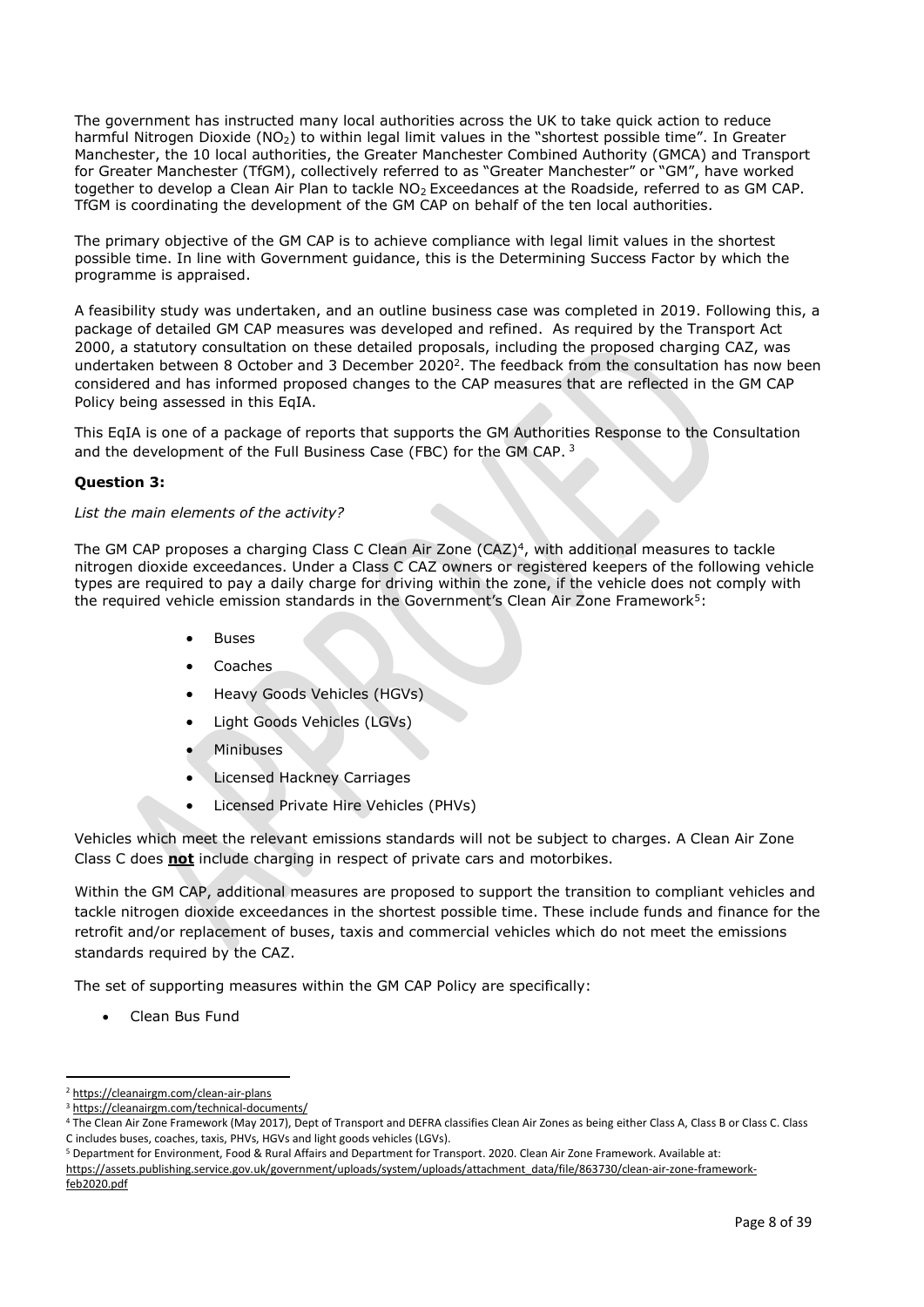- Clean Commercial Vehicle Fund
- Clean Taxi Fund
- Vehicle Finance
- Taxi Electric Vehicle Infrastructure

# **Question 4:**

*If this is a new / proposed activity or a change to an existing activity, please explain why the proposal is being made / for what reason?*

This assessment builds on the EqIA document that was published to support the GM CAP Consultation between October and December 2020. It assesses the GM CAP measures detailed in the GM CAP Policy that has been updated to reflect GM's response to the consultation and will support the production of the Full Business Case (FBC) later in 2021.

This document is supported by an Equality Impact Evidence Report (see Appendix).The Equality Impact Evidence Report includes appendices from each of the ten GM local authorities, highlighting any specific considerations and variations that apply to each borough.

# **Question 5:**

*What outcomes does the activity aim to achieve?*

An implementation plan that sets out the measures proposed to address nitrogen dioxide exceedances in Greater Manchester which has been developed collectively by all Greater Manchester local authorities, and co-ordinated by TfGM, in line with Government direction and guidance.

#### **Question 6:**

*Who are, or will be, the main beneficiaries of the activity?*

*Please tick one or more of the following*

| Travelling public            | Yes                                                                                    |
|------------------------------|----------------------------------------------------------------------------------------|
| <b>TfGM staff</b>            | No.                                                                                    |
| Partners including Operators | No.                                                                                    |
| Suppliers                    | No                                                                                     |
| Others - please specify      | Yes<br>All people living, working and travelling into and within Greater<br>Manchester |

# **Question 7:**

*Do you need to consult with people who might be affected by it directly or indirectly? Please justify your response*

A programme of research, analysis and public and stakeholder engagement has taken place since early 2019. A public 'conversation' on the outline proposals ran from 13 May 2019 to 30 June 2019, seeking wide-ranging feedback from the general public, businesses and stakeholders on the proposed measures for achieving compliant NO2 levels in Greater Manchester. Around 3,300 responses were received over the seven-week period, including responses from umbrella groups representing more than 50,000 members. Around 70% of the responses were residents of Greater Manchester and 16% were businesses in Greater Manchester. These results, along with outputs from wider stakeholder engagement with a range of groups, were used to inform the development of more detailed proposals for statutory consultation.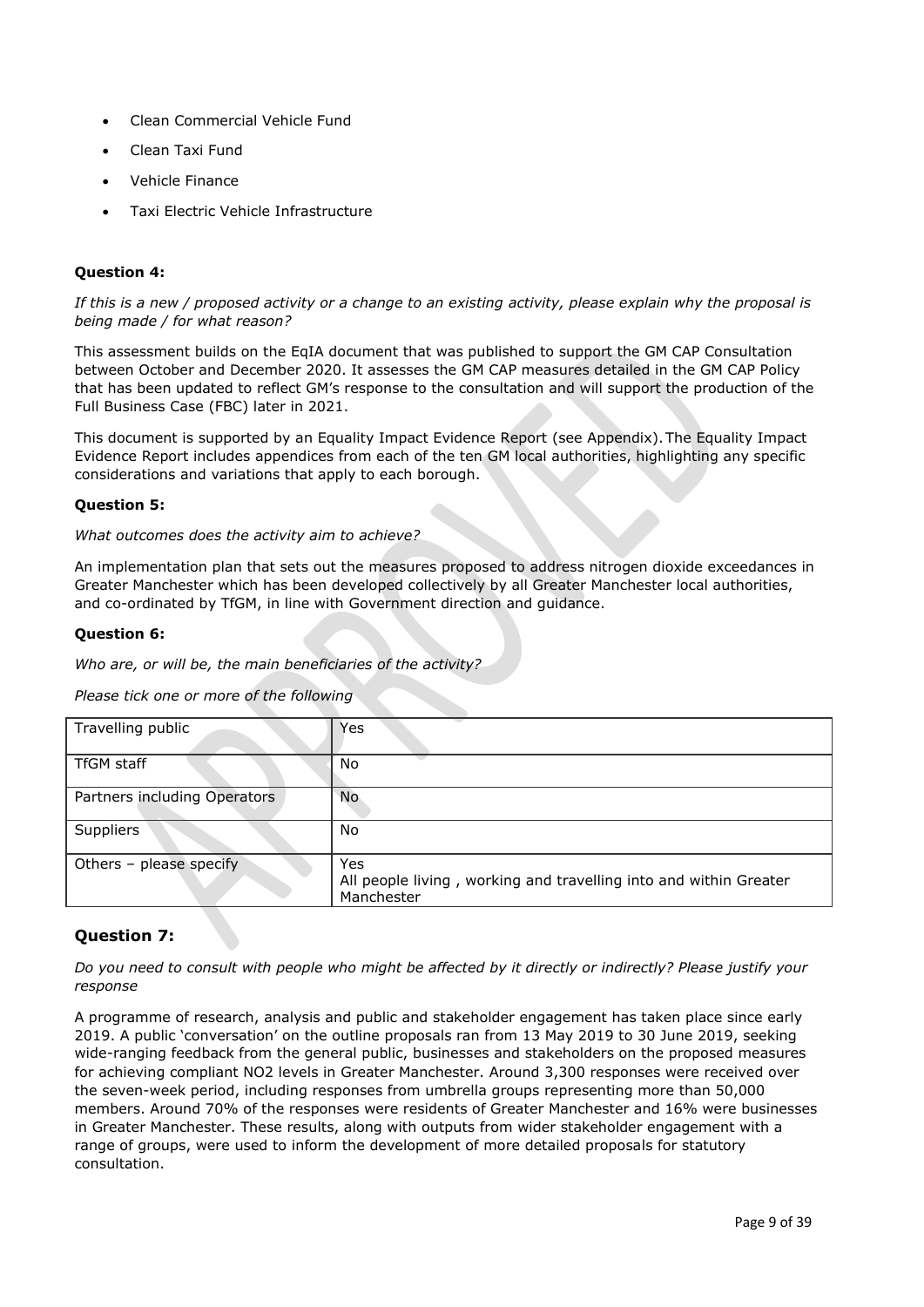As required by the Transport Act 2000, a statutory consultation on these detailed proposals, including the proposed charging CAZ, was undertaken between 8 October and 3 December 20206. A total of 4,768 responses were received to the consultation from across and outside of GM <sup>7</sup> . Members of the public made up 3,858 of the responses.

441 responses were also received from businesses, with a further 343 from taxi 8 drivers or operators and 124 from representatives. Additional in-depth interviews, including with taxi drivers and focus groups were carried out.

The feedback from the consultation has been considered and has informed changes to the CAP measures that are reflected in GM CAP Policy being assessed in this EqIA. More detail can be found in the GM Authorities' Response to the Consultation report<sup>9</sup>.

#### **Question 8:**

*Having due regard for the equality duty involves: Removing or minimising disadvantages suffered by people due to their protected characteristics; Taking steps to meet the needs of people with certain protected characteristics where these are different from the needs of other people; Encourage people with certain protected characteristics to participate in public life or in other activities where their participation is disproportionately low. Please complete the table below and give reasons, evidence and comment, where appropriate, to support your judgement(s).*

*Use the table below to record where you think that the activity could have a positive impact on any of the target groups or contribute to promoting equality, equal opportunities or improving relations within equality target groups. Use the table below to record where you think that the activity could have an adverse impact on any of the equality target groups i.e. it could disadvantage them and impact is high. - Use the last column in the table below to give reason/comments/evidence where appropriate to support your judgement.*

It is important to note here that the Covid-19 pandemic has unquestionably highlighted areas of inequality within our society, with those who are already the most vulnerable to health and economic shocks having been most affected. The added economic strain caused by the pandemic on those who are already economically disadvantaged or more vulnerable means that further economic pressures are likely to be experienced more acutely by these individuals, communities and businesses.

The Covid-19 pandemic has already impacted on the timelines for implementing the CAZ, resulting in the implementation of the CAZ being delayed from 2021 to 2022.

Market analysis has been undertaken on the impact of the Covid-19 pandemic on businesses and individuals affected by the CAZ, and the statutory consultation in late 2020 explored the issue further. A report summarising the impact of Covid-19 on the GM CAP has been developed<sup>10</sup>. The findings have been considered, the CAP measures refined and fed into the current draft GM CAP Policy which is the basis of this EqIA.

In assessing the equality impacts of the GM CAP, the impacts of Covid-19 are acknowledged as likely to make some of the protected characteristics more vulnerable to the potential unintended consequences of the CAZ. The GM Independent Inequalities Commission report,<sup>11</sup> published in March 2021, highlights the disproportionate impact of Covid-19 on communities with protected characteristics including "*Workers from 'Other White' ethnic groups were more likely to have lost take-home pay than White British or people of Indian heritage; people from Pakistani, Bangladeshi, Chinese or Other Asian ethnicities were more likely than White British people to worry about their future financial situation<sup>12</sup>* ".

<sup>6</sup> <https://cleanairgm.com/clean-air-plans>

<sup>7</sup> [https://cleanairgm.com/technical-documents/](https://secure-web.cisco.com/11eiBCgElauzNx9ZLncgJx3iOubmp4VtcvvkdlhxY65RKvTbIb59-L2ncr8SElltrd2x-6LbEl4KMsTTxIe3wkMOtRdF_mwDnnUw_pzGQZOwSRIhPJyQIZ8Yp6BpEAcNSn8Ts-zUMkCwwKuuZ6JqlhO90pJazjetwe6gKhLVIM_BswP0PQmXUeuqGyGpWdmieI8qM86OywsW2Ih1TXBkADjvPWBAW0J67oLJLyOi-5a-P-uw5qxFWy4jV1Rgj27aX74mWEA8RmcCJF_QiJniWV9Y7vnNRmfIdielNKILyTnV3ChPut5AXlpom2ThMoaDynN4YcMw9M5bXrEI6WdmDFg/https%3A%2F%2Furl4.mailanyone.net%2Fv1%2F%3Fm%3D1lqaQa-0007kg-3t%26i%3D57e1b682%26c%3Dwx7pouswT3bJs4LPeETsz86q7Q_0OC56XXhe7DlJDibGRSGR8fdmSomeuSdI7C2Fa0eQbaAqoLXhP95flvC3e_rUhnBjBiD8llf9LaF4ZtCjfFRgnR8YVM3huSJaCGnICk94fttlvHc5puWw5cDJWXKncROEJUpzHqnxCBOtlS83l3-sjgML-pIcbUhAQZELxzuJu6c3812_3lnwQAbyYwgocO5Fara8d5TyMQqiWW6tNZcZXXghiSlVoISAGQRmsZ-TU8nVqIdM3Z7LyV0OBSLL4yenFqLa1SDyZM36c6L9Rv_9RwvC_zO8-ja9EEmp3RuaxQ4iKqu8pID_qRBxLRB9hKR0Yp8TjK3AxZQfI6W6JX6ff_FKZIssUgNuX4h8fgWjXtS31MSzgcKKD5htCOS8RNiJG7hqFaezCADs1zqfd5YI5KwtXyQV8Xcw9c04dqUU3rtH6b_zGkplrYZzi_tw5Uh0gVH_yDQ0aze-YmaYOmPe-7DcIOn3tcJzyPAzyNqQZKCfP-i1oh349NtnaY_1gjK4qs0hRBa9R9D0kEGpaGRFokA16JTCjrnHuvRgs7DcM7Fi3nDdrs6xiFxYb34O5EIVstmWMeA67C4pmsqoQ4hX3-rUnQd3vI35GAzQJzJxEsp-QxLb4UU4coOA_r80VNAaur_GF4G4X8lvmN0gEZ3Wu5QzUhFNsj4TCOgSucH17LnJrJVLTZfksCAbTQ)

<sup>&</sup>lt;sup>8</sup> In this report – the term 'taxi' refers to both hackney carriages and private hire vehicles

<sup>9</sup> [https://cleanairgm.com/technical-documents/](https://secure-web.cisco.com/11eiBCgElauzNx9ZLncgJx3iOubmp4VtcvvkdlhxY65RKvTbIb59-L2ncr8SElltrd2x-6LbEl4KMsTTxIe3wkMOtRdF_mwDnnUw_pzGQZOwSRIhPJyQIZ8Yp6BpEAcNSn8Ts-zUMkCwwKuuZ6JqlhO90pJazjetwe6gKhLVIM_BswP0PQmXUeuqGyGpWdmieI8qM86OywsW2Ih1TXBkADjvPWBAW0J67oLJLyOi-5a-P-uw5qxFWy4jV1Rgj27aX74mWEA8RmcCJF_QiJniWV9Y7vnNRmfIdielNKILyTnV3ChPut5AXlpom2ThMoaDynN4YcMw9M5bXrEI6WdmDFg/https%3A%2F%2Furl4.mailanyone.net%2Fv1%2F%3Fm%3D1lqaQa-0007kg-3t%26i%3D57e1b682%26c%3Dwx7pouswT3bJs4LPeETsz86q7Q_0OC56XXhe7DlJDibGRSGR8fdmSomeuSdI7C2Fa0eQbaAqoLXhP95flvC3e_rUhnBjBiD8llf9LaF4ZtCjfFRgnR8YVM3huSJaCGnICk94fttlvHc5puWw5cDJWXKncROEJUpzHqnxCBOtlS83l3-sjgML-pIcbUhAQZELxzuJu6c3812_3lnwQAbyYwgocO5Fara8d5TyMQqiWW6tNZcZXXghiSlVoISAGQRmsZ-TU8nVqIdM3Z7LyV0OBSLL4yenFqLa1SDyZM36c6L9Rv_9RwvC_zO8-ja9EEmp3RuaxQ4iKqu8pID_qRBxLRB9hKR0Yp8TjK3AxZQfI6W6JX6ff_FKZIssUgNuX4h8fgWjXtS31MSzgcKKD5htCOS8RNiJG7hqFaezCADs1zqfd5YI5KwtXyQV8Xcw9c04dqUU3rtH6b_zGkplrYZzi_tw5Uh0gVH_yDQ0aze-YmaYOmPe-7DcIOn3tcJzyPAzyNqQZKCfP-i1oh349NtnaY_1gjK4qs0hRBa9R9D0kEGpaGRFokA16JTCjrnHuvRgs7DcM7Fi3nDdrs6xiFxYb34O5EIVstmWMeA67C4pmsqoQ4hX3-rUnQd3vI35GAzQJzJxEsp-QxLb4UU4coOA_r80VNAaur_GF4G4X8lvmN0gEZ3Wu5QzUhFNsj4TCOgSucH17LnJrJVLTZfksCAbTQ)

<sup>10</sup> [https://cleanairgm.com/technical-documents/](https://secure-web.cisco.com/11eiBCgElauzNx9ZLncgJx3iOubmp4VtcvvkdlhxY65RKvTbIb59-L2ncr8SElltrd2x-6LbEl4KMsTTxIe3wkMOtRdF_mwDnnUw_pzGQZOwSRIhPJyQIZ8Yp6BpEAcNSn8Ts-zUMkCwwKuuZ6JqlhO90pJazjetwe6gKhLVIM_BswP0PQmXUeuqGyGpWdmieI8qM86OywsW2Ih1TXBkADjvPWBAW0J67oLJLyOi-5a-P-uw5qxFWy4jV1Rgj27aX74mWEA8RmcCJF_QiJniWV9Y7vnNRmfIdielNKILyTnV3ChPut5AXlpom2ThMoaDynN4YcMw9M5bXrEI6WdmDFg/https%3A%2F%2Furl4.mailanyone.net%2Fv1%2F%3Fm%3D1lqaQa-0007kg-3t%26i%3D57e1b682%26c%3Dwx7pouswT3bJs4LPeETsz86q7Q_0OC56XXhe7DlJDibGRSGR8fdmSomeuSdI7C2Fa0eQbaAqoLXhP95flvC3e_rUhnBjBiD8llf9LaF4ZtCjfFRgnR8YVM3huSJaCGnICk94fttlvHc5puWw5cDJWXKncROEJUpzHqnxCBOtlS83l3-sjgML-pIcbUhAQZELxzuJu6c3812_3lnwQAbyYwgocO5Fara8d5TyMQqiWW6tNZcZXXghiSlVoISAGQRmsZ-TU8nVqIdM3Z7LyV0OBSLL4yenFqLa1SDyZM36c6L9Rv_9RwvC_zO8-ja9EEmp3RuaxQ4iKqu8pID_qRBxLRB9hKR0Yp8TjK3AxZQfI6W6JX6ff_FKZIssUgNuX4h8fgWjXtS31MSzgcKKD5htCOS8RNiJG7hqFaezCADs1zqfd5YI5KwtXyQV8Xcw9c04dqUU3rtH6b_zGkplrYZzi_tw5Uh0gVH_yDQ0aze-YmaYOmPe-7DcIOn3tcJzyPAzyNqQZKCfP-i1oh349NtnaY_1gjK4qs0hRBa9R9D0kEGpaGRFokA16JTCjrnHuvRgs7DcM7Fi3nDdrs6xiFxYb34O5EIVstmWMeA67C4pmsqoQ4hX3-rUnQd3vI35GAzQJzJxEsp-QxLb4UU4coOA_r80VNAaur_GF4G4X8lvmN0gEZ3Wu5QzUhFNsj4TCOgSucH17LnJrJVLTZfksCAbTQ)

<sup>11</sup> https://www.greatermanchester-ca.gov.uk/media/4337/gmca\_independent-inequalities-commission\_v15.pdf

<sup>&</sup>lt;sup>12</sup> National data, sourced from Office for National Statistics Why have Black and South Asian people been hit hardest by Covid-19? (December 2020).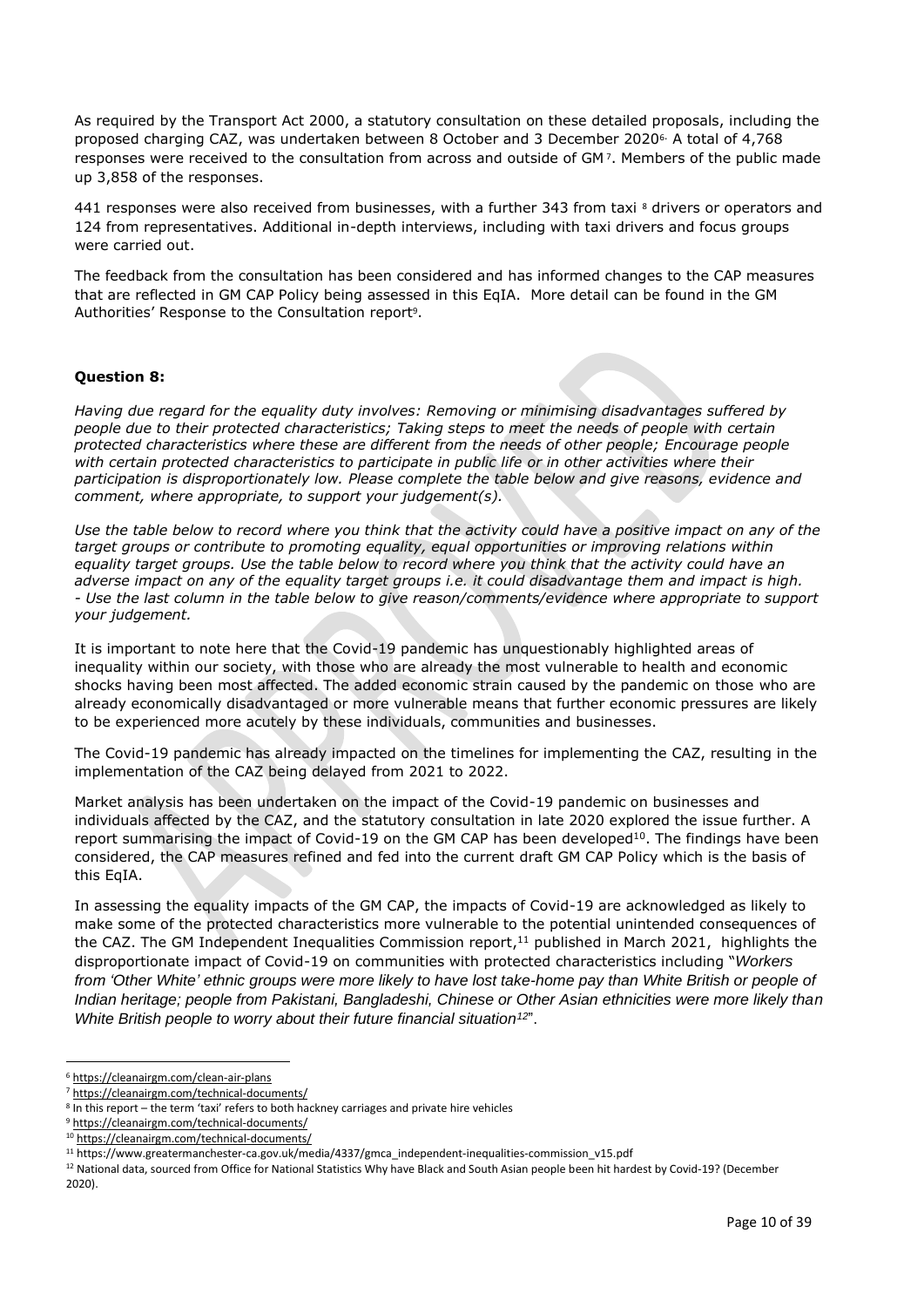| Age                                              |                    |                   |                                                                                                                                                                                                                                                                                                                                                                                                                                                                                                                                                                                                             |
|--------------------------------------------------|--------------------|-------------------|-------------------------------------------------------------------------------------------------------------------------------------------------------------------------------------------------------------------------------------------------------------------------------------------------------------------------------------------------------------------------------------------------------------------------------------------------------------------------------------------------------------------------------------------------------------------------------------------------------------|
| <b>Target Group</b>                              | Positive<br>Impact | Adverse<br>Impact | Comment or<br>Evidence                                                                                                                                                                                                                                                                                                                                                                                                                                                                                                                                                                                      |
|                                                  |                    |                   | Young people are more sensitive to<br>changes in air quality and will therefore<br>benefit more quickly from improvements<br>in air quality. Young people should<br>therefore benefit differentially from the<br>CAZ.                                                                                                                                                                                                                                                                                                                                                                                       |
| Children and Young People (aged<br>19 and under) | High               | Low               | Young people are more reliant on public<br>transport and taxis and may also be<br>more likely to use minibuses and<br>community transport. TfGM's travel diary<br>survey (GM TRADs) years 6,7,8 (2017-<br>2019) shows a higher proportion of bus<br>users amongst people aged 19 and<br>under compared to the GM average. Any<br>changes in provision would have a<br>disproportionate impact on this group in<br>relation to access.                                                                                                                                                                       |
|                                                  |                    |                   | Young people are more reliant on public<br>transport and taxis to transport them to<br>places of work, education, and<br>social/leisure activities. Increased travel<br>costs incurred would disproportionately<br>impact this group in terms of<br>affordability.                                                                                                                                                                                                                                                                                                                                          |
|                                                  |                    |                   | Older people are more sensitive to<br>changes in air quality and will benefit<br>more quickly from improvements in air<br>quality therefore having a differential<br>effect.                                                                                                                                                                                                                                                                                                                                                                                                                                |
| Older People (aged 60 and over)                  | High               | Low               | Older people are more reliant on public<br>transport and taxis and may also be<br>more likely to use minibuses and<br>community transport. GM TRADs years<br>6,7,8 shows slightly higher than average<br>proportion of bus users amongst people<br>aged 60 and over. A retired person with<br>no access to a car is over twice as likely<br>than average to regularly use buses (GM<br>Segmentation - Insights into bus use,<br>Steer Davies Gleave, 2018). Any<br>changes in provision or fare increases<br>would have a disproportionate impact on<br>this group in terms of access and<br>affordability. |
|                                                  |                    |                   | Older people are more reliant on public<br>transport and taxis to transport them to                                                                                                                                                                                                                                                                                                                                                                                                                                                                                                                         |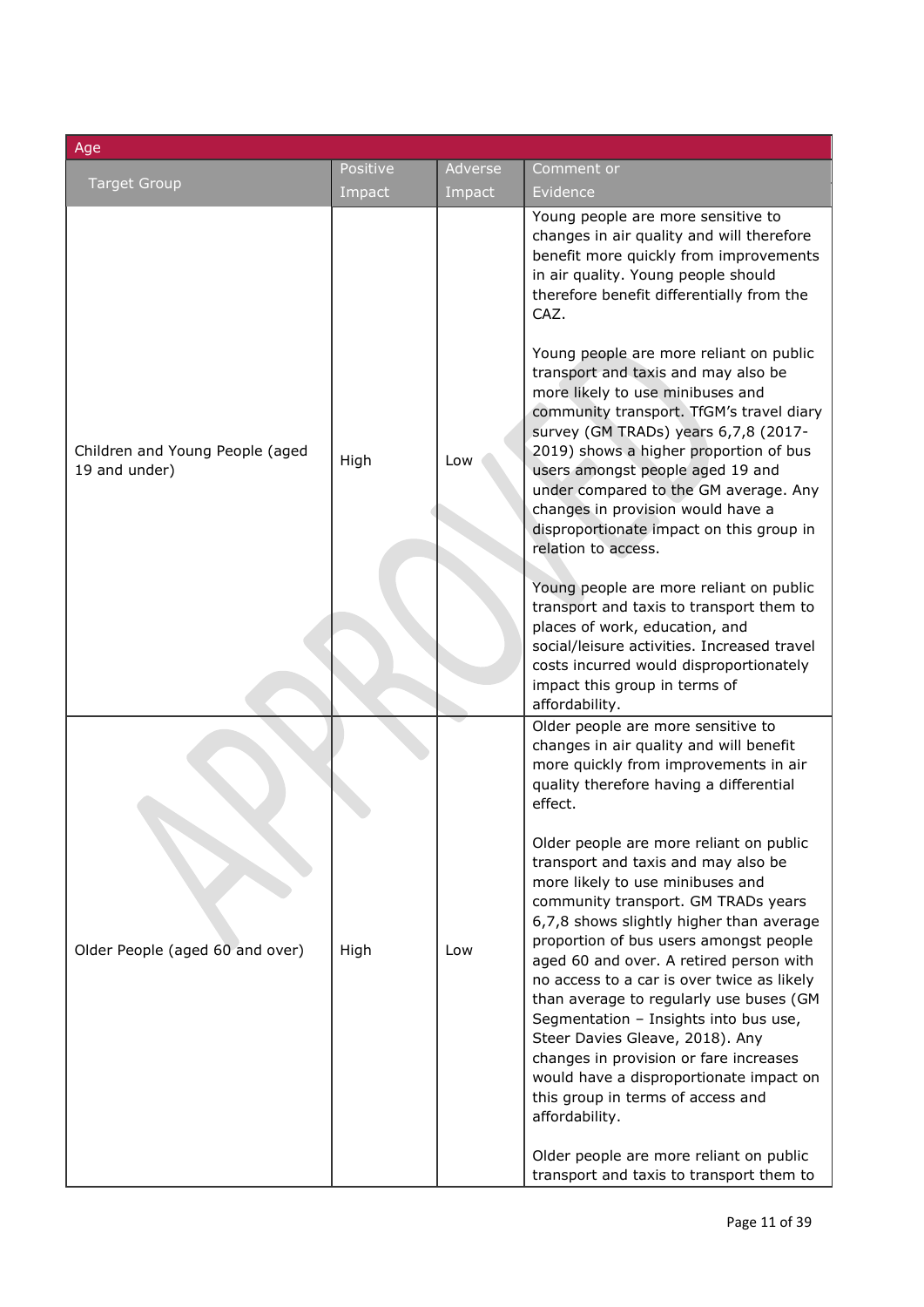|  | places of health services and<br>social/leisure activities. Increased travel<br>costs incurred would disproportionately                                                                                                                                                                                                  |
|--|--------------------------------------------------------------------------------------------------------------------------------------------------------------------------------------------------------------------------------------------------------------------------------------------------------------------------|
|  | Over 25% of taxi drivers in GM are over<br>55 years old (according to a Census<br>carried out in 2020) and the average age<br>of HGV drivers is 57 years according to<br>the Road Haulage Association, therefore<br>any business affordability impacts<br>resulting from the CAZ will have an<br>impact in terms of age. |

| <b>Disability</b> |  |  |
|-------------------|--|--|
|                   |  |  |
|                   |  |  |

| <b>Target Group</b>                                                                                                                   | Positive | Adverse | Comment or                                                                                                                                                                                                                                                                                                       |
|---------------------------------------------------------------------------------------------------------------------------------------|----------|---------|------------------------------------------------------------------------------------------------------------------------------------------------------------------------------------------------------------------------------------------------------------------------------------------------------------------|
|                                                                                                                                       | Impact   | Impact  | Evidence                                                                                                                                                                                                                                                                                                         |
|                                                                                                                                       |          |         | People with certain disabilities<br>(particularly if these relate to respiratory<br>problems) are likely to be more sensitive<br>to changes in air quality and will benefit<br>more quickly from improvements in air<br>quality. This would be a differential<br>effect.<br>People with physical impairments are |
|                                                                                                                                       |          |         | more reliant on public transport and<br>taxis because they are more likely to not<br>drive. GM TRADs (TRADs years 678)<br>shows a slightly higher proportion of bus<br>users amongst people with a physical<br>impairment compared to those with no<br>disability or impairment.                                 |
| People with physical impairments<br>(includes mobility, co-ordination,<br>lifting and carrying, manual<br>dexterity, wheelchair user) | High     | Low     | Analysis of the GM Bus Passenger<br>Survey (2016) found that disabled<br>respondents (with a range of disabilities)<br>were more likely to be reliant on buses<br>and travel on buses due to a lack of<br>other options, than other respondents<br>(Bus Passenger Survey, Transport Focus,<br>$2016$ ).          |
|                                                                                                                                       |          |         | This group are also more likely to use<br>community transport.<br>Any changes in provision would have a<br>disproportionate impact on this group in<br>terms of accessibility to services, work<br>and social activities.                                                                                        |
|                                                                                                                                       |          |         | Disabled people are more reliant on<br>public transport and taxis to transport<br>them to places of work, education, and<br>social/leisure activities. Increased travel<br>costs incurred would disproportionately                                                                                               |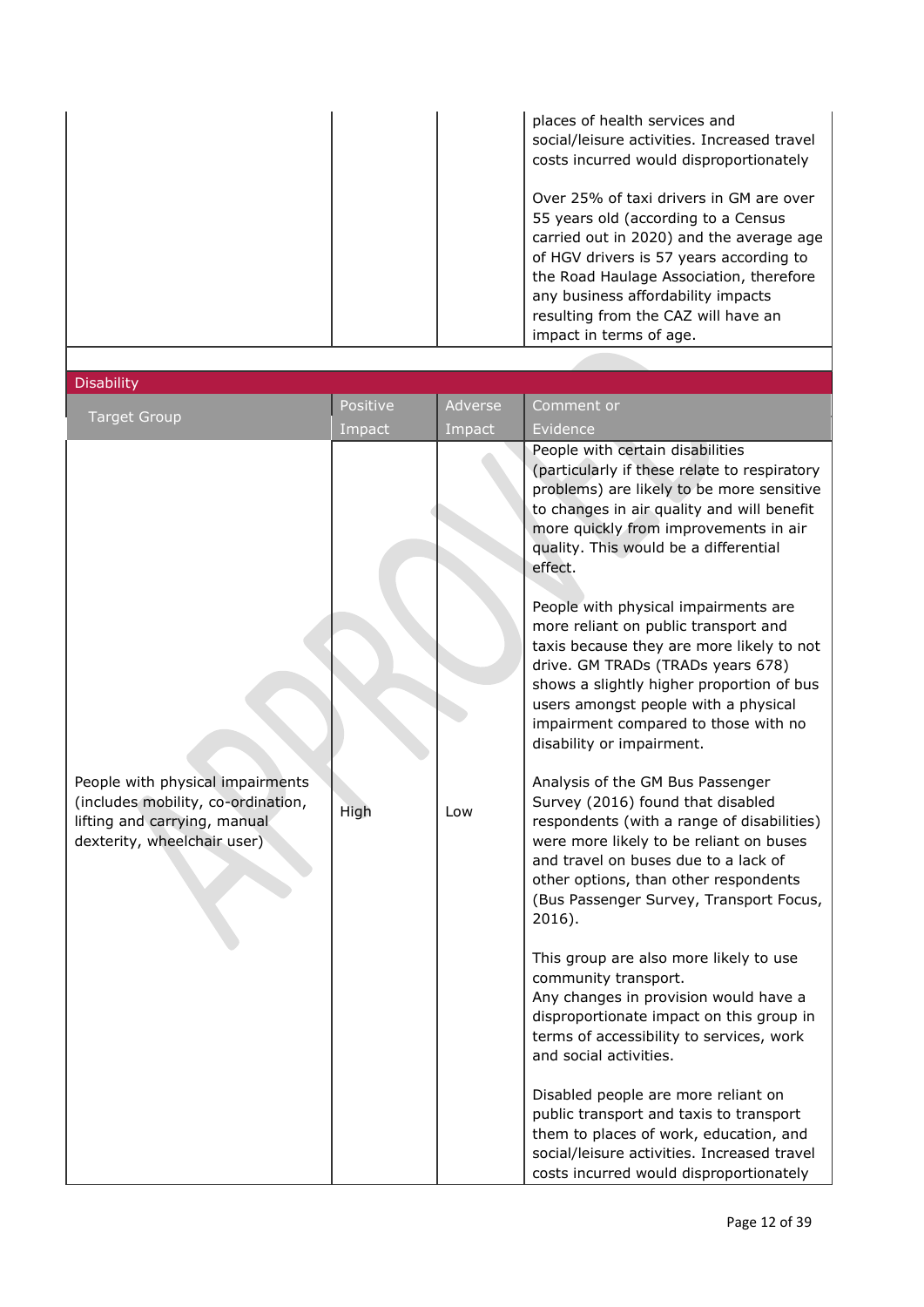|                                                                                                                                         |        |     | impact this group in terms of personal<br>affordability.                                                                                                                                                                                                                                                                                                              |
|-----------------------------------------------------------------------------------------------------------------------------------------|--------|-----|-----------------------------------------------------------------------------------------------------------------------------------------------------------------------------------------------------------------------------------------------------------------------------------------------------------------------------------------------------------------------|
|                                                                                                                                         |        |     | Some people with disabilities require<br>access to LGV style / adapted vehicles to<br>ensure their independence and/or access<br>to services and leisure. Inclusion of such<br>vehicles in the CAZ could impact on<br>accessibility or affordability for these<br>people.                                                                                             |
|                                                                                                                                         |        |     | People with communication or sensory<br>impairments are more reliant on public<br>transport and taxis because they are<br>more likely to not drive. GM TRADs<br>(TRADs years 678) shows a higher<br>proportion of bus users amongst people<br>with a communication or sensory<br>impairments compared to those with no<br>disability or impairment.                   |
| People with communication or<br>sensory impairments (includes<br>blind/partially sighted, deaf/ hard<br>of hearing, difficulty speaking | Medium | Low | They are also more likely to use<br>community transport. Any changes in<br>provision would have a disproportionate<br>impact on this group in terms of<br>accessibility to services, work and social<br>activities.                                                                                                                                                   |
|                                                                                                                                         |        |     | Disabled people are more reliant on<br>public transport and taxis to transport<br>them to places of work, education, and<br>social/leisure activities. Increased travel<br>costs incurred would disproportionately<br>impact this group in terms of personal<br>affordability.                                                                                        |
| People with a learning disability or<br>cognitive impairment (includes                                                                  |        |     | People with a learning disability or<br>cognitive impairments are more reliant<br>on taxis and public transport, because<br>they are more likely to not drive. GM<br>TRADs (TRADs years 678) shows a<br>higher proportion of bus users amongst<br>people with a learning disability or<br>cognitive impairment compared to those<br>with no disability or impairment. |
| conditions which affect ability to<br>learn, understand, read, remember<br>and concentrate e.g. Down<br>Syndrome, autism, ADA)          | Medium | Low | They are also more likely to use<br>community transport. Any changes in<br>provision would have a disproportionate<br>impact on this group in terms of<br>accessibility to services, work and social<br>activities.                                                                                                                                                   |
|                                                                                                                                         |        |     | Disabled people are more reliant on<br>public transport and taxis to transport<br>them to places of work, education, and<br>social/leisure activities. Increased travel                                                                                                                                                                                               |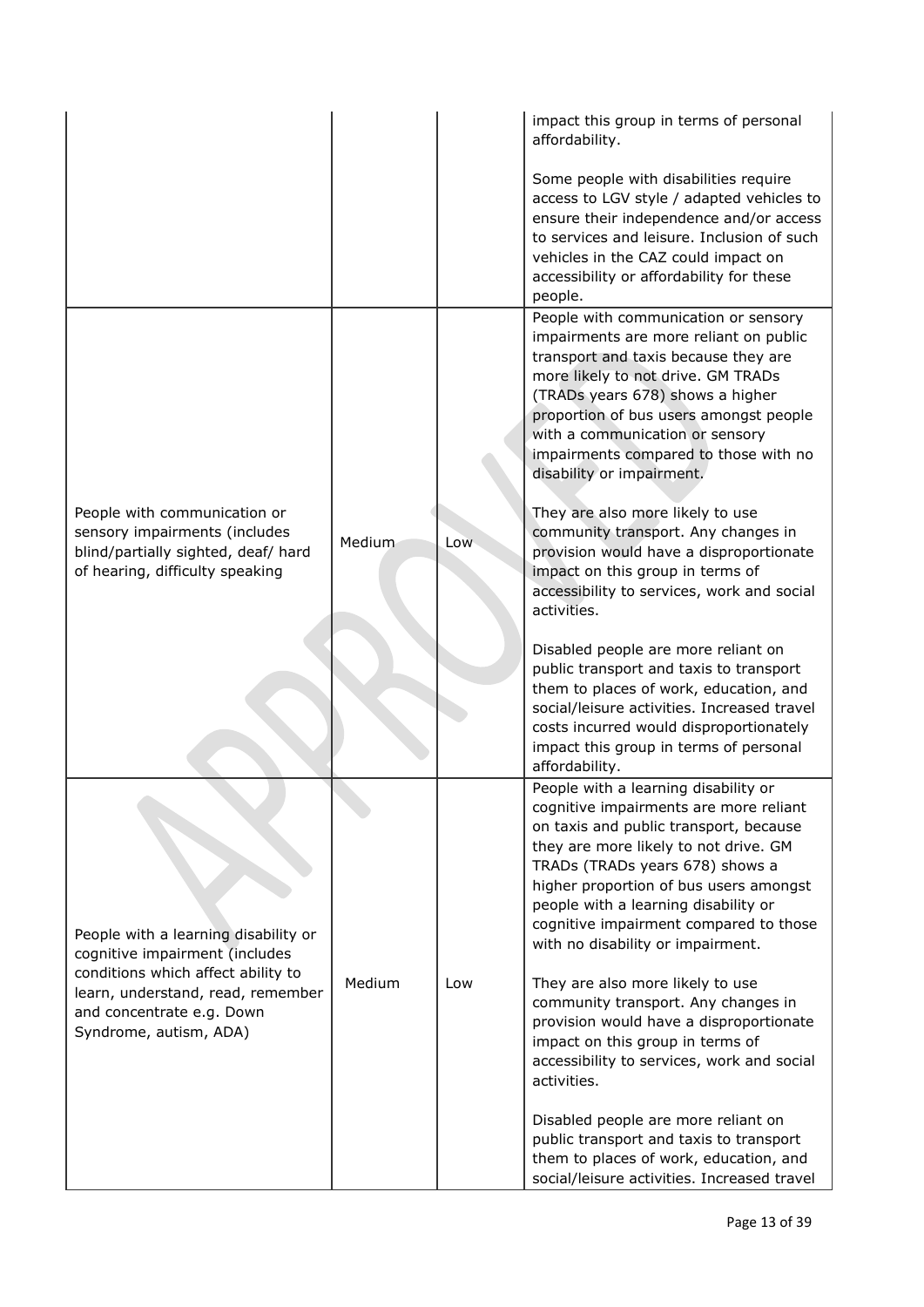|                                                                               |          |         | costs incurred would disproportionately                                                                                                                                                                                                                                                                                                                                                                                                                                                                                                                                                                                                                                                                                                                                                                                            |
|-------------------------------------------------------------------------------|----------|---------|------------------------------------------------------------------------------------------------------------------------------------------------------------------------------------------------------------------------------------------------------------------------------------------------------------------------------------------------------------------------------------------------------------------------------------------------------------------------------------------------------------------------------------------------------------------------------------------------------------------------------------------------------------------------------------------------------------------------------------------------------------------------------------------------------------------------------------|
|                                                                               |          |         | impact this group in terms of personal                                                                                                                                                                                                                                                                                                                                                                                                                                                                                                                                                                                                                                                                                                                                                                                             |
|                                                                               |          |         | affordability.                                                                                                                                                                                                                                                                                                                                                                                                                                                                                                                                                                                                                                                                                                                                                                                                                     |
| People with mental health<br>problems (includes depression,<br>schizophrenia) | Medium   | Low     | People with mental health problems<br>might be more reliant on taxis and public<br>transport, because they are more likely<br>to not drive. GM TRADs (TRADs years<br>678) shows a higher proportion of bus<br>users amongst people with a mental<br>health problem compared to those with<br>no disability or impairment. They are<br>also more likely to use community<br>transport.<br>Any changes in provision would have a<br>disproportionate impact on this group in<br>terms of accessibility to services, work<br>and social activities.<br>Disabled people are more reliant on<br>public transport and taxis to transport<br>them to places of work, education, and<br>social/leisure activities. Increased travel<br>costs incurred would disproportionately<br>impact this group in terms of personal<br>affordability. |
| Other disability / impairment not<br>covered by any of the above              |          |         | No other groups identified                                                                                                                                                                                                                                                                                                                                                                                                                                                                                                                                                                                                                                                                                                                                                                                                         |
| Gender                                                                        |          |         |                                                                                                                                                                                                                                                                                                                                                                                                                                                                                                                                                                                                                                                                                                                                                                                                                                    |
|                                                                               | Positive | Adverse | Comment or                                                                                                                                                                                                                                                                                                                                                                                                                                                                                                                                                                                                                                                                                                                                                                                                                         |
| <b>Target Group</b>                                                           | Impact   | Impact  | Evidence                                                                                                                                                                                                                                                                                                                                                                                                                                                                                                                                                                                                                                                                                                                                                                                                                           |
| Men                                                                           | Medium   | Medium  | Drivers of all the vehicle types subject to<br>the CAZ charge are significantly more<br>likely to be male than female (92% of<br>drivers overall are men with 94% of<br>coach and bus drivers and 96% of taxi<br>drivers being male), and therefore<br>disproportionately more likely to feel the<br>impact of the CAZ in terms of both<br>personal and business affordability.                                                                                                                                                                                                                                                                                                                                                                                                                                                    |
| Women                                                                         | Medium   | Low     | GM TRADs years 678, has shown that<br>more women make bus trips than men.<br>Equally, TfGM research has found that<br>women make more trips overall (GM<br>TRADs years 678) and have more<br>activities they rate as important to<br>access than men (TfGM, Access and<br>Inclusion, 2020).                                                                                                                                                                                                                                                                                                                                                                                                                                                                                                                                        |
| Transgender People                                                            | Medium   | Low     | There is anecdotal evidence to suggest<br>that transgender individuals are more<br>likely to access taxi services in order to                                                                                                                                                                                                                                                                                                                                                                                                                                                                                                                                                                                                                                                                                                      |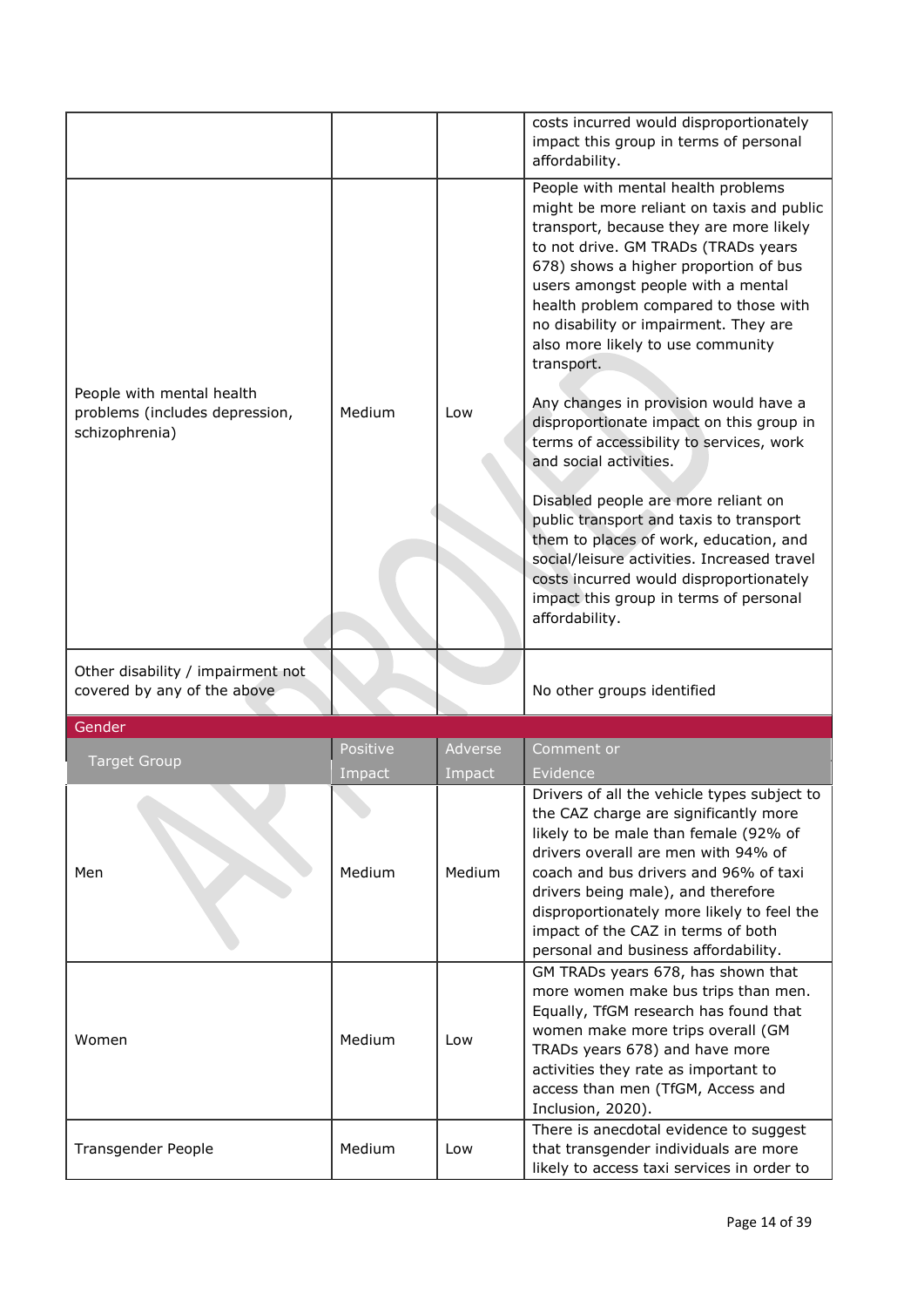| safely access services and particularly<br>the night- time economy in the city       |
|--------------------------------------------------------------------------------------|
| centre. This group could therefore be                                                |
| disproportionately impacted by changes<br>in service or cost as a result of the CAZ. |

| <b>Pregnancy and Maternity</b>                      |                    |                   |                                                                                                                                                                           |
|-----------------------------------------------------|--------------------|-------------------|---------------------------------------------------------------------------------------------------------------------------------------------------------------------------|
| <b>Target Group</b>                                 | Positive<br>Impact | Adverse<br>Impact | Comment or<br>Evidence                                                                                                                                                    |
| People who are pregnant                             | High               |                   | Extremely low-dose exposures to pollutants<br>during windows of vulnerability in utero and in<br>early infancy may result in health effects<br>throughout their lifespan. |
| People who have given birth<br>in the last 26 weeks | High               |                   | Extremely low-dose exposures to pollutants<br>during windows of vulnerability in utero and in<br>early infancy may result in health effects<br>throughout their lifespan. |

| Race                                                                                                                                                  |                    |                   |                                                                                                                                                                                                                                                                                                                                                                                                                                                                                    |
|-------------------------------------------------------------------------------------------------------------------------------------------------------|--------------------|-------------------|------------------------------------------------------------------------------------------------------------------------------------------------------------------------------------------------------------------------------------------------------------------------------------------------------------------------------------------------------------------------------------------------------------------------------------------------------------------------------------|
| <b>Target Group</b>                                                                                                                                   | Positive<br>Impact | Adverse<br>Impact | <b>Comment or Evidence</b>                                                                                                                                                                                                                                                                                                                                                                                                                                                         |
|                                                                                                                                                       |                    |                   | Areas of existing high pollution in GM often correlate<br>with low-income communities and therefore any<br>improvements in air quality would benefit these<br>communities disproportionately. These communities<br>often have greater populations of people from<br>minority ethnic backgrounds, so improvements in air<br>quality could benefit minority ethnic groups<br>disproportionately.<br>Over 50% of all hackney and PHV drivers in England                               |
| Asian or Asian British<br><b>Backgrounds (This</b><br>includes Pakistani,<br>Indians and<br>Bangladeshi, Chinese<br>or any other Asian<br>background) | High               | Medium            | are from a non-white British ethnic background and<br>so any CAZ impacts in terms of business affordability<br>will impact minority ethnic groups, and particularly<br>Asian or Asian British groups disproportionately.<br>Analysis of the responses to the GM CAP consultation<br>indicated a high proportion from Asian drivers,<br>concerned about the financial impact of the CAZ<br>particularly in light of reduced business resilience<br>following the Covid-19 pandemic. |
|                                                                                                                                                       |                    |                   | People from more disadvantaged communities,<br>including those from minority ethnic groups are less<br>likely to own a car and be more reliant on public<br>transport and taxis. Therefore, any change in cost or<br>frequency of services will impact these groups<br>disproportionately.                                                                                                                                                                                         |
| <b>Black or Black British</b><br>Backgrounds (This<br>includes Caribbean,                                                                             | High               | Low               | Areas of existing high pollution in GM often correlate<br>with low income communities and therefore any<br>improvements in air quality would benefit these                                                                                                                                                                                                                                                                                                                         |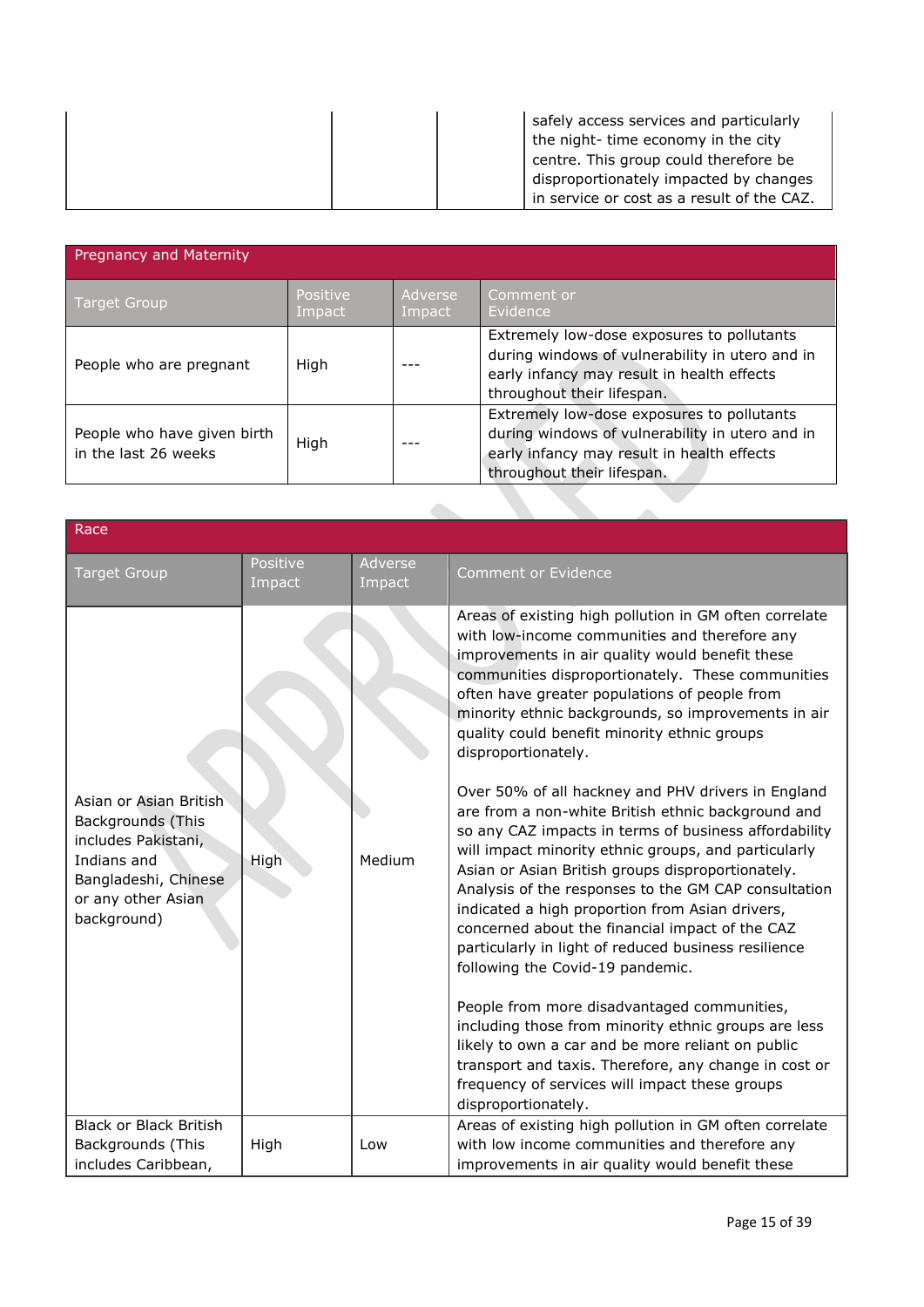| African or any other<br>black background)                                                                                                          |     |                                                                                                                                                                                                                                                                                                                                                                                                         | communities disproportionately. These communities<br>often have greater populations of people from<br>minority ethnic backgrounds, so improvements in air<br>quality could benefit minority ethnic groups<br>disproportionately.                                                                                                                                                                                                                                                                   |
|----------------------------------------------------------------------------------------------------------------------------------------------------|-----|---------------------------------------------------------------------------------------------------------------------------------------------------------------------------------------------------------------------------------------------------------------------------------------------------------------------------------------------------------------------------------------------------------|----------------------------------------------------------------------------------------------------------------------------------------------------------------------------------------------------------------------------------------------------------------------------------------------------------------------------------------------------------------------------------------------------------------------------------------------------------------------------------------------------|
|                                                                                                                                                    |     |                                                                                                                                                                                                                                                                                                                                                                                                         | GM TRADs (TRADs years 678) shows people from<br>Black or Black British backgrounds in GM are more<br>likely than average to be bus users and are more<br>likely than average to use the bus frequently (five or<br>more days a week). Census figures also show this<br>group are more likely than average to use the bus to<br>access work in GM (Census 2011). People from Black<br>or Black British backgrounds in GM are also less likely<br>than average to have access to a car (Census 2011) |
|                                                                                                                                                    |     |                                                                                                                                                                                                                                                                                                                                                                                                         | Over 50% of all taxi drivers in England are from a<br>non-white British ethnic background and so any CAZ<br>impacts in terms of business affordability will impact<br>minority ethnic groups disproportionately. Response<br>to the consultation indicated that drivers and<br>businesses are more vulnerable to business cost<br>increases following the economic effect of the Covid-<br>19 pandemic.                                                                                            |
|                                                                                                                                                    |     |                                                                                                                                                                                                                                                                                                                                                                                                         | People from more disadvantaged communities,<br>including those from minority ethnic groups are less<br>likely to own a car and be more reliant on public<br>transport and taxis. Therefore, any change in cost or<br>frequency of services will impact these groups<br>disproportionately.                                                                                                                                                                                                         |
| Mixed /Multiple Ethnic                                                                                                                             |     |                                                                                                                                                                                                                                                                                                                                                                                                         | Areas of existing high pollution in GM often correlate<br>with low-income communities and therefore any<br>improvements in air quality would benefit these<br>communities disproportionately. These communities<br>often have greater populations of people from<br>minority ethnic backgrounds, so improvements in air<br>quality could benefit minority ethnic groups<br>disproportionately.                                                                                                     |
| Groups (This includes<br>White and Black<br>Caribbean, White and<br>High<br>Black African, White<br>and Asian or any<br>other mixed<br>background) | Low | Over 50% of all taxi drivers in England are from a<br>non-white British ethnic background and so any CAZ<br>impacts in terms of business affordability will impact<br>minority ethnic groups disproportionately. Response<br>to the consultation indicated that drivers and<br>businesses are more vulnerable to business cost<br>increases following the economic effect of the Covid-<br>19 pandemic. |                                                                                                                                                                                                                                                                                                                                                                                                                                                                                                    |
|                                                                                                                                                    |     |                                                                                                                                                                                                                                                                                                                                                                                                         | People from more disadvantaged communities,<br>including those from minority ethnic groups are less<br>likely to own a car and be more reliant on public<br>transport and taxis. Therefore, any change in cost or<br>frequency of services will impact these groups<br>disproportionately.                                                                                                                                                                                                         |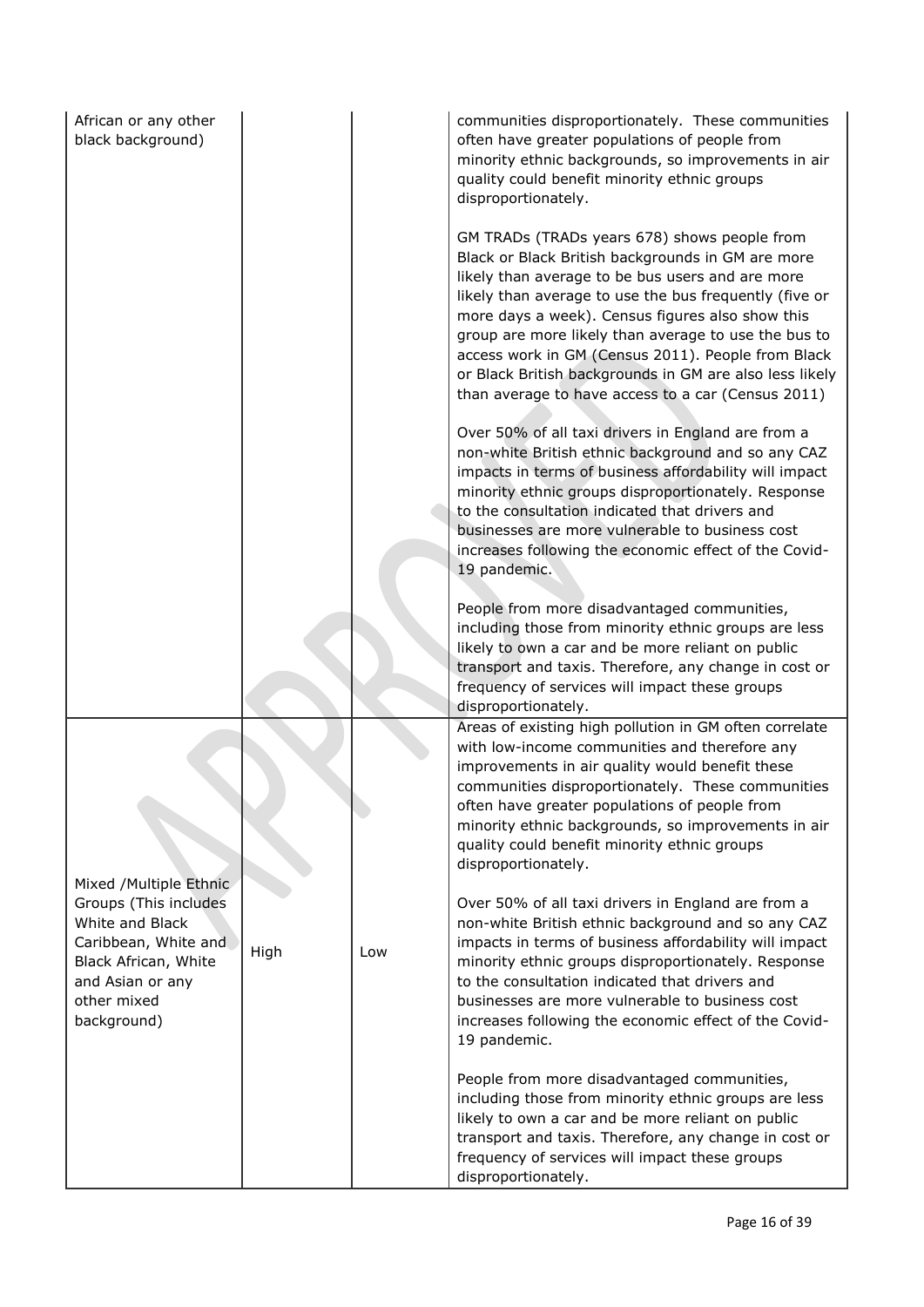| White British<br>Background (This<br>includes English,<br>Scottish & Welsh,<br>Irish and Gypsy or<br>Irish Travellers)     | Medium   | Low     | Gypsy or Irish traveller communities often rely on<br>LGV and/or HGV vehicles for income. Anecdotally,<br>these vehicles are older and may not be compliant. In<br>addition, these communities are more removed from<br>local communication channels, and may be less likely<br>to apply for and received funds or finance offered<br>under the CAP. Therefore, this group could be<br>disproportionately impacted by the CAZ.                       |
|----------------------------------------------------------------------------------------------------------------------------|----------|---------|------------------------------------------------------------------------------------------------------------------------------------------------------------------------------------------------------------------------------------------------------------------------------------------------------------------------------------------------------------------------------------------------------------------------------------------------------|
| Non-British White<br>Backgrounds (This<br>includes Irish, Polish,<br>Spanish, Romanians<br>and other White<br>backgrounds) | Medium   | Low     | Areas of existing high pollution in GM often correlate<br>with low-income communities and therefore any<br>improvements in air quality would benefit these<br>communities disproportionately. These communities<br>often have greater populations of people from<br>minority ethnic backgrounds, so improvements in air<br>quality could benefit minority ethnic groups<br>disproportionately.                                                       |
|                                                                                                                            |          |         | Areas of existing high pollution in GM often correlate<br>with low-income communities and therefore any<br>improvements in air quality would benefit these<br>communities disproportionately. These communities<br>often have greater populations of people from<br>minority ethnic backgrounds, so improvements in air<br>quality could benefit minority ethnic groups<br>disproportionately.<br>Over 50% of all taxi drivers in England are from a |
| Arabs                                                                                                                      | High     | Low     | non-white British ethnic background and so any CAZ<br>impacts in terms of business affordability will impact<br>minority ethnic groups disproportionately.                                                                                                                                                                                                                                                                                           |
|                                                                                                                            |          |         | People from more disadvantaged communities,<br>including those from minority ethnic groups are less<br>likely to own a car and be more reliant on public<br>transport and taxis. Therefore, any change in cost or<br>frequency of services will impact these groups<br>disproportionately.                                                                                                                                                           |
| Any other ethnic<br>background not<br>covered by any of the<br>above                                                       |          | ---     | No other group identified.                                                                                                                                                                                                                                                                                                                                                                                                                           |
|                                                                                                                            |          |         |                                                                                                                                                                                                                                                                                                                                                                                                                                                      |
| Religion/Belief                                                                                                            |          |         |                                                                                                                                                                                                                                                                                                                                                                                                                                                      |
| <b>Target Group</b>                                                                                                        | Positive | Adverse | Comment or                                                                                                                                                                                                                                                                                                                                                                                                                                           |
|                                                                                                                            | Impact   | Impact  | Evidence                                                                                                                                                                                                                                                                                                                                                                                                                                             |

 $Buddhists$   $\left|$  High

|  | Areas of existing high pollution in GM often correlate |
|--|--------------------------------------------------------|
|  | with low-income communities and therefore any          |
|  | improvements in air quality would benefit these        |
|  | communities disproportionately. These communities      |
|  | often have greater populations of people from          |
|  | minority faith backgrounds, so improvements in air     |
|  | quality could benefit these faith groups               |
|  | disproportionately.                                    |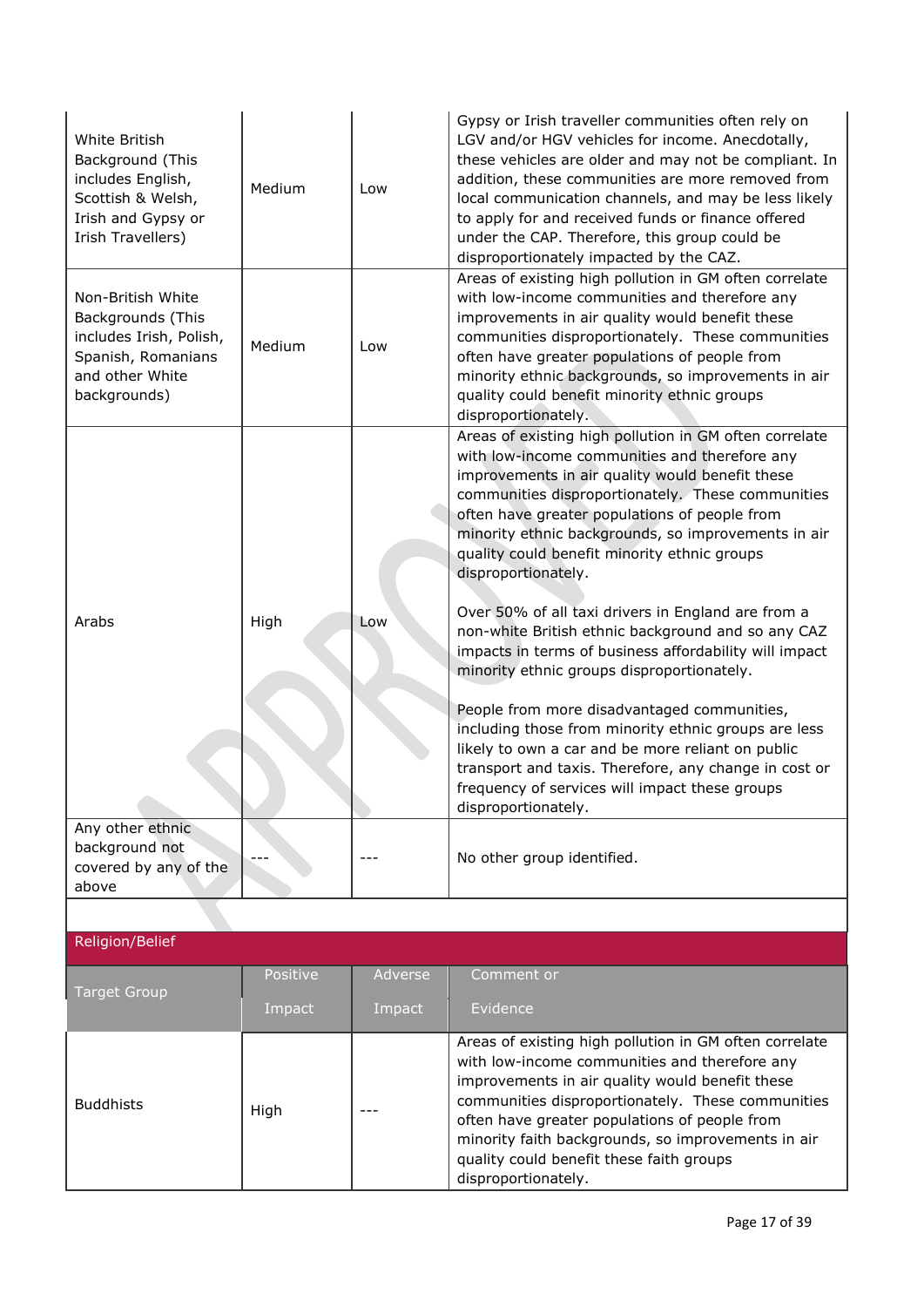| Christians     | Medium      |        | No disproportionate or differential adverse impacts<br>found.                                                                                                                                                                                                                                                                                                                                                                                                                                                                                                                                            |
|----------------|-------------|--------|----------------------------------------------------------------------------------------------------------------------------------------------------------------------------------------------------------------------------------------------------------------------------------------------------------------------------------------------------------------------------------------------------------------------------------------------------------------------------------------------------------------------------------------------------------------------------------------------------------|
| Hindus         | High        | Medium | Areas of existing high pollution in GM often correlate<br>with low-income communities and therefore any<br>improvements in air quality would benefit these<br>communities disproportionately. These communities<br>often have greater populations of people from<br>minority faith backgrounds, so improvements in air<br>quality could benefit these faith groups<br>disproportionately.<br>Over 50% of taxi drivers in England are from non-<br>white ethnic groups, and there was a strong Asian<br>response to the GM CAP consultation. Therefore, it is<br>possible there may be a disproportionate |
|                |             |        | affordability impact on Hindu communities as a result<br>of the CAP. It should be noted that no clear<br>quantitative data was identified to directly support<br>this.                                                                                                                                                                                                                                                                                                                                                                                                                                   |
| Jews           | Medium      | Low    | Areas of existing high pollution in GM often correlate<br>with low-income communities and therefore any<br>improvements in air quality would benefit these<br>communities disproportionately. These communities<br>often have greater populations of people from<br>minority faith backgrounds, so improvements in air<br>quality could benefit these faith groups<br>disproportionately.                                                                                                                                                                                                                |
|                |             |        | There is anecdotal evidence of high use by some<br>Jewish communities in GM, particularly in Salford, of<br>LGV vehicles to support small and micro businesses.<br>Any impact of the CAZ on business affordability would<br>impact on this community.                                                                                                                                                                                                                                                                                                                                                    |
| <b>Muslims</b> | <b>High</b> | Medium | Areas of existing high pollution in GM often correlate<br>with low-income communities and therefore any<br>improvements in air quality would benefit these<br>communities disproportionately. These communities<br>often have greater populations of people from<br>minority faith backgrounds, so improvements in air<br>quality could benefit these faith groups<br>disproportionately.                                                                                                                                                                                                                |
|                |             |        | Consultation responses indicated a high correlation<br>between Asian Hackney and PHV drivers in GM and<br>the Muslim faith. Therefore, affordability impacts on<br>taxi drivers and operators would impact on those of<br>Muslim faith disproportionately.                                                                                                                                                                                                                                                                                                                                               |
| <b>Sikhs</b>   | High        | Medium | Areas of existing high pollution in GM often correlate<br>with low-income communities and therefore any<br>improvements in air quality would benefit these<br>communities disproportionately. These communities<br>often have greater populations of people from<br>minority faith backgrounds, so improvements in air                                                                                                                                                                                                                                                                                   |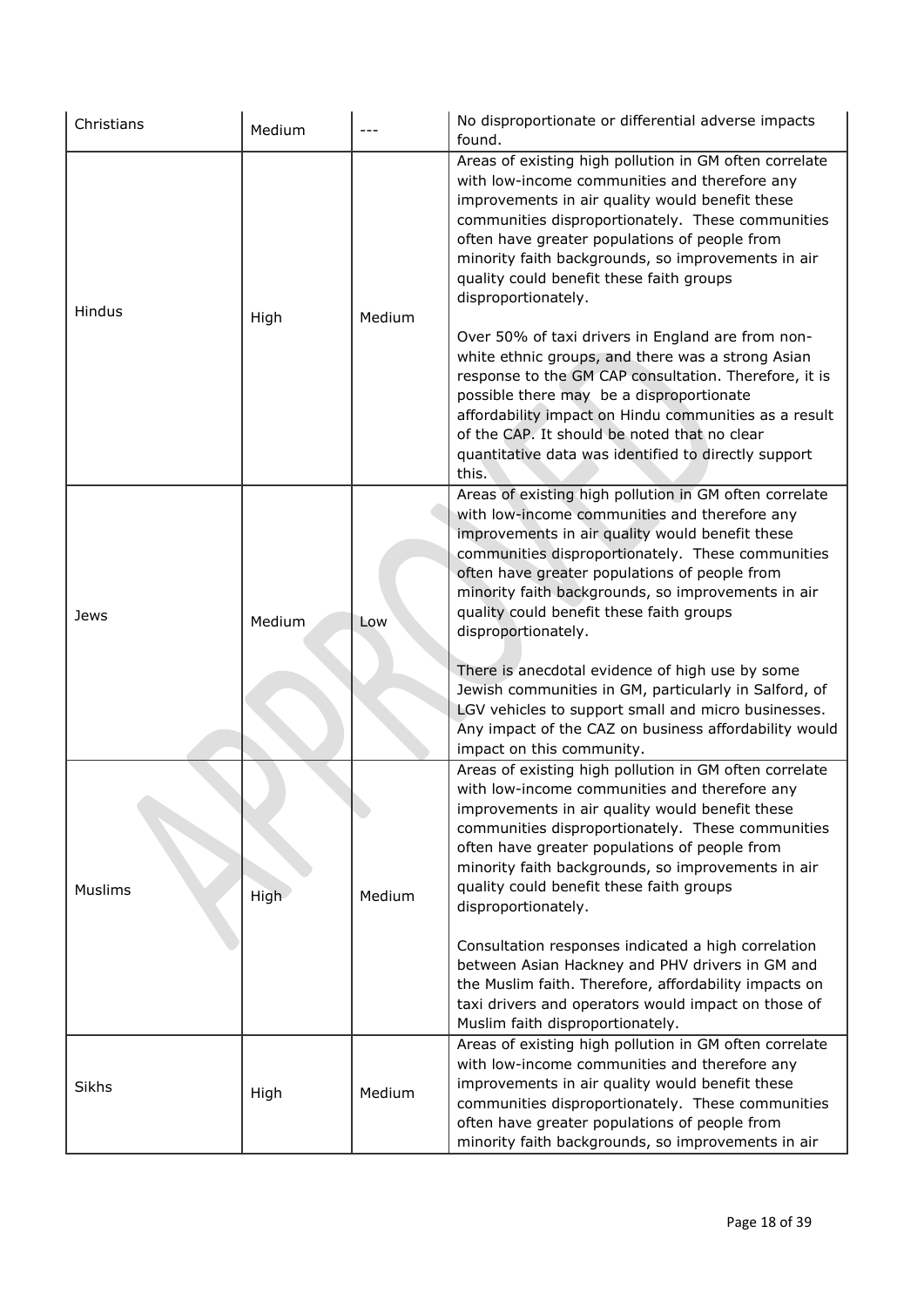|        |  | quality could benefit these faith groups<br>disproportionately.                                                                                                                                                                                                                                                                                                                   |
|--------|--|-----------------------------------------------------------------------------------------------------------------------------------------------------------------------------------------------------------------------------------------------------------------------------------------------------------------------------------------------------------------------------------|
|        |  | Over 50% of taxi drivers in England are from non-<br>white ethnic groups, and there was a strong Asian<br>response to the GM CAP consultation. Therefore, it is<br>possible there may be a disproportionate affordability<br>impact on Sikh communities as a result of the CAP. It<br>should be noted that no clear quantitative data was<br>identified to directly support this. |
| Others |  |                                                                                                                                                                                                                                                                                                                                                                                   |

| <b>Sexual Orientation</b> |          |            |                                                                                                                                                                                                                                                                                                                                          |
|---------------------------|----------|------------|------------------------------------------------------------------------------------------------------------------------------------------------------------------------------------------------------------------------------------------------------------------------------------------------------------------------------------------|
|                           | Positive | Adverse    | Comment or                                                                                                                                                                                                                                                                                                                               |
| <b>Target Group</b>       | Impact   | Impact     | Evidence                                                                                                                                                                                                                                                                                                                                 |
| Gay men                   | Medium   | Low        | There is anecdotal evidence to suggest that gay men<br>are more likely to access taxi services in order to<br>safely access services and particularly the night-time<br>economy in the city centre. This group could<br>therefore be disproportionately impacted by changes<br>in service or cost as a result of the CAZ.                |
| Lesbians                  | Medium   | Low        | There is anecdotal evidence to suggest that lesbians<br>are more likely to access taxi services in order to<br>safely access services and particularly the night- time<br>economy in the city centre. This group could<br>therefore be disproportionately impacted by changes<br>in service or cost as a result of the CAZ.              |
| Bisexual                  | Medium   | <b>Low</b> | There is anecdotal evidence to suggest that bi-sexual<br>individuals are more likely to access taxi services in<br>order to safely access services and particularly the<br>night- time economy in the city centre. This group<br>could therefore be disproportionately impacted by<br>changes in service or cost as a result of the CAZ. |

|                                   | Marriage and Civil Partnership |         |                                                                                                                                                  |  |  |
|-----------------------------------|--------------------------------|---------|--------------------------------------------------------------------------------------------------------------------------------------------------|--|--|
|                                   | <b>Positive</b>                | Adverse | Comment or                                                                                                                                       |  |  |
| Target Group                      | Impact                         | Impact  | Evidence                                                                                                                                         |  |  |
| Marriage and Civil<br>Partnership |                                |         | This protected characteristic was out of this<br>assessment as it was assessed that no<br>disproportionate or differential impact would be felt. |  |  |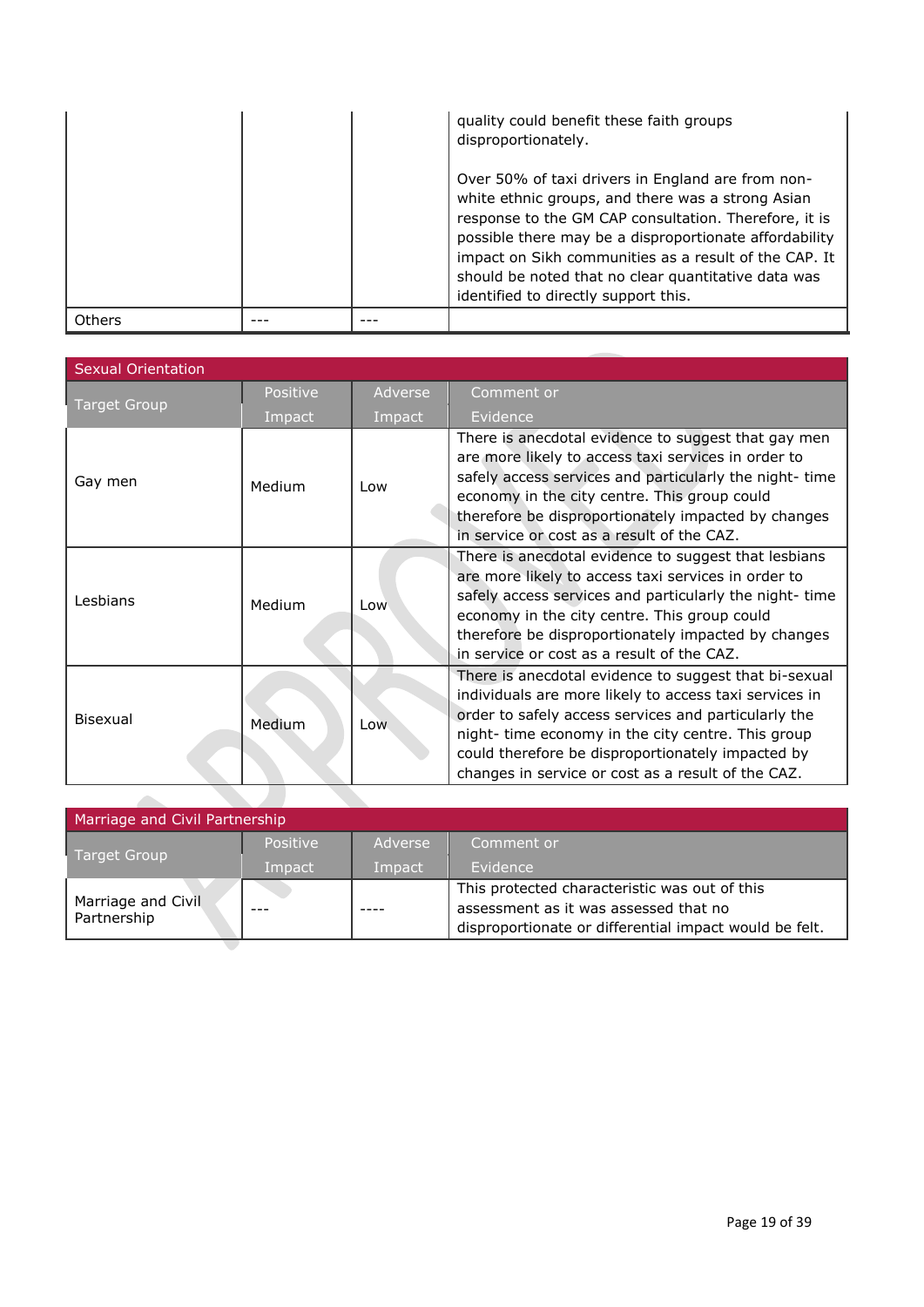#### **Question 9:**

*If this activity involves new build or alteration to existing building, has any consideration been given to provision of a multi-faith room*

Not applicable

#### **Question 10:**

*Have you identified two or more high adverse impacts in the table above*

No

#### **Question 11:**

*If you have identified one high adverse impact or any medium / low adverse impacts, what improvements to the activity would / could you make to mitigate high/medium/low adverse impact? Please give details of the improvements you plan to make*

There is a significant package of measures within the GM CAP Policy to mitigate the potential unintended impacts of the charging CAZ, strengthened in response to the consultation feedback. These have already been considered in the assessment of equality impacts on specific protected characteristics above. Ensuring that those with protected characteristics who are adversely impacted by the GM CAP fully understand and feel that they have access to these mitigating measures is key to take up and to ultimately mitigating equality impacts.

#### **Access to Funding, Discounts and Exemptions**

The Funding, Discounts and Exemptions will play a crucial role in mitigating the affordability and accessibility impacts highlighted in this assessment. It is important that the following are considered in their development:

- **Digital exclusion:** Digital channels are to be the principle routes to access information and applications to the Funding, Discounts and Exemptions. The EqIA has highlighted that some protected characteristic groups impacted by the CAZ, such as minority ethnic and faith groups are more likely to live in more deprived neighbourhoods and the assessment also highlighted that older drivers could be impacted disproportionately. In both cases, digital exclusion due to lack of suitable devices or connectivity could be a barrier to accessing the funds, with alternative routes or more support made available to support those that need it.
- **Language and communication barriers:** Some of the impacted groups, such as minority ethnic and faith groups and also those with some disabilities may require additional support to access the information and application processes successfully.
- **Channels of communication:** Some of the protected characteristic groups impacted by the CAZ, particularly ethnic minority and faith groups may be more likely to trust local and informal, peer-to-peer channels of communication. It is important that these local networks are utilised as much as possible to encourage consideration and take-up of the available, mitigating measures.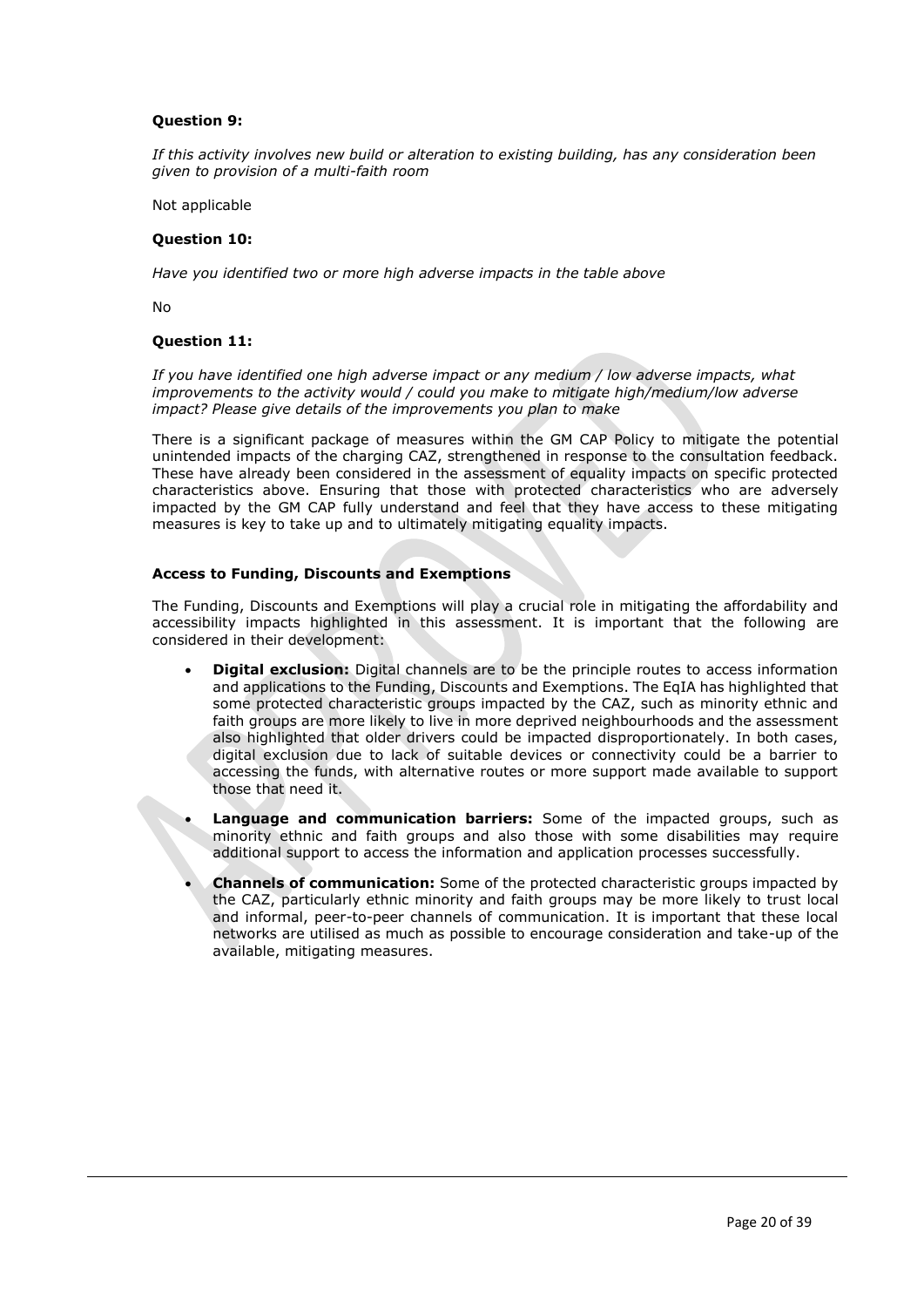# **Question 12:**

*Have you set up equality monitoring systems to carry out regular checks on the effects your activity has on:*

| <b>Equality Group</b>              |            | <b>Details</b>                                                                                                               |
|------------------------------------|------------|------------------------------------------------------------------------------------------------------------------------------|
| Age                                | <b>Yes</b> |                                                                                                                              |
| <b>Disability</b>                  | Yes        |                                                                                                                              |
| Gender                             | <b>Yes</b> |                                                                                                                              |
| Gender Re-<br>assignment           | <b>Yes</b> | The GM CAP Monitoring and Evaluation Plan will form an annex<br>to the Full Business Case for the GM CAP. Responsibility for |
| Race                               | <b>Yes</b> | monitoring the impacts on protected characteristic groups                                                                    |
| Religion/Belief                    | Yes        | highlighted in this assessment, will sit within the Monitoring                                                               |
| Sexual Orientation                 | <b>Yes</b> | and Evaluation (M & E) Plan.                                                                                                 |
| Maternity and<br>Pregnancy         | Yes        |                                                                                                                              |
| Marriage and civil<br>partnerships | N/a        |                                                                                                                              |

#### **Question 13:**

*How will you measure the success of this activity? (including any corporate performance measures)*

The success of the GM CAP will be measured through a programme of outcome and output measurement, which will be contained in the Monitoring and Evaluation Plan which will be appended to the Full Business Case.

The key measure of success will be through air quality monitoring, specifically compliance with the legal limit values for concentrations of NO2.

# **Question 14:**

*In question 10 above you may have outlined improvements to the activity which will mitigate a high, medium and/or low adverse impact(s). How will you ensure that everyone involved in the activity knows and understands what improvements you intend to make and is able to put the activity into practice with those improvements?*

The outcome of the EqIA is being used to ensure that recommendations are embedded in the service design. In particular, in relation to reducing barriers for impacted groups to access the support that will be available, as detailed in Question 11.

#### **Question 15:**

*Are there any elements within this activity that require a separate Equality Impact Analysis?*

No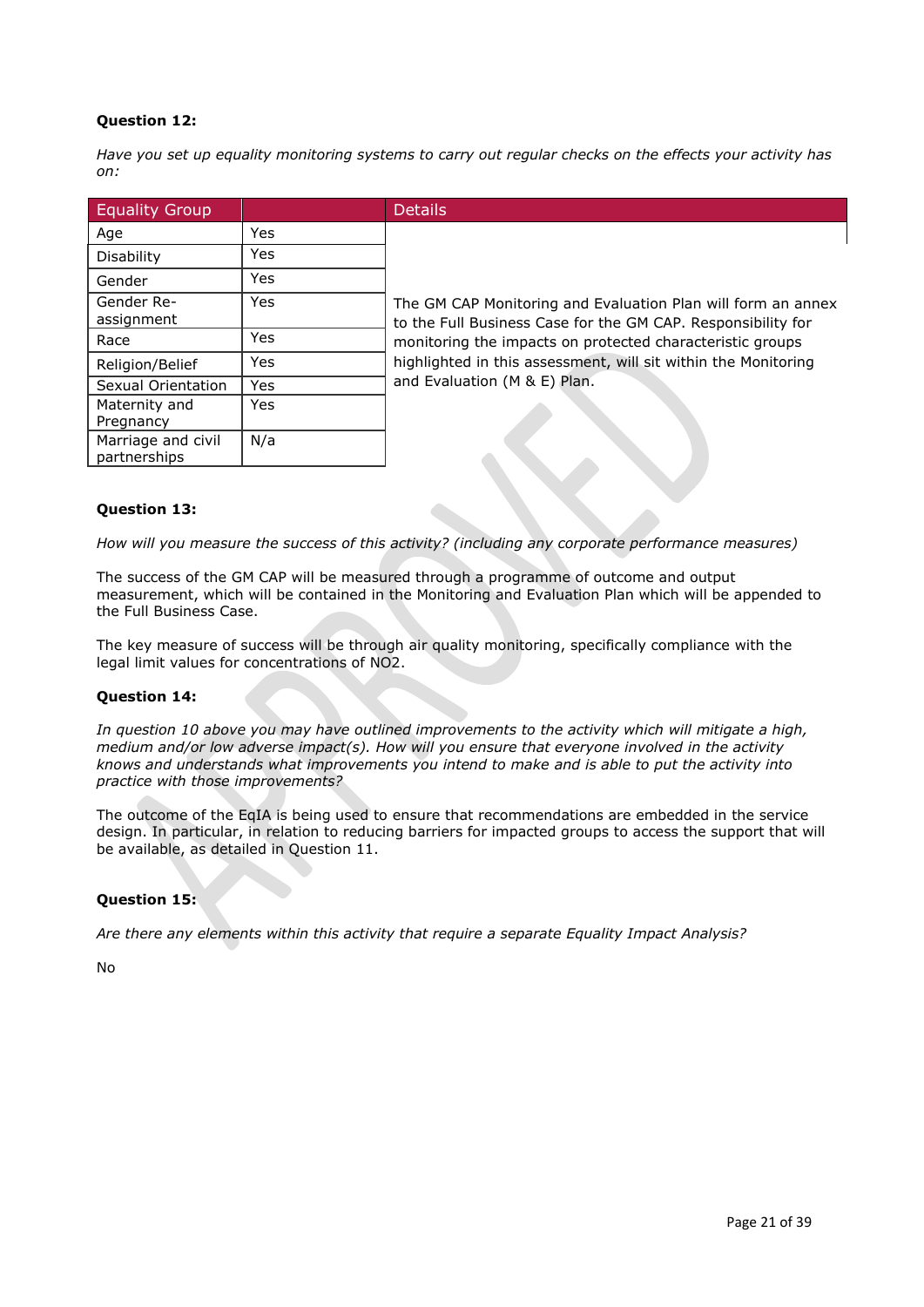# **Question 16:**

*Please confirm that during the implementation of this activity, where appropriate, TfGM's corporate strategies and procedures will be followed. If your answer to any of these questions is 'no' explain why you will not be following the strategy or procedure.*

| Strategy / Policy                                                                                                      |     | <b>Details</b> |
|------------------------------------------------------------------------------------------------------------------------|-----|----------------|
| Communication<br>with members of<br>the public - TfGM's<br>Corporate<br>Communications<br>Strategy will be<br>followed | Yes |                |
| Consultation and<br>Engagement -<br>TfGM's<br>Consultation and<br>Engagement<br>Strategy will be<br>followed           | Yes |                |
| Projects - Project<br>Management<br>Procedures will be<br>followed                                                     | Yes |                |

# **Question 17:**

*Is a Full Impact Analysis needed? If in question 8 you identified two or more adverse impacts you should either abort the activity, or carry out a full analysis*

Yes, see section two. In addition, an Equality Impact Evidence Report (see Appendix) has also been produced and provides more evidence and detail to support this EqIA. The Equality Impact Evidence Report appends the ten individual equality assessments undertaken by the GM local authorities to assess potential local issues.

#### **Question 18:**

*List all of the information that you have taken into account in carrying out this Equality Analysis.*

- 1. Greater Manchester' Outline Business Case to tackle Nitrogen dioxide exceedances at roadside. Equality impact assessment, February 2019. Available at: https://assets.ctfassets.net/qwn52pjrjtij/p1rQ0jgmSHhnu2zTKKCNy/532bc6ad6b3474017ad6d60 9820e1f95/Equality\_Impact\_Assessment\_\_EQIA\_.pdf
- 2. https://www.greatermanchester-ca.gov.uk/media/4337/gmca\_independent-inequalitiescommission\_v15.pdf
- 3. National data, sourced from Office for National Statistics Why have Black and South Asian people been hit hardest by Covid-19? (December 2020).
- 4. Public Health England Air Quality in GM from a Public Health Perspective (September 2018)
- 5. Defra [Clean Air Strategy 2018](https://consult.defra.gov.uk/environmental-quality/clean-air-strategy-consultation/user_uploads/clean-air-strategy-2018-consultation.pdf)
- 6. The Clean Air Zone Framework (May 2017), Dept of Transport and DEFRA classifies Clean Air Zones as being either Class A, Class B or Class C. Class C includes buses, coaches, taxis, PHVs, HGVs and light goods vehicles (LGVs).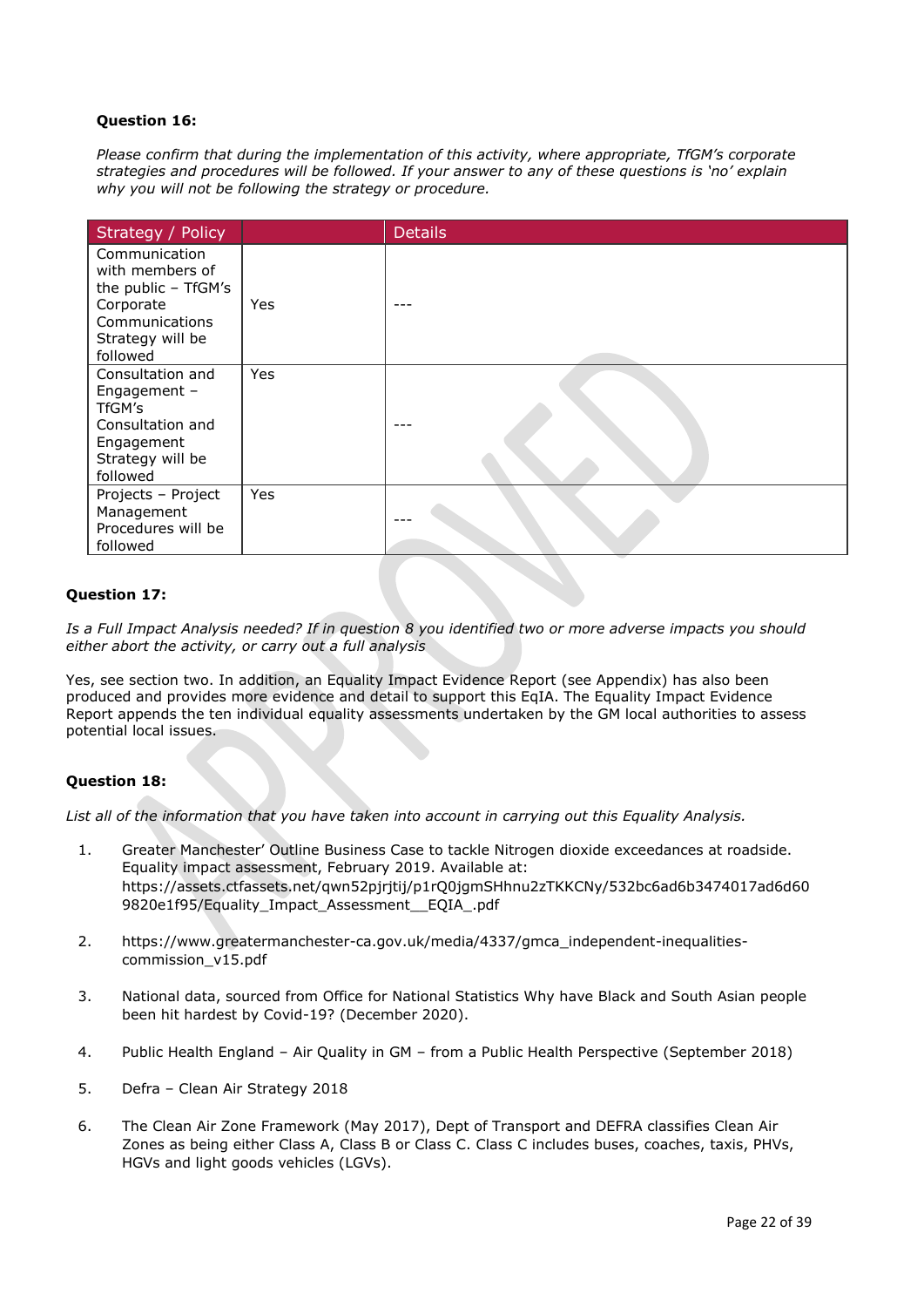- 7. Clean air zone framework. Principles for setting up clean air zones in England. May 2017. Department for Transport, Department for Food and Rural Affairs.
- 8. <https://cleanairgm.com/clean-air-plans>
- 9. Landrigan, P.J., et al (2018), The Lancet Commission on pollution and health. The Lancet 391:462-512
- 10. Great Manchester's Outline Business Case to tackle Nitrogen Dioxide Exceedances at the roadside – Analysis of distributional impacts, Aecom, February 2019.
- 11. Public Health England Air Quality in Greater Manchester from a Public Health Perspective (September 2018)
- 12. DEFRA, Air Pollution in the UK, 2017
- 13. DEFRA [Clean Air Strategy 2018](https://secure-web.cisco.com/1jDZwTIn_tqLVG_3AuhtNAcjCChtK_-Ua04Xf0W63-SKer6lq__GTvrXonSTR8y2fyceA676vc9xsl4h9C0YCFRzz1uqrZa6il9KnKDbbDUWG3R3cndWjmg8SMWyS0Lxsms8c-kzo_u9dhwafxavYwChQa8M1Gd0QOco_iTY4nWFvcXeYz-S4UqMoxM7oDTf2iPAof5IsXs10_Fk9BKpy37hW-pLO28lCZ5qkkUGdSLx05cWOL-IylWhKI-_tdq_BoZs9KF8uOV7RDVsCsQLzjhgf26Xt8t_8ty-sAwTI0LDHd-h9vMsU1BKsn7z9Mqlnkr8wLydZyVeZ80_kXPviKw/https%3A%2F%2Fconsult.defra.gov.uk%2Fenvironmental-quality%2Fclean-air-strategy-consultation%2Fuser_uploads%2Fclean-air-strategy-2018-consultation.pdf) (2018)
- 14. Public Health England, Public Health Outcomes,<http://www.phoutcomes.info/>
- 15. NHS, Healthy Urban Development Unit (2013), HUDU Planning for Health- Rapid Health Impact Assessment Tool, [http://www.healthyurbandevelopment.nhs.uk/wp](http://www.healthyurbandevelopment.nhs.uk/wp-content/uploads/2013/12/HUDU-Rapid-HIA-Tool-Jan-2013-Final.pdf)[content/uploads/2013/12/HUDU-Rapid-HIA-Tool-Jan-2013-Final.pdf](http://www.healthyurbandevelopment.nhs.uk/wp-content/uploads/2013/12/HUDU-Rapid-HIA-Tool-Jan-2013-Final.pdf)
- 16. Titheridge et al (2014) *Transport and Poverty – A Review of Evidence*, University College London
- 17. NatCen (2019). Transport and inequality: an evidence review for the Department of Transport
- 18. GM CAP Draft Policy (post-consultation) [https://cleanairgm.com/technical-documents/](https://secure-web.cisco.com/11eiBCgElauzNx9ZLncgJx3iOubmp4VtcvvkdlhxY65RKvTbIb59-L2ncr8SElltrd2x-6LbEl4KMsTTxIe3wkMOtRdF_mwDnnUw_pzGQZOwSRIhPJyQIZ8Yp6BpEAcNSn8Ts-zUMkCwwKuuZ6JqlhO90pJazjetwe6gKhLVIM_BswP0PQmXUeuqGyGpWdmieI8qM86OywsW2Ih1TXBkADjvPWBAW0J67oLJLyOi-5a-P-uw5qxFWy4jV1Rgj27aX74mWEA8RmcCJF_QiJniWV9Y7vnNRmfIdielNKILyTnV3ChPut5AXlpom2ThMoaDynN4YcMw9M5bXrEI6WdmDFg/https%3A%2F%2Furl4.mailanyone.net%2Fv1%2F%3Fm%3D1lqaQa-0007kg-3t%26i%3D57e1b682%26c%3Dwx7pouswT3bJs4LPeETsz86q7Q_0OC56XXhe7DlJDibGRSGR8fdmSomeuSdI7C2Fa0eQbaAqoLXhP95flvC3e_rUhnBjBiD8llf9LaF4ZtCjfFRgnR8YVM3huSJaCGnICk94fttlvHc5puWw5cDJWXKncROEJUpzHqnxCBOtlS83l3-sjgML-pIcbUhAQZELxzuJu6c3812_3lnwQAbyYwgocO5Fara8d5TyMQqiWW6tNZcZXXghiSlVoISAGQRmsZ-TU8nVqIdM3Z7LyV0OBSLL4yenFqLa1SDyZM36c6L9Rv_9RwvC_zO8-ja9EEmp3RuaxQ4iKqu8pID_qRBxLRB9hKR0Yp8TjK3AxZQfI6W6JX6ff_FKZIssUgNuX4h8fgWjXtS31MSzgcKKD5htCOS8RNiJG7hqFaezCADs1zqfd5YI5KwtXyQV8Xcw9c04dqUU3rtH6b_zGkplrYZzi_tw5Uh0gVH_yDQ0aze-YmaYOmPe-7DcIOn3tcJzyPAzyNqQZKCfP-i1oh349NtnaY_1gjK4qs0hRBa9R9D0kEGpaGRFokA16JTCjrnHuvRgs7DcM7Fi3nDdrs6xiFxYb34O5EIVstmWMeA67C4pmsqoQ4hX3-rUnQd3vI35GAzQJzJxEsp-QxLb4UU4coOA_r80VNAaur_GF4G4X8lvmN0gEZ3Wu5QzUhFNsj4TCOgSucH17LnJrJVLTZfksCAbTQ)
- 19. CAZ Commercial Vehicle Socio-Economic Impacts Research, 2019. Hatch Regeneris
- 20. ONS (2019) Population Estimates for England and Wales Mid-2019. Available at:
- 21. [https://www.ons.gov.uk/peoplepopulationandcommunity/populationandmigration/populationesti](https://www.ons.gov.uk/peoplepopulationandcommunity/populationandmigration/populationestimates/datasets/populationestimatesforukenglandandwalesscotlandandnorthernireland) [mates/datasets/populationestimatesforukenglandandwalesscotlandandnorthernireland](https://www.ons.gov.uk/peoplepopulationandcommunity/populationandmigration/populationestimates/datasets/populationestimatesforukenglandandwalesscotlandandnorthernireland)
- 22. ONS (2018) Life expectancy at birth and at age 65 by Local Areas, UK, 2015-2017. Available at [https://www.ons.gov.uk/peoplepopulationandcommunity/healthandsocialcare/healthandlifeexpec](https://www.ons.gov.uk/peoplepopulationandcommunity/healthandsocialcare/healthandlifeexpectancies/datasets/lifeexpectancyatbirthandatage65bylocalareasuk) [tancies/datasets/lifeexpectancyatbirthandatage65bylocalareasuk](https://www.ons.gov.uk/peoplepopulationandcommunity/healthandsocialcare/healthandlifeexpectancies/datasets/lifeexpectancyatbirthandatage65bylocalareasuk)
- 23. ONS Area profiles, 2018. Available at:<https://www.nomisweb.co.uk/home/profiles.asp>
- 24. ONS (2019) [www.nomisweb.co.uk/query](http://www.nomisweb.co.uk/query) 2019 data for live births
- 25. ONS (2011) Census data by local authority: ethnic groups UK. Available at: <http://infuse2011.mimas.ac.uk/>
- 26. ONS (2011) Census data by local authority: religion or belief. Available at: <http://infuse2011.mimas.ac.uk/>
- 27. Equalities & Human Rights Commission, 'Trans Inequalities Reviewed'. Available at: <https://www.equalityhumanrights.com/en/trans-inequalities-reviewed/introduction-review>
- 28. Department for Transport (2019) Annual bus Statistics: England 2017/2018https://assets.ctfassets.net/tlpgbvy1k6h2/3fR4HEB016Z572elRIs8wx/ddfa01e92fb972 d2d5297e04c78f046a/37\_-\_GM\_CAP\_Vehicle\_population\_estimates.pdf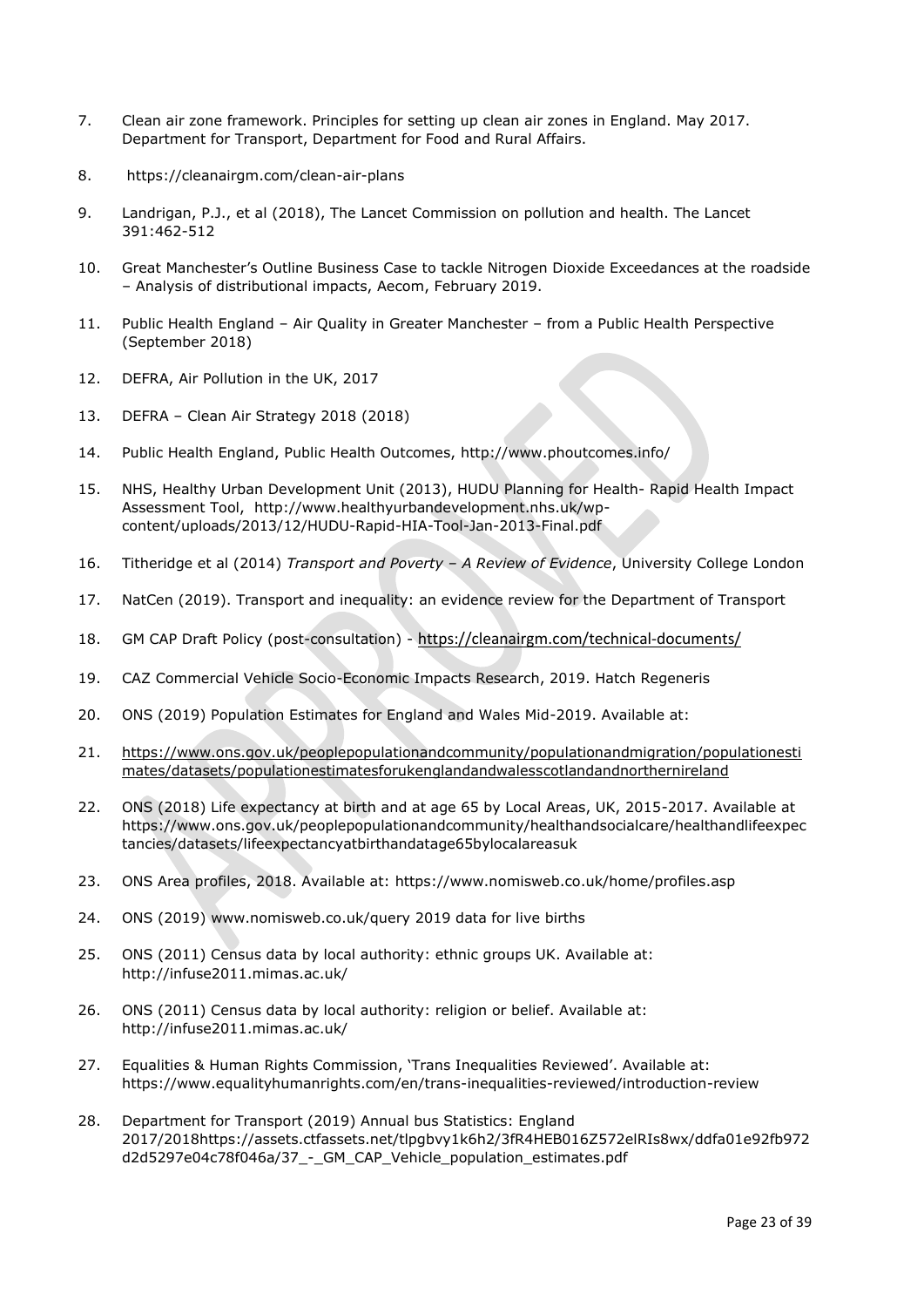- 29. AECOM (2019) Impact Assessment Technical Note 18 GM CAP Minibus Vehicle Research
- 30. SYSTRA (2019) Deliberative Research with Taxi and PHV Drivers/Operators
- 31. Greater Manchester Transport Topic Paper, 2019. Available at: [https://www.greatermanchester](https://www.greatermanchester-ca.gov.uk/media/1742/transport-topic-paper-w-cover-web.pdf)[ca.gov.uk/media/1742/transport-topic-paper-w-cover-web.pdf](https://www.greatermanchester-ca.gov.uk/media/1742/transport-topic-paper-w-cover-web.pdf)
- 32. Technical Note 19 GM CAP Taxi and PHV Fleet Research https://assets.ctfassets.net/tlpgbvy1k6h2/6ufoIhNI2PUaNtgsHZUJpq/b8658d8849db7fb54bd2ea5 f21733b1b/19\_-\_GM\_CAP\_Taxi\_and\_Private\_Hire\_Vehicle\_Fleet\_Research.pdf
- 33. AECOM (2019) Impact Assessment Technical Note 19 GM CAP Taxi and PHV Fleet Research
- 34. AECOM (2019) Impact Assessment Technical Note 3 GM CAP Freight Market Analysis
- 35. GMCA (2021). *Mapping GM*. Available at: [GM Open Data Infrastructure Map | MappingGM.](https://mappinggm.org.uk/gmodin/?lyrs=gm_boundaries,v_ons_imd_2019,aqmas_gm#os_maps_light/13/53.5700/-2.4417) (Accessed 15th April 2021).
- 36. Nomis (2019). Population estimates local authority based by five-year age band. Available at: <https://www.nomisweb.co.uk/reports/lmp/gor/2013265922/report.aspx>
- 37. ONS (2019) Subnational Population Projections, 2016-based projections. Available at: [https://www.nomisweb.co.uk/query/construct/submit.asp?menuopt=201&subcomp=](https://www.nomisweb.co.uk/query/construct/submit.asp?menuopt=201&subcomp)
- 38. ONS Area profiles, 2018. Available at:<https://www.nomisweb.co.uk/home/profiles.asp>
- 39. DCLG (2016) Live tables on household projections 2014. Available at: <https://www.gov.uk/government/statistical-data-sets/live-tables-on-household-projections>
- 40. ONS (2018) Population Estimates for England and Wales Mid-2018. Available at: [https://www.ons.gov.uk/peoplepopulationandcommunity/populationandmigration/populationesti](https://www.ons.gov.uk/peoplepopulationandcommunity/populationandmigration/populationestimates/datasets/populationestimatesforukenglandandwalesscotlandandnorthernireland) [mates/datasets/populationestimatesforukenglandandwalesscotlandandnorthernireland](https://www.ons.gov.uk/peoplepopulationandcommunity/populationandmigration/populationestimates/datasets/populationestimatesforukenglandandwalesscotlandandnorthernireland)
- 41. ONS (2018) Life expectancy at birth and at age 65 by Local Areas, UK, 2015-2017. Available at [https://www.ons.gov.uk/peoplepopulationandcommunity/healthandsocialcare/healthandlifeexpec](https://www.ons.gov.uk/peoplepopulationandcommunity/healthandsocialcare/healthandlifeexpectancies/datasets/lifeexpectancyatbirthandatage65bylocalareasuk) [tancies/datasets/lifeexpectancyatbirthandatage65bylocalareasuk](https://www.ons.gov.uk/peoplepopulationandcommunity/healthandsocialcare/healthandlifeexpectancies/datasets/lifeexpectancyatbirthandatage65bylocalareasuk)
- 42. English indices of deprivation 2019, File 11: Upper-tier local authority summaries. Available at: <https://www.gov.uk/government/statistics/english-indices-of-deprivation-2019>
- 43. ONS, 2018. Benefit Claimants disability living allowance. Available at: [https://www.nomisweb.co.uk/query/construct/submit.asp?menuopt=201&subcomp=](https://www.nomisweb.co.uk/query/construct/submit.asp?menuopt=201&subcomp)
- 44. Department for Transport, 2018. Blue badge scheme statistics:2018. Available at: <https://www.gov.uk/government/statistics/blue-badge-scheme-statistics-2018>
- 45. Equalities & Human Rights Commission, 'Trans Inequalities Reviewed'. Available at: <https://www.equalityhumanrights.com/en/trans-inequalities-reviewed/introduction-review>
- 46. ONS Census 2011. KS103EW- Marital and Civil Partnership Status, 2011. Available at: [https://www.nomisweb.co.uk/query/construct/submit.asp?menuopt=201&subcomp=](https://www.nomisweb.co.uk/query/construct/submit.asp?menuopt=201&subcomp)
- 47. ONS (2018) Live births in England and Wales down to local authority local area. Available at: <https://www.nomisweb.co.uk/query>
- 48. ONS (2011) Census data by local authority: ethnic groups UK. Available at: <http://infuse2011.mimas.ac.uk/>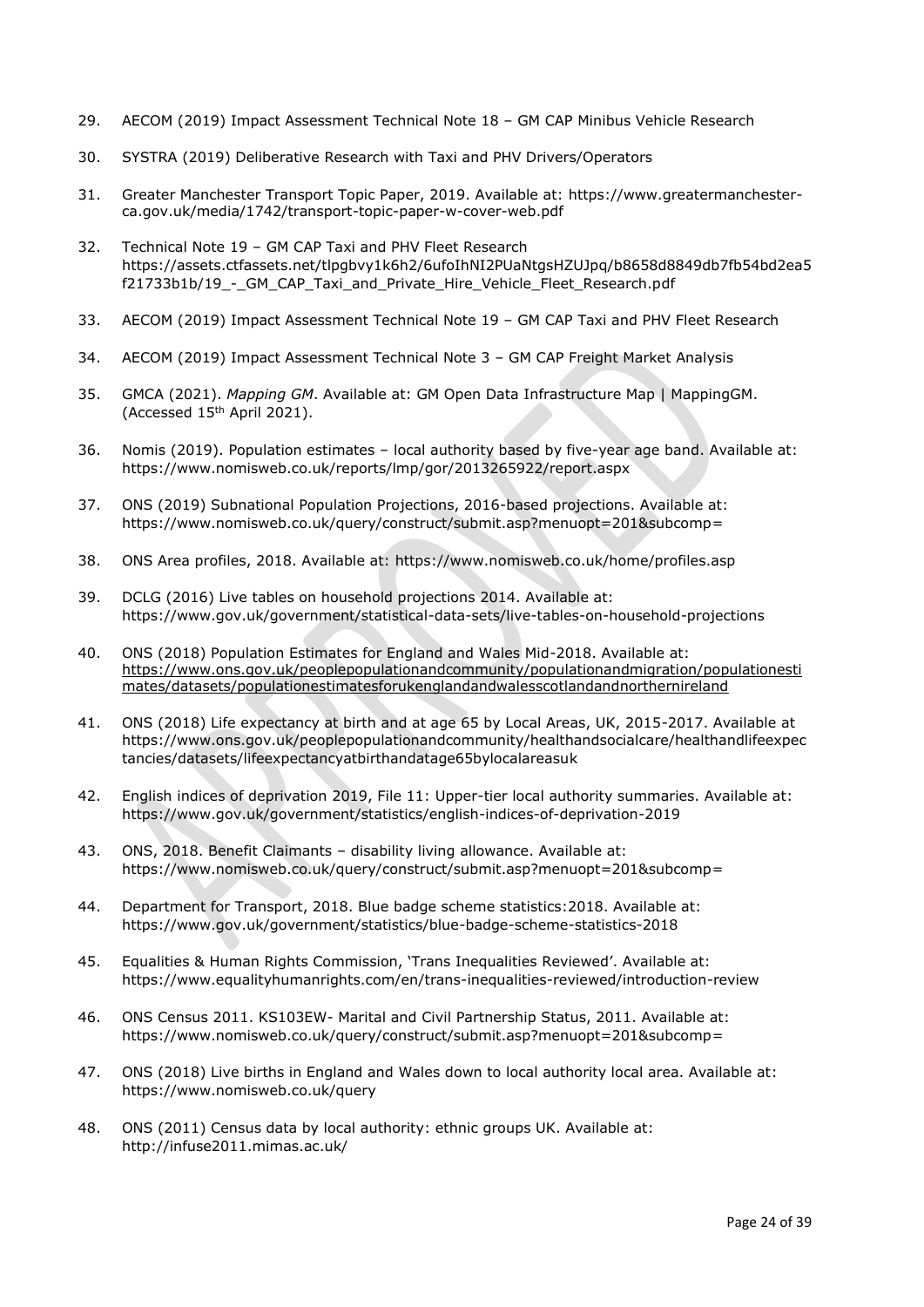- 49. ONS (2011) Census data by local authority: religion or belief. Available at: <http://infuse2011.mimas.ac.uk/>
- 50. ONS (2019) English indices of deprivation 2019 [local authority district summaries.](https://assets.publishing.service.gov.uk/government/uploads/system/uploads/attachment_data/file/833995/File_10_-_IoD2019_Local_Authority_District_Summaries__lower-tier__.xlsx) Available at: <https://www.gov.uk/government/statistics/english-indices-of-deprivation-2019>
- 51. Air Quality England. http://www.airqualityengland.co.uk/air-pollution
- 52. WHO Topic Sheet. (2018) Ambient (outdoor) air quality and health. [https://www.who.int/news](https://www.who.int/news-room/fact-sheets/detail/ambient-(outdoor)-air-quality-and-health)[room/fact-sheets/detail/ambient-\(outdoor\)-air-quality-and-health](https://www.who.int/news-room/fact-sheets/detail/ambient-(outdoor)-air-quality-and-health)
- 53. Public Health England, Public Health Outcomes,<http://www.phoutcomes.info/>
- 54. UK Health Alliance on Climate Change, (2018). Moving Beyond the Air Quality Crisis. Realising the health benefits of acting on air pollution. [http://www.ukhealthalliance.org/wp](http://www.ukhealthalliance.org/wp-content/uploads/2018/10/Moving-beyond-the-Air-Quality-Crisis-4WEB-29_10-2018-final-1.pdf)[content/uploads/2018/10/Moving-beyond-the-Air-Quality-Crisis-4WEB-29\\_10-2018-final-1.pdf](http://www.ukhealthalliance.org/wp-content/uploads/2018/10/Moving-beyond-the-Air-Quality-Crisis-4WEB-29_10-2018-final-1.pdf)
- 55. DEFRA and Public Health England (2017) Air Quality. A briefing for Directors of Public Health. <https://laqm.defra.gov.uk/assets/63091defraairqualityguide9web.pdf>
- 56. Review of evidence on Health Aspects of Air Pollution REVIHAAP: final Technical Report, World Health Organization Office for Europe, 2013 [http://www.euro.who.int/en/health](http://www.euro.who.int/en/health-topics/environment-and-health/air-quality/publications/2013/review-of-evidence-on-health-aspects-of-air-pollution-revihaap-project-final-technical-report)[topics/environment-and-health/air-quality/publications/2013/review-of-evidence-on-health](http://www.euro.who.int/en/health-topics/environment-and-health/air-quality/publications/2013/review-of-evidence-on-health-aspects-of-air-pollution-revihaap-project-final-technical-report)[aspects-of-air-pollution-revihaap-project-final-technical-report](http://www.euro.who.int/en/health-topics/environment-and-health/air-quality/publications/2013/review-of-evidence-on-health-aspects-of-air-pollution-revihaap-project-final-technical-report)
- 57. Wang et al (2016) Air Quality Strategies on Public Health and Health Equity in Europe A systematic Review. International Journal of Environmental Research and Public Health
- 58. Public Health England 2018. Guidance: Health Matters: air pollution. [https://www.gov.uk/government/publications/health-matters-air-pollution/health-matters-air](https://www.gov.uk/government/publications/health-matters-air-pollution/health-matters-air-pollution)[pollution](https://www.gov.uk/government/publications/health-matters-air-pollution/health-matters-air-pollution)
- 59. IOM Working for a Healthier Future. Scotland's Environment (2015) Air Quality, Health, Wellbeing and Behaviour, [https://www.environment.gov.scot/media/1133/iom-seweb-aq-health](https://www.environment.gov.scot/media/1133/iom-seweb-aq-health-behaviour-review.pdf)[behaviour-review.pdf](https://www.environment.gov.scot/media/1133/iom-seweb-aq-health-behaviour-review.pdf)
- 60. TfGM (2020) GM TRADS, years 6,7 and 8 (2017-19)

# **Question 19:**

*Additional comments*

None

# **Supporting documents**

Equality Impact Evidence Report, supported by ten Appendices, one from each of the GM local authorities (See Appendix).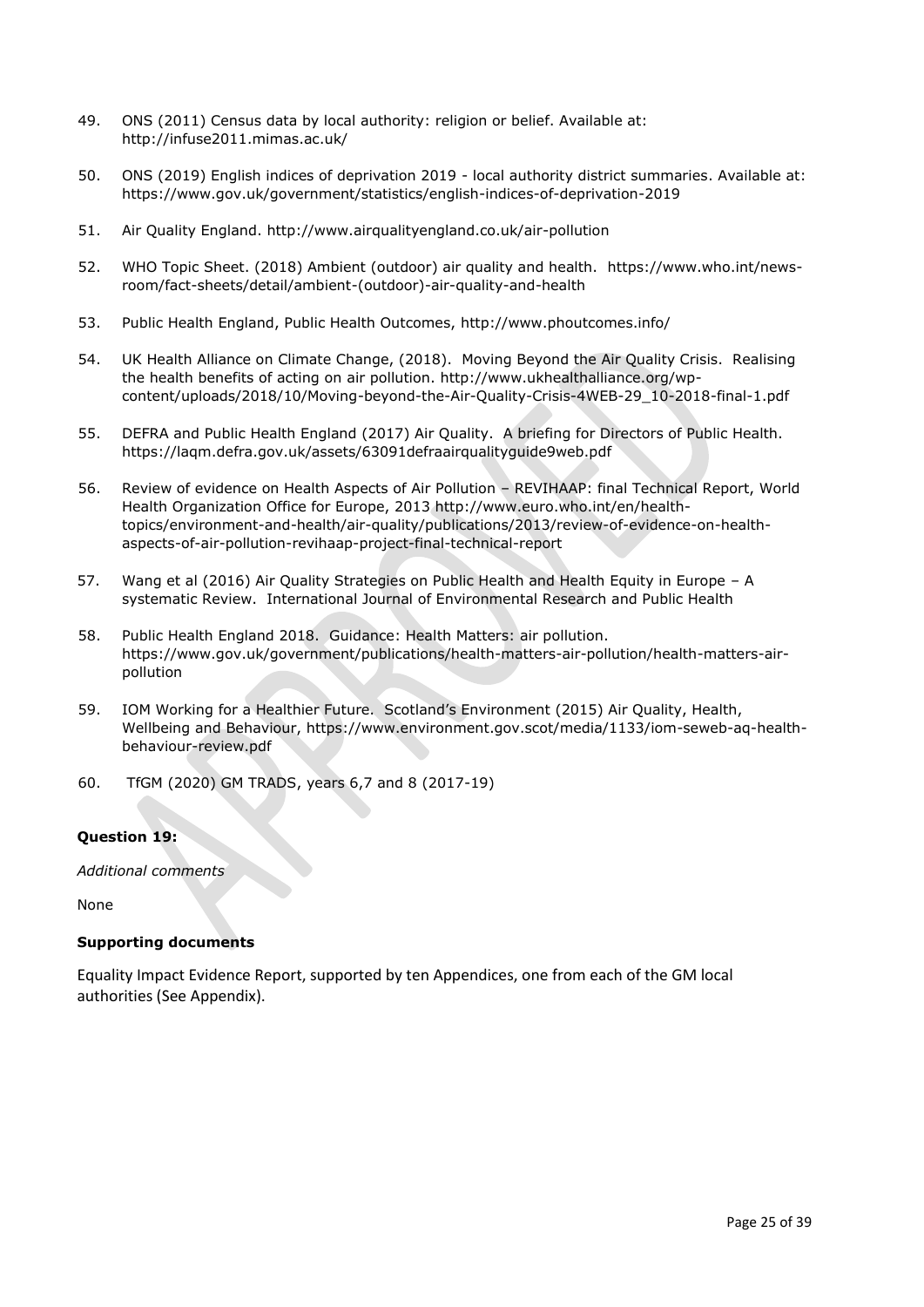# **Section 2: Full Equality Analysis**

# **Part A**

# **Question 1**

*Looking back at section one of the EQIA, in what areas are there concerns that the activity could have an adverse impact?*

| <b>Equality Group</b> |                   |
|-----------------------|-------------------|
| Age                   | Adverse Impact    |
| <b>Disability</b>     | Adverse Impact    |
| Gender                | Adverse Impact    |
| Race                  | Adverse Impact    |
| Religion/Belief       | Adverse Impact    |
| Sexual Orientation    | Adverse Impact    |
| Other                 |                   |
| Gender Re-assignment  | Adverse Impact    |
| Maternity / Pregnancy | No Adverse Impact |
| Marriage / Civil      | No Adverse Impact |
| Partnership           |                   |

#### **Question 2**

#### *Summarise the likely adverse impacts*

The table below summarises the likely adverse impacts of the CAZ. The impact of the wider measures within the CAP programme in terms of mitigating these potential adverse impacts on affected protected characteristic groups is detailed in Question 7 of this document.

| <b>Equality Group</b> | <b>Details</b>                                                                                                                                                                                                                                                                                                                                                                                                                                                                                                                                                                                            |
|-----------------------|-----------------------------------------------------------------------------------------------------------------------------------------------------------------------------------------------------------------------------------------------------------------------------------------------------------------------------------------------------------------------------------------------------------------------------------------------------------------------------------------------------------------------------------------------------------------------------------------------------------|
| Age                   | Older and younger people are more reliant on public transport as they are<br>less likely to drive or own a vehicle. TfGM's travel diary survey (GM TRADs)<br>years 6,7,8 (2017-2019) shows a higher proportion of bus users amongst<br>people aged 19 and under compared to the GM average and GM TRADs<br>years 678 also shows slightly higher than average proportion of bus users<br>amongst people aged 60 and over. A retired person with no access to a car<br>is over twice as likely than average to regularly use buses (GM<br>Segmentation - Insights into bus use, Steer Davies Gleave, 2018). |
|                       | As such any changes to bus services or cost of bus services could impact the<br>ability of these groups to access health and educational support or<br>employment.                                                                                                                                                                                                                                                                                                                                                                                                                                        |
|                       | Similarly, older people may be less able or confident to use public transport<br>are more likely to use the services of local taxis. Again, a reduction in the<br>number of taxis or an increase in fares could impact this group<br>disproportionately.                                                                                                                                                                                                                                                                                                                                                  |
|                       | Statistics suggest that drivers of HGV, LGVs and Taxis are older: at a<br>national level the average age of HGV drivers is 57 years with a GM Taxi<br>Census in July 2020 indicating that 58% were over 45 and 25% over 55<br>years. Any impact on business costs or viability as a result of the CAZ could<br>impact this group in terms of personal affordability. As drivers near<br>retirement age, their ability or willingness to get credit to upgrade their<br>vehicle could be reduced, further impacting on older drivers.                                                                      |
| Disability            | Car ownership tends to be low amongst particular equalities groups, such as<br>those with disabilities and some long-term health conditions. This makes                                                                                                                                                                                                                                                                                                                                                                                                                                                   |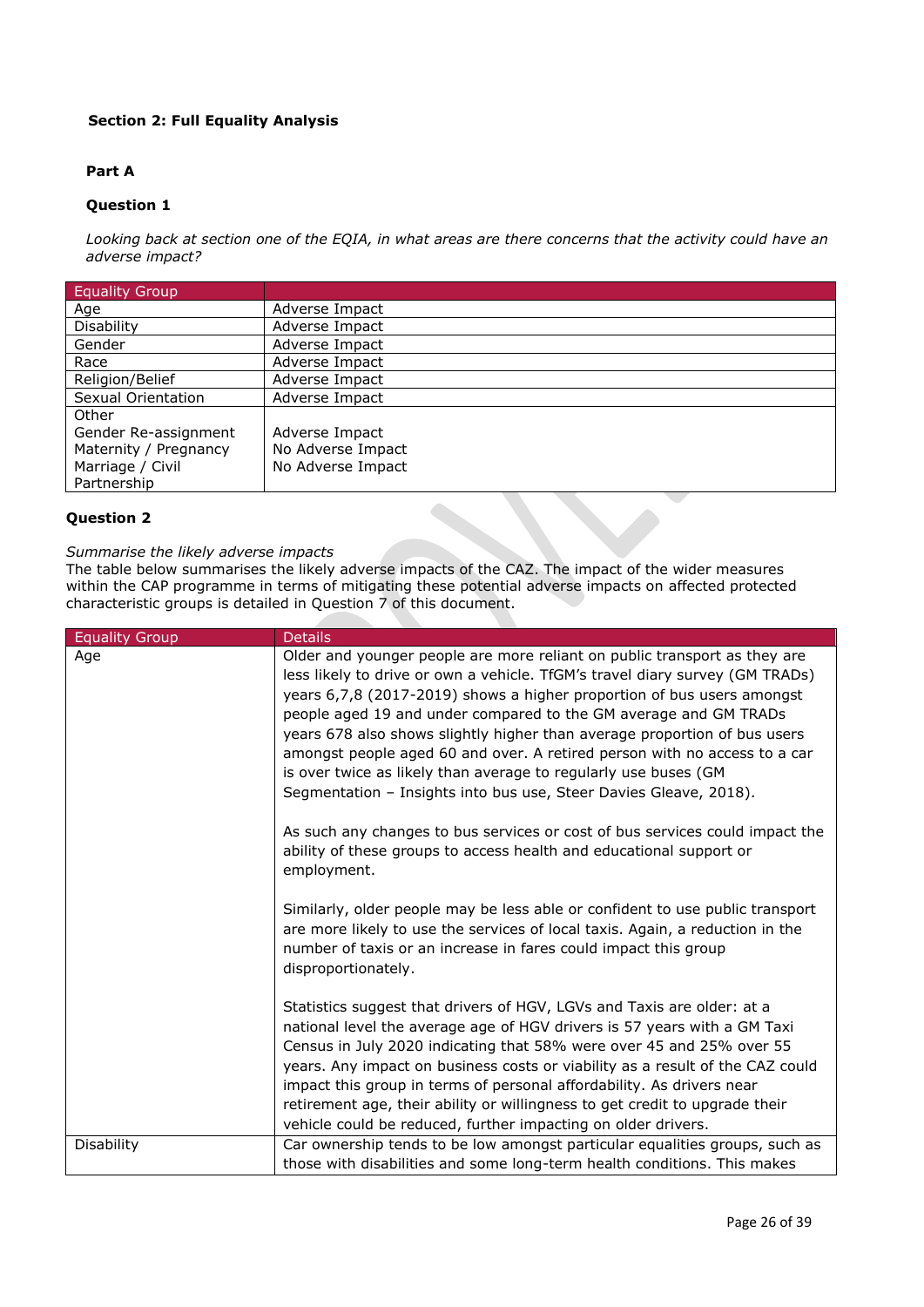|                    | these groups disproportionately reliant upon public transport networks and     |
|--------------------|--------------------------------------------------------------------------------|
|                    | taxis which, in their absence or where services are reduced, could lead to     |
|                    |                                                                                |
|                    | isolation and restricted access to social and economic activities that enhance |
|                    | life chances.                                                                  |
|                    | Qualitative comments within the GM CAP consultation highlighted the            |
|                    | reliance of some people with long term health and disabilities on vehicles     |
|                    | that could be subject to the CAZ charge, and the impacts caused by loss of     |
|                    | those services for these people.                                               |
|                    | Access to reliable and regular bus, minibus, coach and taxi services is        |
|                    | particularly in important in some communities across Greater Manchester,       |
|                    |                                                                                |
|                    | particularly where tram and trains do not service the local area and in the    |
|                    | more rural neighbourhoods on the edge of the city region. Any change in        |
|                    | services in these communities would have a greater impact on access for        |
|                    | those with ill-health and / or disabilities.                                   |
|                    | Some people with disabilities, or their families / carers, rely on adapted LGV |
|                    | / minibus vehicles to retain independence and / or access vital services.      |
| Gender             | Taxi drivers, PHV drivers and bus drivers are over 90% more likely to be       |
|                    | male than female; 94% of bus drivers are male and womenintransport.com         |
|                    | states that 92% of drivers in the industry are male. Any business cost         |
|                    |                                                                                |
|                    | increases are therefore likely to be disproportionately experienced by men.    |
|                    |                                                                                |
|                    | Over 96% of taxi drivers in England are male of which 81% are self-            |
|                    | employed meaning that increases in costs will have a disproportionate          |
|                    | impact in terms of both business and personal affordability on men,            |
|                    | especially given increased vulnerability in this trade due to the economic     |
|                    | impacts of Covid 19.                                                           |
|                    |                                                                                |
|                    | For mothers with children or pregnant women, who do not own private cars,      |
|                    | PHVs and hackneys can provide a more convenient alternative to public          |
|                    |                                                                                |
|                    | transport. Reduction in services or increases in fares would impact this       |
|                    | group.                                                                         |
|                    |                                                                                |
| Race               | Over 50 % of taxi drivers in England are from an ethnic minority, non-white    |
|                    | background. Therefore, impacts in costs due to the implementation of the       |
|                    | CAZ would have a disproportionate impact on ethnic minority groups in          |
|                    | terms of business and personal affordability.                                  |
|                    |                                                                                |
|                    | People from ethnic minority backgrounds are statistically more likely to live  |
|                    | in low-income households and be more reliant on public transport.              |
|                    | Therefore, increased costs or reduction in services would affect them          |
|                    |                                                                                |
|                    | disproportionately.                                                            |
|                    |                                                                                |
| Religion/Belief    | The consultation highlighted a high proportion of the ethnic minority taxi     |
|                    | drivers in GM were Muslims, indicating that adverse impacts to taxi drivers    |
|                    | in terms of personal and / or business affordability will create a             |
|                    | corresponding, disproportionate impact in terms of faith.                      |
|                    |                                                                                |
|                    | There are other faith communities across GM that could also feel adverse       |
|                    | impacts, including the Jewish community in Salford with an anecdotally high    |
|                    | percentage of LGV use by local small businesses.                               |
| Sexual Orientation |                                                                                |
|                    | There is anecdotal evidence to suggest that LGBTQ communities are more         |
|                    | likely to access taxi services in order to safely access services and          |
|                    | particularly the night- time economy in the city centre. This group could      |
|                    | therefore be disproportionately impacted by changes in service or cost as a    |
|                    | result of the CAZ.                                                             |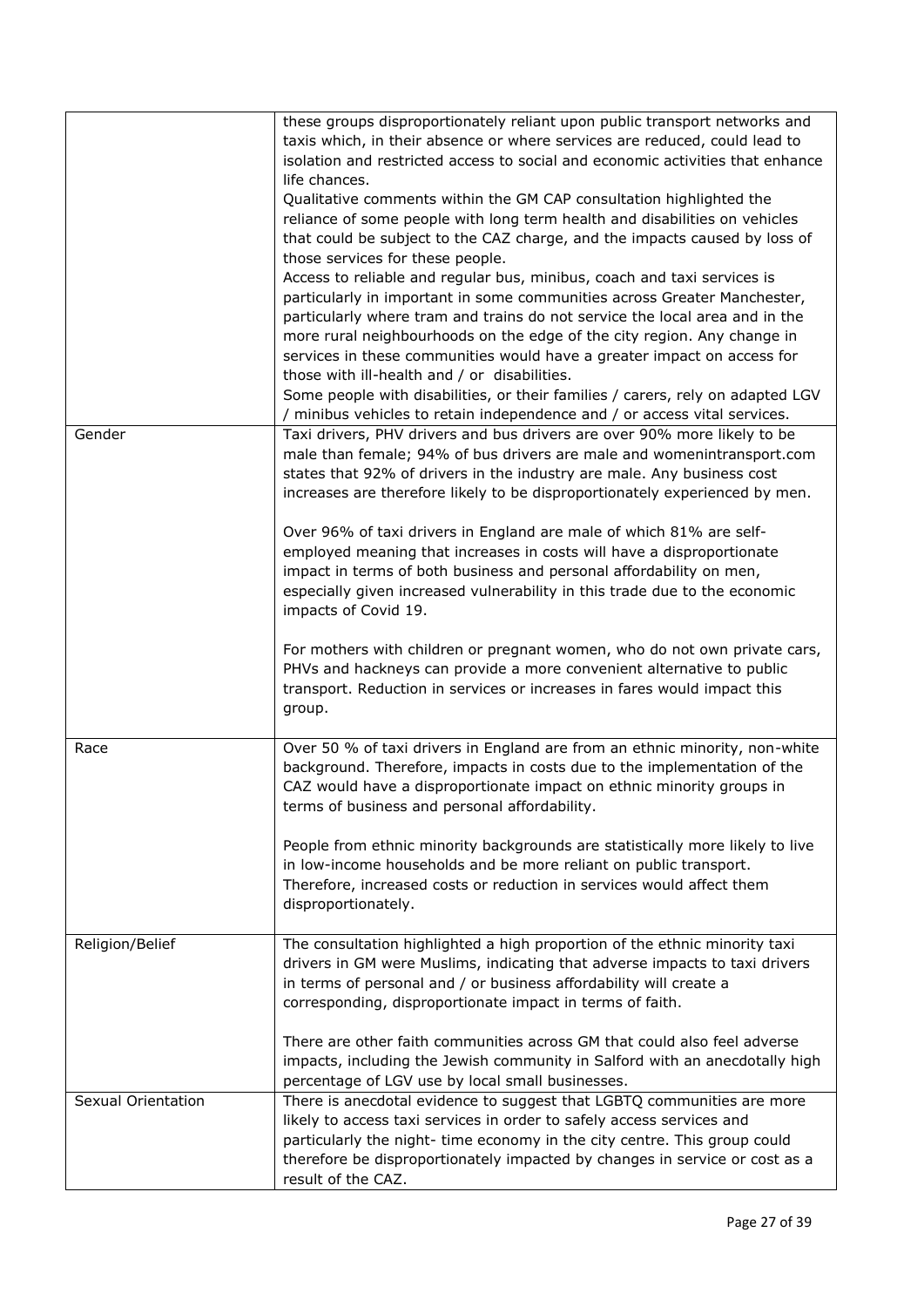| Gender Re-assignment | There is anecdotal evidence to suggest that transgender individuals are     |
|----------------------|-----------------------------------------------------------------------------|
|                      | more likely to access taxi services in order to safely access services and  |
|                      | particularly the night-time economy in the city centre. This group could    |
|                      | therefore be disproportionately impacted by changes in service or cost as a |
|                      | result of the CAZ.                                                          |

*What relevant quantitative data has been collected or can be accessed to support this assessment e.g. research projects, monitoring data, documents you have read, statistical information broken down by diverse groups you have reviewed. (A bullet point list is suitable)*

Please note that a full list of reference data sources and documents used to inform the GM CAP Equality Impact Evidence report is provided in the initial screening report within this EqIA. These are referenced and attributed fully in the Equality Impact Evidence Report that supports this EqIA (See Appendx 1).

| <b>Equality Group</b>     | <b>Details</b>                                                                                                                                                                                                                                                                                                                                      |
|---------------------------|-----------------------------------------------------------------------------------------------------------------------------------------------------------------------------------------------------------------------------------------------------------------------------------------------------------------------------------------------------|
| Age                       | Sources 1: A community baseline was undertaken across GM and the<br>ten local authority areas in 2019 to inform the EqIA for Consultation.<br>This was refreshed in 2021. Census data, ONS Index of Multiple<br>Deprivation and statistics within Nomis were assessed and presented in<br>the full Equality Impact Evidence report (See Appendx 1). |
|                           | Sources 2: TfGM's travel diary survey (GM TRADs) years 6,7,8 (2017-<br>2019)                                                                                                                                                                                                                                                                        |
|                           | <b>Source 3:</b> The AECOM Consultation Report and accompanying data<br>provided some degree of quantitative data that, though not statistically<br>representative, has been considered in this report                                                                                                                                              |
|                           | Source 4: GM CAP Technical Notes and Deliberative Research reports                                                                                                                                                                                                                                                                                  |
| Disability                | Sources 1-3 as listed above.<br>$\bullet$                                                                                                                                                                                                                                                                                                           |
|                           | <b>Source 5:</b> GM Independent Inequalities Commission report 2021<br>$\bullet$                                                                                                                                                                                                                                                                    |
| Gender                    | Sources 1-4 as listed above<br>$\bullet$                                                                                                                                                                                                                                                                                                            |
| Race                      | Sources 1-3 and 5 as listed above<br>$\bullet$                                                                                                                                                                                                                                                                                                      |
| Religion/Belief           | Sources 1 as listed above<br>$\bullet$                                                                                                                                                                                                                                                                                                              |
|                           | The data from the GM CAP consultation allowed some degree of<br>$\bullet$<br>quantitative analysis by faith that, though not statistically<br>representative could provide indicative evidence.                                                                                                                                                     |
| <b>Sexual Orientation</b> | Sources 1 as listed above<br>$\bullet$                                                                                                                                                                                                                                                                                                              |
|                           | No further quantitative data was available to support the<br>$\bullet$<br>assessment.                                                                                                                                                                                                                                                               |
| Gender Re-assignment      | Sources 1 as listed above<br>$\bullet$                                                                                                                                                                                                                                                                                                              |
|                           | No further quantitative data was available to support the<br>$\bullet$<br>assessment.                                                                                                                                                                                                                                                               |
| Pregnancy and Maternity   | Sources 1 as listed above<br>$\bullet$                                                                                                                                                                                                                                                                                                              |
|                           | No further quantitative data was available to support the<br>$\bullet$<br>assessment, but no adverse impacts were identified that were not<br>covered under gender.                                                                                                                                                                                 |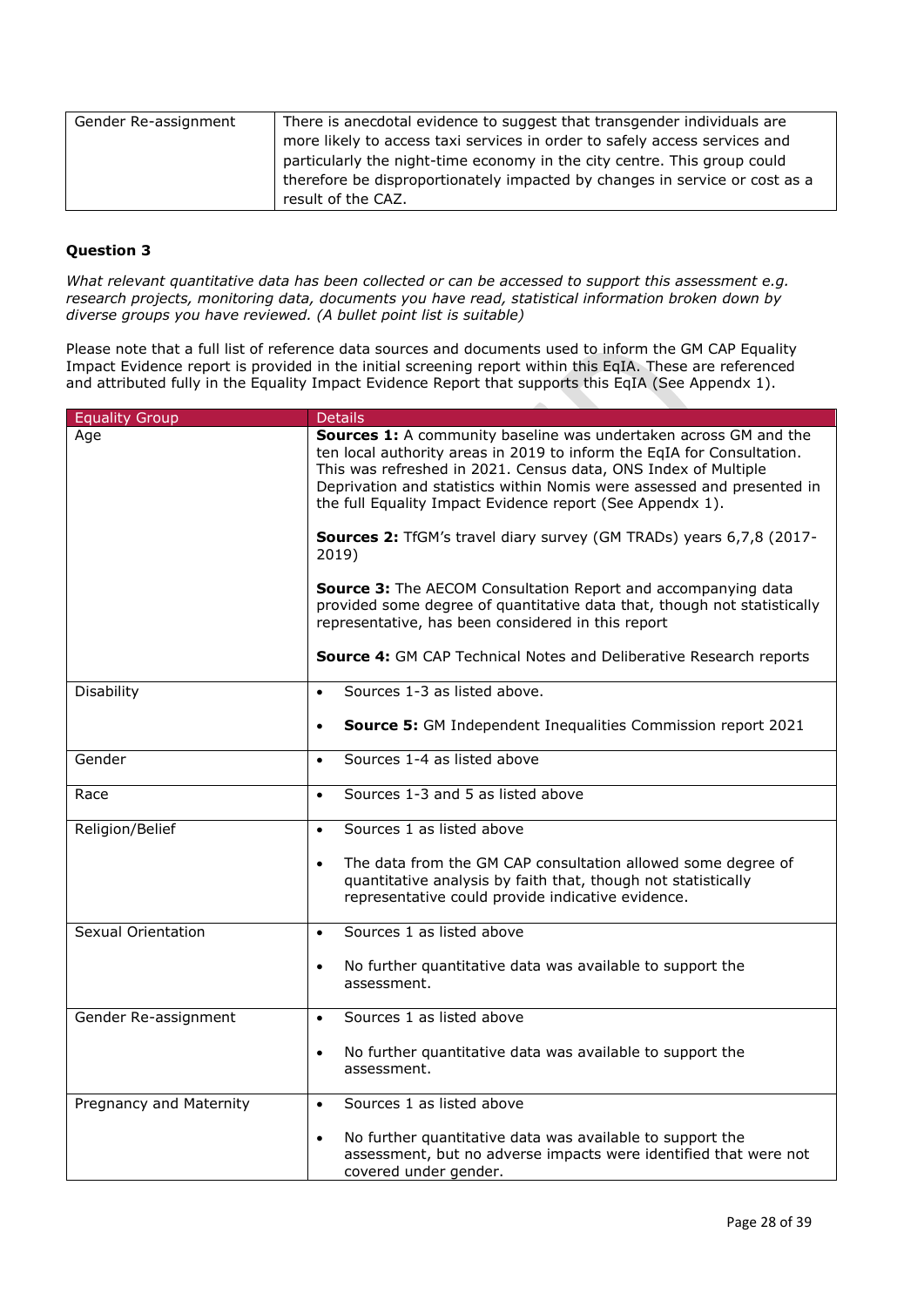*What relevant qualitative data has been collected or can be accessed to support this assessment e.g. previous consultation or engagement, meetings attended where views of the members of the community, TfGM staff and/or staff from other agencies were given (A bullet point list is suitable)*

# **As per the quantitative data referred to in Question 3, a full list of all supporting data sources is supplied in the Screening Section of this report.**

| <b>Equality Group</b> | <b>Details</b>                                                                                                                                                                                                                                                                                                                                                                         |  |  |  |
|-----------------------|----------------------------------------------------------------------------------------------------------------------------------------------------------------------------------------------------------------------------------------------------------------------------------------------------------------------------------------------------------------------------------------|--|--|--|
| Age                   | <b>Source 1:</b> The AECOM GM CAP Consultation Report provided qualitative<br>comments that have been considered in the GM Local Authorities<br>Response to the Consultation report, the revised GM CAP Policy and this<br>report<br><b>Sources 2: GM CAP Technical Notes and Deliberative Research reports</b><br><b>Source 3:</b> GM Independent Inequalities Commission report 2021 |  |  |  |
| Disability            | Sources 1 and 3 as listed above<br>$\bullet$                                                                                                                                                                                                                                                                                                                                           |  |  |  |
| Gender                | Sources 1-3 as listed above<br>$\bullet$                                                                                                                                                                                                                                                                                                                                               |  |  |  |
| Race                  | Sources 1 and 3 as listed above<br>$\bullet$                                                                                                                                                                                                                                                                                                                                           |  |  |  |
| Religion/Belief       | Source 1 as listed above<br>$\bullet$                                                                                                                                                                                                                                                                                                                                                  |  |  |  |
| Sexual Orientation    | Source 4: Anecdotal qualitative information was supplied during<br>$\bullet$<br>engagement with the Local Authority EqIA Working Group for the<br>GM CAP in relation to this group, particularly from Equality and<br>Policy leads from Manchester and Salford.                                                                                                                        |  |  |  |
| Gender Re-assignment  | Source 4 as listed above<br>$\bullet$                                                                                                                                                                                                                                                                                                                                                  |  |  |  |
|                       |                                                                                                                                                                                                                                                                                                                                                                                        |  |  |  |

# **Question 5**

*Give details of any gaps in information you became aware of during initial assessment e.g. lack of monitoring information by disability whereas it is available by race*

| <b>Equality Group</b> | <b>Details</b>                                                                                                                                                                                                                                                                                                                                                                                                                                                                                                                                  |
|-----------------------|-------------------------------------------------------------------------------------------------------------------------------------------------------------------------------------------------------------------------------------------------------------------------------------------------------------------------------------------------------------------------------------------------------------------------------------------------------------------------------------------------------------------------------------------------|
| Age                   | Census data: For the demographic analysis undertaken for the GM-wide<br>baseline and the local authority appendices, data from the 2011 Census<br>has been used as the latest available Census data. It is recognised that<br>this is a decade old and demographics across the city region have<br>changed during this timeframe. This could have created inaccuracies<br>and gaps in up to date information. 2021 Census data will be available<br>in 2022 and should be reviewed for any changes in relation to protected<br>characteristics. |
| <b>Disability</b>     | Census data issue applies, as above                                                                                                                                                                                                                                                                                                                                                                                                                                                                                                             |
| Gender                | Census data issue applies, as above                                                                                                                                                                                                                                                                                                                                                                                                                                                                                                             |
| Race                  | Census data issue applies, as above                                                                                                                                                                                                                                                                                                                                                                                                                                                                                                             |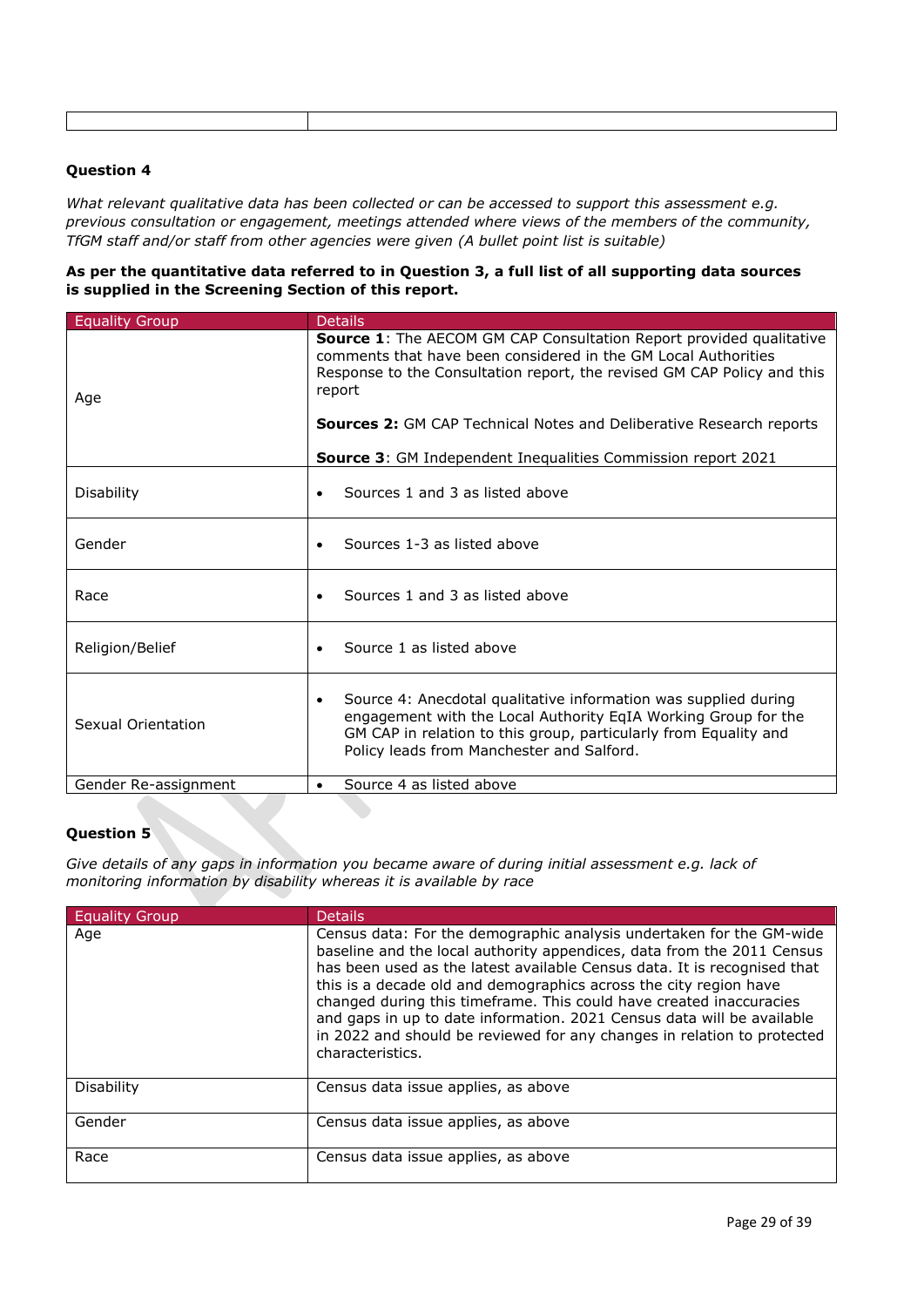| Religion/Belief      | Census data issue applies, as above                                                                                                                                                                                                                                                                                                                                                                                                            |
|----------------------|------------------------------------------------------------------------------------------------------------------------------------------------------------------------------------------------------------------------------------------------------------------------------------------------------------------------------------------------------------------------------------------------------------------------------------------------|
| Sexual Orientation   | Census data issue applies, as above<br>Anecdotal qualitative information and local insight from experienced<br>officers within the GM local authorities has been used to inform this<br>assessment.                                                                                                                                                                                                                                            |
| Gender Re-assignment | Gender identity is not covered within the 2011 Census data and so<br>quantified information about this characteristic group at a GM and local<br>level is limited. The 2021 Census addresses this and should be reviewed<br>to give a more up to date picture, when available.<br>Anecdotal qualitative information and local insight from experienced<br>officers within the GM local authorities has been used to inform this<br>assessment. |

*Evaluate the proposed activity against all the information and evidence you have assembled and make reasonable judgment as to whether the policy is likely to have significant negative consequences for a particular diverse group.*

*If the evidence you have collected does not indicate whether or not there is likely to be any differential adverse impact, you should think about why this is the case and review the available information within the next 6-12 months. (You will need to outline this in the monitoring section later.*

#### *Has the assessment revealed any adverse impact?*

| <b>Equality Group</b> |                                                      |
|-----------------------|------------------------------------------------------|
| Age                   | Yes                                                  |
| Disability            | Yes                                                  |
| Gender                | Yes                                                  |
| Race                  | Yes                                                  |
| Religion/Belief       | Yes                                                  |
| Sexual Orientation    | Unable to tell - but anecdotal evidence suggests Yes |
| Gender Re-assignment  | Unable to tell - but anecdotal evidence suggests Yes |

If the information gathered suggests there is no differential adverse impact for any of the six equality strands you do not need to complete question 7.

# **Question 7**

*If the assessment shows that the proposed activity is likely to have an adverse impact on particular group(s) you should consider other ways of implementing the activity which reduces or eliminates the adverse effect, or which better promote equality of opportunity*

#### *Have any changes been made to this policy to remove or reduce the potential for adverse impact?*

| <b>Equality Group</b> |     |
|-----------------------|-----|
| Age                   | Yes |
| Disability            | Yes |
| Gender                | Yes |
| Race                  | Yes |
| Religion/Belief       | Yes |
| Sexual Orientation    | Yes |
| Gender Re-assignment  | Yes |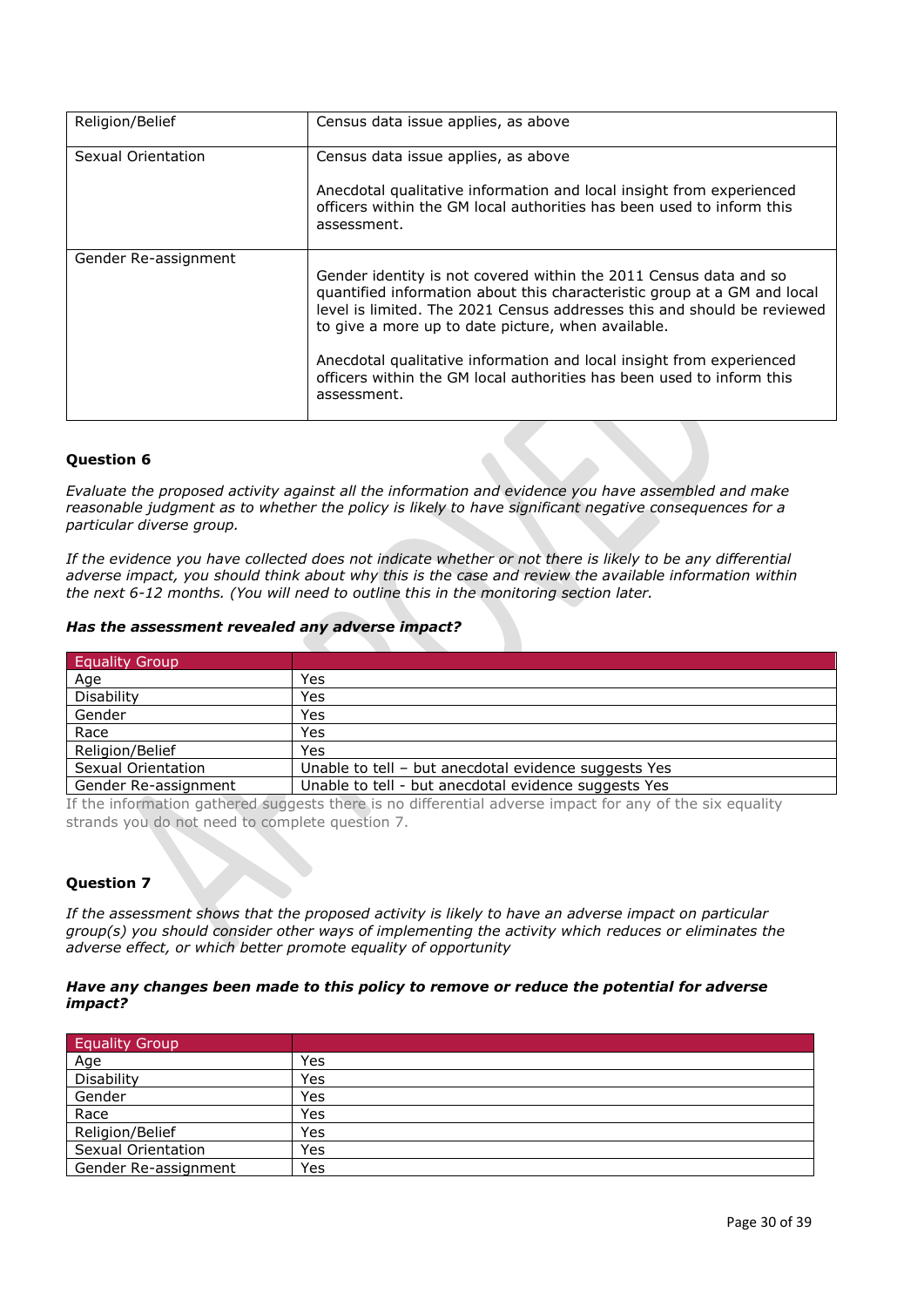The following table summarises how the proposed mitigations within the GM CAP Policy help to reduce the potential adverse impacts on protected characteristic groups.

| <b>Mitigation</b><br>measure | Details of mitigation in particular relation to<br><b>Equality considerations</b>                                                                                                                                                                                                                                                                                                                                                                                                                                                                                                                                                                                                                                                                                                                                                                                                                                                                                                                                                                                                  | <b>Changes post</b><br>consultation relevant to<br><b>EqlA</b>                                                                                                                                                                                                                                                                            | Age | Disability   | Pregnancy and maternity | Race | Religion | Sex | Gender Reassignment |
|------------------------------|------------------------------------------------------------------------------------------------------------------------------------------------------------------------------------------------------------------------------------------------------------------------------------------------------------------------------------------------------------------------------------------------------------------------------------------------------------------------------------------------------------------------------------------------------------------------------------------------------------------------------------------------------------------------------------------------------------------------------------------------------------------------------------------------------------------------------------------------------------------------------------------------------------------------------------------------------------------------------------------------------------------------------------------------------------------------------------|-------------------------------------------------------------------------------------------------------------------------------------------------------------------------------------------------------------------------------------------------------------------------------------------------------------------------------------------|-----|--------------|-------------------------|------|----------|-----|---------------------|
| Charge<br>exemptions         | Permanent exemptions are available that<br>ensure continued access to transport<br>options for those that need it and to fulfil<br>the duty to make reasonable adjustments under<br>section 20 Equality Act 2010.<br>The following exemptions are ones that<br>will impact on protected characteristics:<br>Community Minibuses - Those<br>$\bullet$<br>operating under a permit under<br>section 19 or section 22 of the<br>Transport Act (1985), issued by a<br>body designated by the Secretary of<br><b>State</b><br>Disabled passenger vehicles as<br>$\bullet$<br>classified by the DVLA tax<br>$class - vehicles$ (apart from<br>ambulances) used by organisations<br>providing transport for disabled<br>people.<br>Disabled Tax Class vehicles - Vehicles<br>$\bullet$<br>used by, or for the purposes of a<br>disabled person which are exempt<br>from vehicle tax, as defined by the<br>vehicle's DVLA Tax Class.<br>LGVs and minibuses adapted for a<br>$\bullet$<br>disabled user - with a substantial and<br>permanent adaptation and not used<br>for hire or reward | Addition to exemption<br>of LGVs and Minibuses<br>that are specifically<br>adapted as Disabled<br><b>User Vehicles</b>                                                                                                                                                                                                                    | x   | X            |                         |      |          | X   |                     |
|                              | Temporary exemptions to 31 <sup>st</sup> May 2023<br>are available for some vehicles. The<br>following ones will impact on protected<br>characteristics:<br>GM licensed Hackneys & PHVs<br>Coaches and buses not used on a<br>$\bullet$<br>registered bus service within GM.<br>LGVs licensed in GM<br>$\bullet$<br>Minibuses (excluding Community<br>$\bullet$<br>Minibuses, which benefit from a<br>permanent exemption).<br>Temporary exemptions to July 2022 for<br>buses operating on school bus contracts<br>that expire that month.                                                                                                                                                                                                                                                                                                                                                                                                                                                                                                                                         | Addition of temporary<br>exemption of both<br>Hackney and PHVs to<br>recover from the<br>financial effects of<br>Covid-19.<br>Clarification of<br>temporary exemption<br>period to be 12 months<br>after commencement of<br>the CAZ.<br>Short term exemption<br>of school buses where<br>the contract is due to<br>expire in July 2022 to | x   | $\mathsf{x}$ |                         | x    | X        | X   | $\mathbf{x}$        |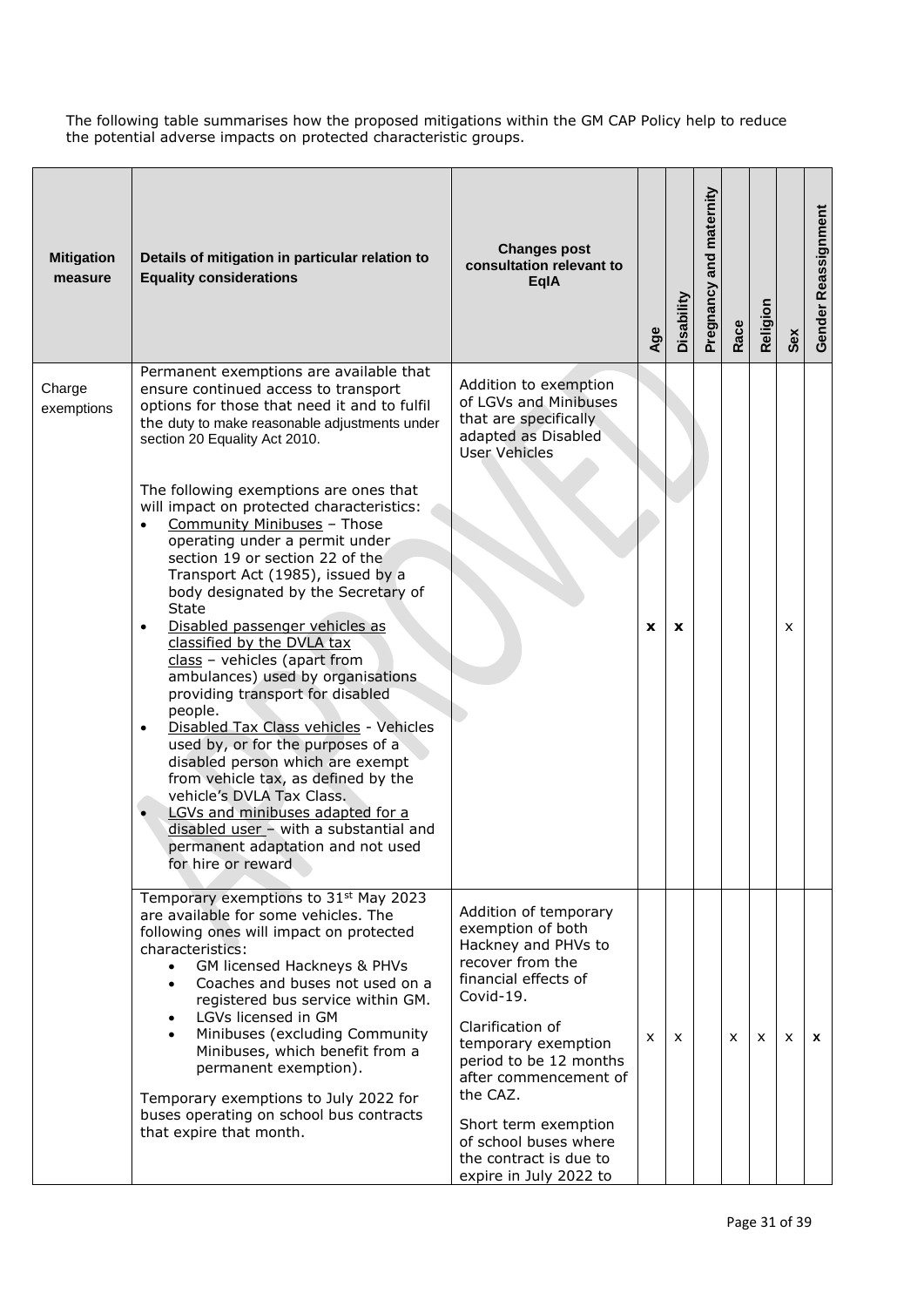| <b>Mitigation</b><br>measure        | Details of mitigation in particular relation to<br><b>Equality considerations</b>                                                                                                                                                                                                                                                                                                                                                                                                                                                                                                                                                                                                                                                                                                                                                                                                                                                                                    | <b>Changes post</b><br>consultation relevant to<br><b>EglA</b>                                                                                                                                                                                                                                                                                                                                                            | Age | Disability | Pregnancy and maternity | Race | Religion | Sex | Gender Reassignment |
|-------------------------------------|----------------------------------------------------------------------------------------------------------------------------------------------------------------------------------------------------------------------------------------------------------------------------------------------------------------------------------------------------------------------------------------------------------------------------------------------------------------------------------------------------------------------------------------------------------------------------------------------------------------------------------------------------------------------------------------------------------------------------------------------------------------------------------------------------------------------------------------------------------------------------------------------------------------------------------------------------------------------|---------------------------------------------------------------------------------------------------------------------------------------------------------------------------------------------------------------------------------------------------------------------------------------------------------------------------------------------------------------------------------------------------------------------------|-----|------------|-------------------------|------|----------|-----|---------------------|
|                                     |                                                                                                                                                                                                                                                                                                                                                                                                                                                                                                                                                                                                                                                                                                                                                                                                                                                                                                                                                                      | ensure continuity of<br>service.                                                                                                                                                                                                                                                                                                                                                                                          |     |            |                         |      |          |     |                     |
| Clean bus<br>fund                   | The Clean Bus Fund aims to mitigate<br>against potential financial impacts on bus<br>service providers, that could result in a<br>reduction in or increase in the cost of bus<br>services caused by the charging. This<br>should help maintain the supply and<br>affordability of these services.<br>Open to all registered operators with<br>$\bullet$<br>registered bus services operating in<br><b>GM</b><br>It will be available ahead of the CAZ to<br>$\bullet$<br>ensure that service providers can<br>avoid charges and can plan for impact<br>to their business.<br>Level of funding requested has<br>$\bullet$<br>increased since $OBC -$ indicating<br>greater emphasis on mitigating this<br>impact.<br>A grant of up to £16,000 is available<br>$\bullet$<br>to retrofit or replace a non-compliant<br>vehicle                                                                                                                                          | No change                                                                                                                                                                                                                                                                                                                                                                                                                 | X   | x          |                         |      | X        | X   |                     |
| Clean<br>Commercial<br>Vehicle Fund | The Clean Commercial Vehicle Fund will<br>offer businesses financial support in the<br>form of a lump sum grant OR access to<br>affordable finance to replace or retrofit<br>non-compliant vehicles, reducing the<br>impact of possible charges on their service<br>provision.<br>Eligible businesses include:<br>An entity registered with the Charity<br>$\bullet$<br>Commission (including being an active<br>charity and those excepted from<br>registration)<br>A social enterprise<br>$\bullet$<br>This financial support includes support to<br>retrofit or replace coaches and minibuses<br>(not on a registered bus service) which<br>should help to maintain the supply and<br>affordability of community transport.<br>Funding is targeted to support eligible<br>small and micro businesses, sole traders,<br>self-employed, charities, social enterprises<br>and individuals in GM.<br>Following consultation, the funding level<br>has been increased. | Proposed increases in<br>funds for replacement<br>of some vehicles to<br>reflect the market,<br>funding gap between<br>residual value of<br>existing vehicle and a<br>replacement cost and<br>economic impacts of<br>the Covid-19 pandemic<br>on the market.<br>Inclusion of retrofit<br>grants, in addition to<br>replacement grants for<br>LGVs and minibus to<br>reflect changing<br>availability of these<br>options. | X   | X          |                         |      |          | x   |                     |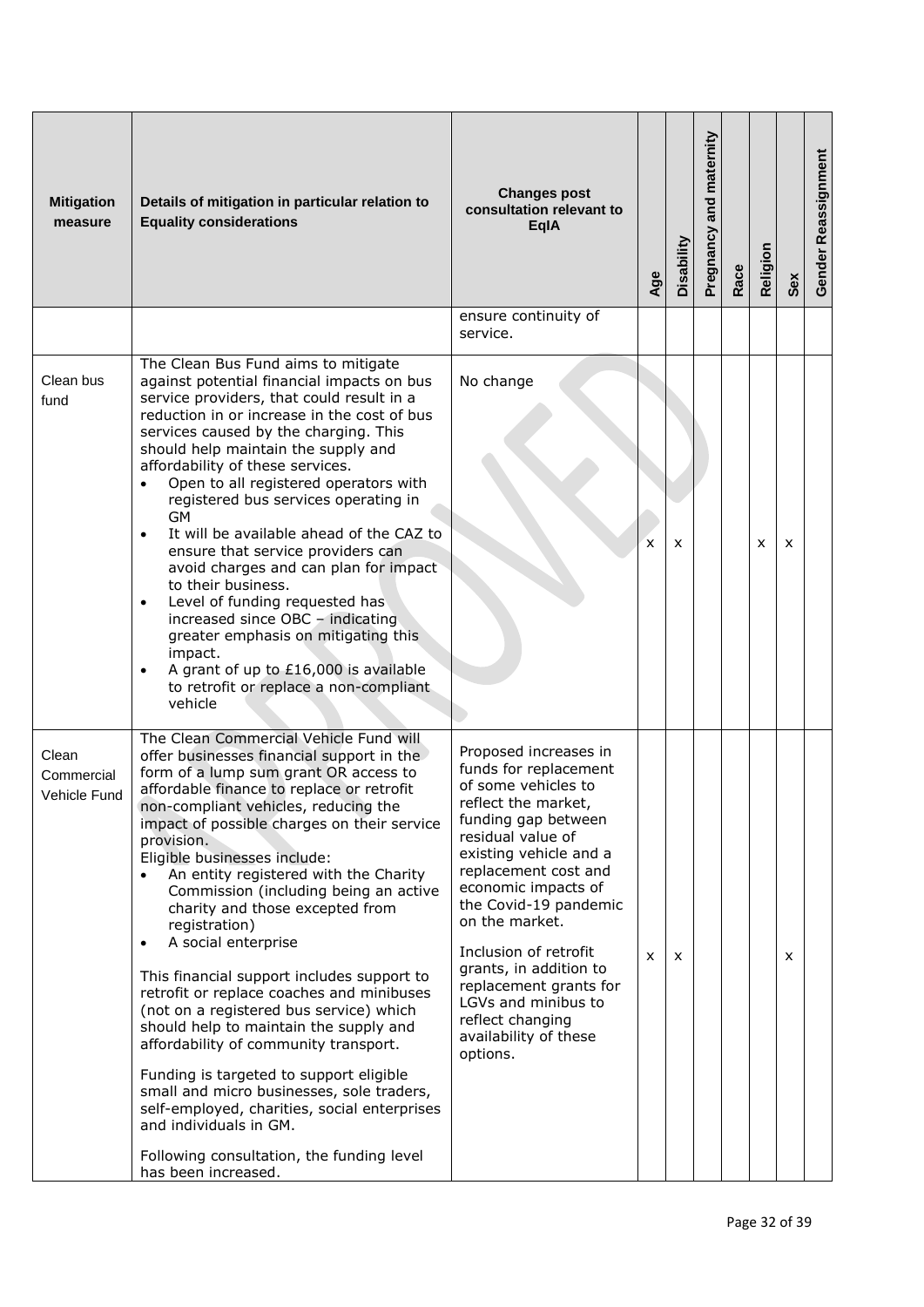| <b>Mitigation</b><br>measure                                  | Details of mitigation in particular relation to<br><b>Equality considerations</b>                                                                                                                                                                                                                                                                    | <b>Changes post</b><br>consultation relevant to<br><b>EalA</b>                                                                                                                                                                                                       | Age | Disability   | and maternity<br>Pregnancy | Race | Religion     | Sex                       | Gender Reassignment |
|---------------------------------------------------------------|------------------------------------------------------------------------------------------------------------------------------------------------------------------------------------------------------------------------------------------------------------------------------------------------------------------------------------------------------|----------------------------------------------------------------------------------------------------------------------------------------------------------------------------------------------------------------------------------------------------------------------|-----|--------------|----------------------------|------|--------------|---------------------------|---------------------|
| Clean Taxi<br>Fund                                            | The Clean Taxi Fund will provide funding<br>towards the retrofit of vehicles to meet<br>the GM CAZ emission standards, towards<br>the replacement of non-compliant vehicles<br>with compliant vehicles or towards<br>running costs when the compliant vehicle<br>acquired with GM CAP funds has also been<br>eligible for a Government plug-in grant | Inclusion of non-WAV<br>Hackneys in funding<br>eligibility<br>Increase in maximum<br>grant fund levels for<br>most Hackney and PHV<br>vehicle types<br>The funds do not<br>distinguish between<br>Hackney and PHV<br>vehicles, providing<br>parity across the trade. | x   | $\mathsf{x}$ |                            | x    | X            | $\boldsymbol{\mathsf{x}}$ | x                   |
| <b>Taxi Specific</b><br>Electric<br>Vehicle<br>Infrastructure | The provision of 40 rapid electric vehicle<br>charging points across GM, to be used<br>specifically by hackneys and PHVs.                                                                                                                                                                                                                            | No Change                                                                                                                                                                                                                                                            | x   | x            |                            | x    | $\mathsf{x}$ | $\boldsymbol{\mathsf{x}}$ |                     |

#### The potential residual, adverse impacts of the GM CAP on protected characteristic groups after these mitigation measures are put in place can be summarised as:

| Degree of adverse impact with<br>implementation of mitigating measures | Affordability         | Accessibility                |
|------------------------------------------------------------------------|-----------------------|------------------------------|
| Medium adverse impact                                                  | Sex (male<br>drivers) |                              |
| Low adverse impact                                                     | Race                  | Race                         |
|                                                                        | Religion              | Disability                   |
|                                                                        | Disability            | Age (young and older people) |
| Age (young                                                             |                       | Gender Reassignment          |
|                                                                        | and older<br>people)  | Sexual Orientation           |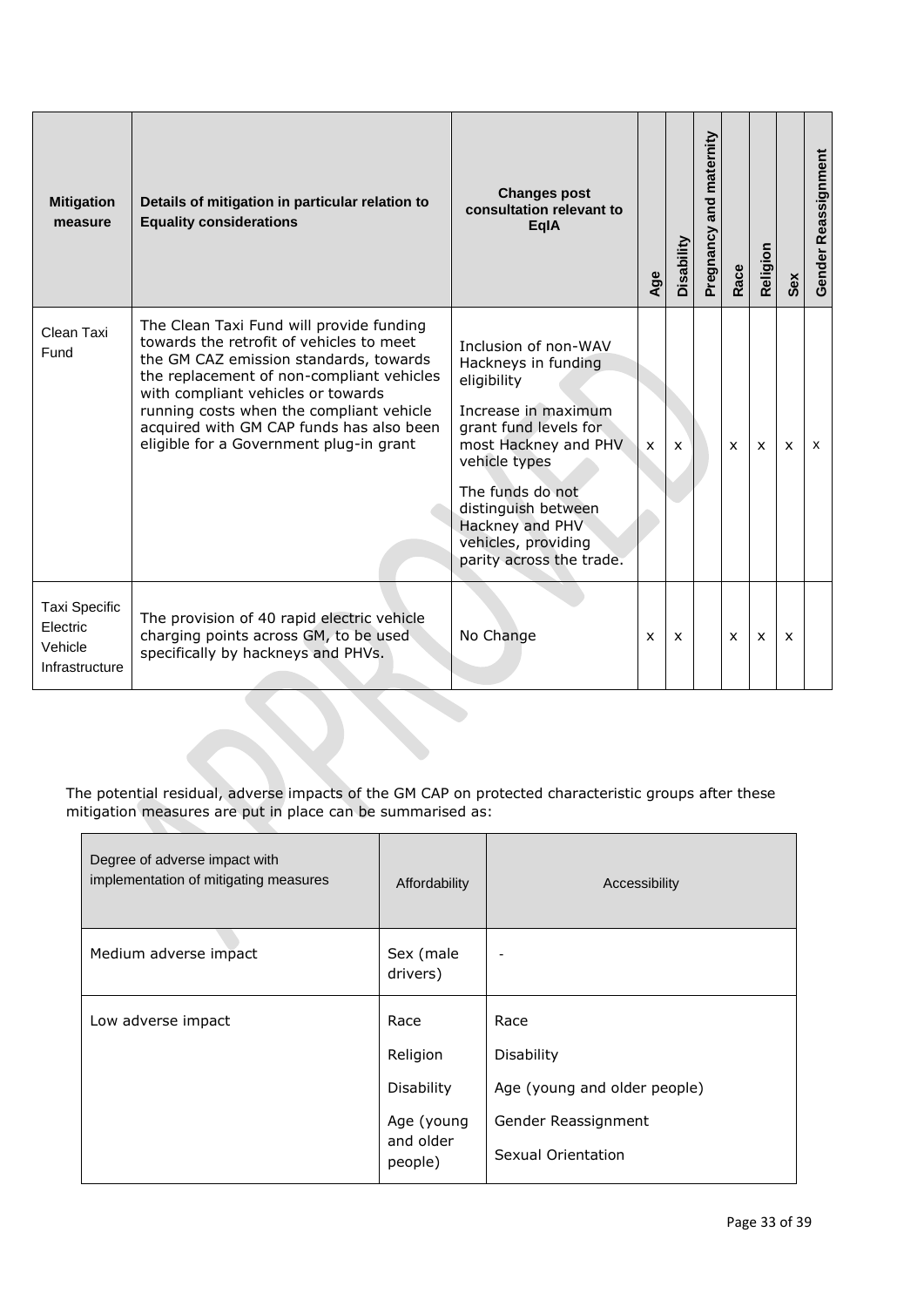*What consultation or engagement will take place with equality target groups? Give details.*

Consultation took place between 8 October and 3 December 2020<sup>13</sup>. A total of 4, 768 responses were received to the consultation from across and outside of GM. Members of the public made up 3,858 of the responses.

# **Part B**

# *Complete this section when consultation and research has been carried out*

#### *Question 9*

*Please summarise in the table below which groups or organisations were consulted with or included in the research. You should briefly record the outcomes of the consultation or research and state whether the results have been fed back to consultees.*

| Summarise who was                                                            | What were the outcomes of the                                             | Have the results         |  |  |
|------------------------------------------------------------------------------|---------------------------------------------------------------------------|--------------------------|--|--|
| consulted/involved in the research                                           | consultation? (Summarise their views                                      | been fed back to         |  |  |
| (internal and external) and what                                             | including any changes they proposed)                                      | the consultees?          |  |  |
| the nature of the work was                                                   |                                                                           |                          |  |  |
| A full consultation report has been prepared by AECOM and will be            |                                                                           | In progress $-$ the      |  |  |
| published in July (subject to local authority approval). The full report is  |                                                                           | AECOM GM CAP             |  |  |
|                                                                              | available at https://cleanairgm.com/technical-documents/ and describes    | Consultation             |  |  |
|                                                                              | the nature of the consultation, who responded to the consultation and the | Report and an            |  |  |
| feedback received.                                                           |                                                                           | accompanying GM          |  |  |
|                                                                              |                                                                           | <b>Local Authorities</b> |  |  |
|                                                                              | The GM response to the consultation findings are detailed in the GM Local | Response to the          |  |  |
| Authorities Response to the Consultation report, available at                | Consultation                                                              |                          |  |  |
| https://cleanairgm.com/technical-documents/.                                 | report will be                                                            |                          |  |  |
|                                                                              |                                                                           | published as part        |  |  |
| Equality impacts have been considered throughout the development of          | of Local Authority                                                        |                          |  |  |
| these reports, and the corresponding changes to the GM CAP Policy. The       | decision making.                                                          |                          |  |  |
| Equality subject matter expert from the GM CAP lead advisor team             |                                                                           |                          |  |  |
| reviewed all the responses to issues raised within the consultation and      |                                                                           |                          |  |  |
| assessed any changes to the GM CAP Policy from an equality perspective.      |                                                                           |                          |  |  |
| This resulted in the Equality Impact Evidence Report which informs this EqIA |                                                                           |                          |  |  |
| (See Appendx 1).                                                             |                                                                           |                          |  |  |

# **Question 10**

*As a result of this assessment and the available evidence collected, including consultation, state what changes are proposed to your activity.*

The changes to the GM CAP policy proposed since consultation that are relevant to protected characteristic groups are detailed in Question 7 above. Equality and socio-economic impacts have been considered throughout the development of the proposals and the changes should significantly mitigate any adverse affordability and accessibility impacts on protected characteristic groups highlighted in this report.

# **Question 11**

*Decide whether to progress the activity. If potential adverse impacts have been identified upon any equality target groups and still remain, please provide justification for its implementation.*

<sup>13</sup> <https://cleanairgm.com/clean-air-plans>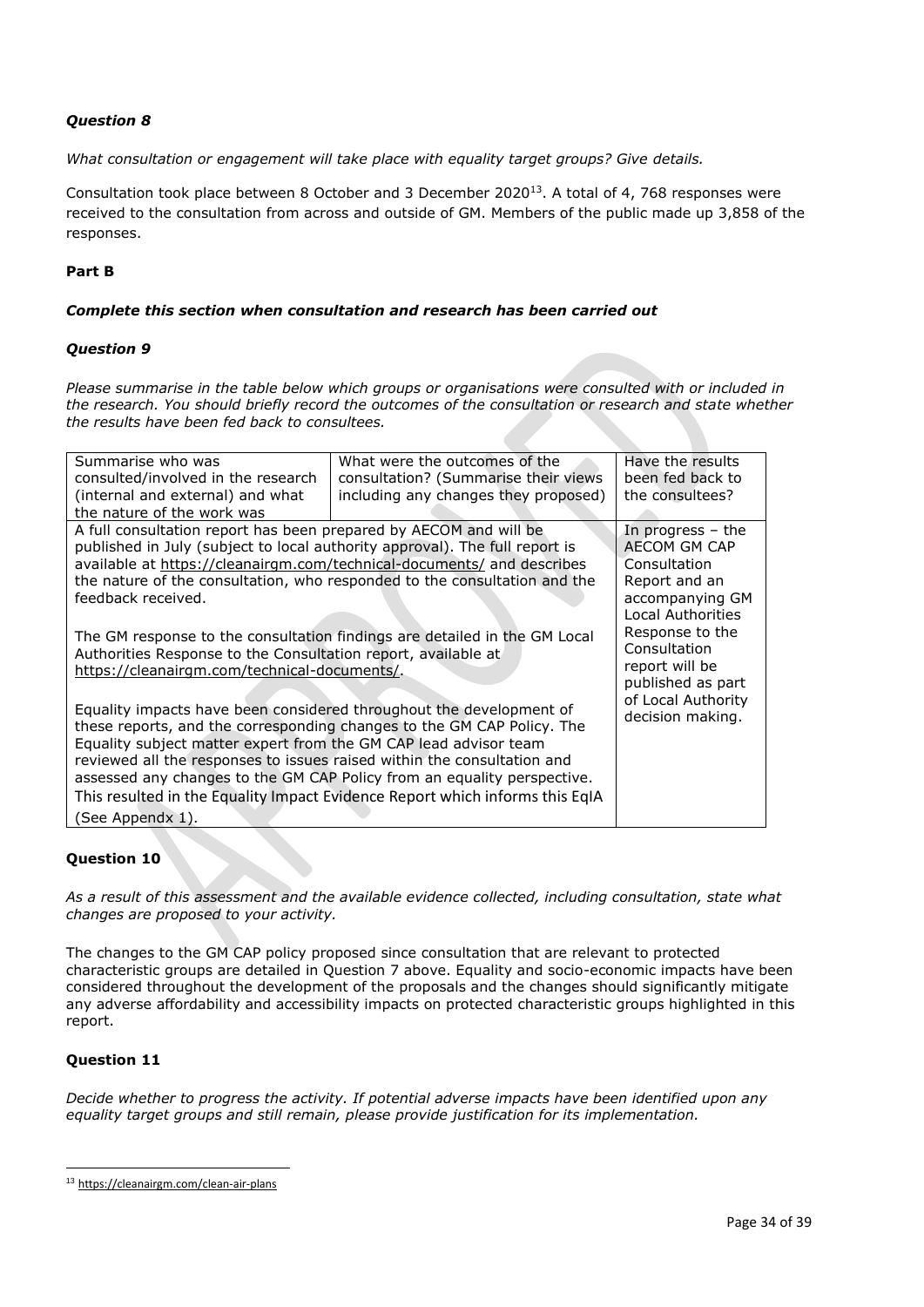#### Adopt.

*Adopt*

# to feel this benefit disproportionately. In addition, significant measures have been put in place to mitigate the potential residual adverse impacts that could result from the GM CAP on some of the protected characteristic groups. These are summarised below. The Equality impact assessment process has assessed the GM CAP in relation to indirect discrimination<sup>14</sup> under the Equality Act definition in section 19 on these groups. **Degree of adverse impact with implementation of mitigating measures Protected characteristic Mitigations and assessment of indirect discrimination** Medium adverse impact Sex (male drivers) All males in GM will benefit from the cleaner air resulting from the implementation of the CAZ. The mitigations disproportionately support males, as the % of drivers / owners of vehicles in scope for the GM CAZ charge that are male is significantly greater than 50%. The changes to mitigating measures post-consultation are significant, offering temporary exemptions to more vehicle types and increases to funds to reflect market conditions. It is important that those impacted by the CAZ charges have good understanding of and accessibility to the support available through the Funds and are fully aware of the wider package of exemptions and discounts available. On the basis that this is in place, it is concluded that there is no indirect discrimination in relation to males. Low adverse impact Race **IMPR** Improvements in air quality are likely to have a disproportionate benefit on more deprived neighbourhoods in GM. People of minority ethnic background are more likely to live in these areas of GM and are disproportionately more likely to experience benefits from improved air quality. The potential low adverse impact of the CAZ in relation to race, related to personal and business affordability, particularly in relation to PHV and Hackney drivers. The introduction of the temporary exemption across both hackney carriages and PHV post-consultation, as well as the Clean Taxi

As described in this assessment, GM has been directed by the Government to introduce a CAZ C and associated measures across the region with the overall aim to reduce harmful Nitrogen Dioxide (NO2) to within legal limit values in the "shortest possible time". There will be significant positive health benefits as a result of the CAZ for **the whole GM population, including people with protected characteristics**. Those who are younger, older, with a disability or long-term health condition, pregnant and / or from minority ethnic groups are likely

<sup>14</sup> where a provision criteria or practice puts a person with a protected characteristic at a particular disadvantage compared with a person that does not share that same characteristic and it cannot be shown to be a proportionate means of achieving a legitimate aim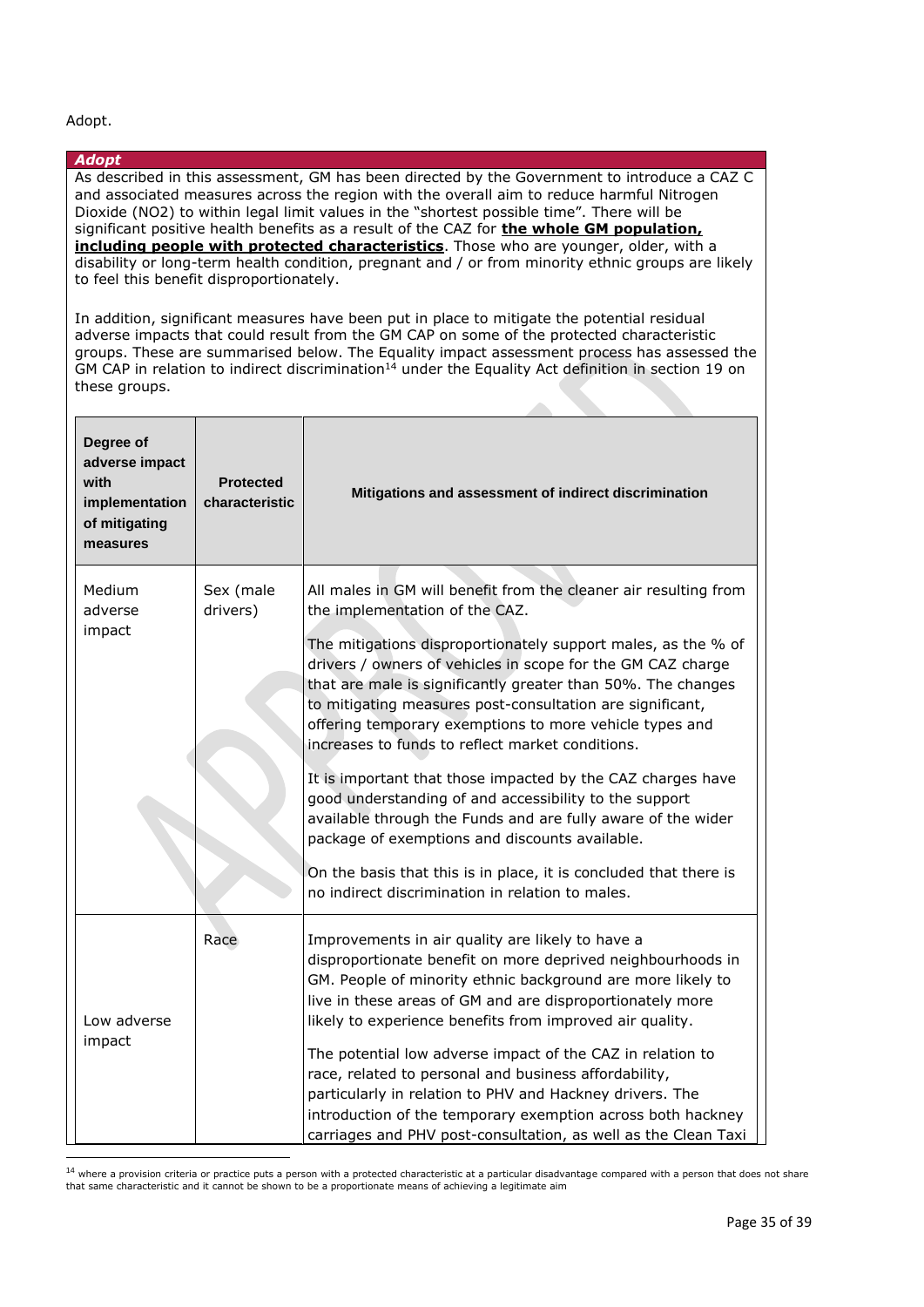|  |                   | Fund and access to vehicle finance all support the mitigation<br>of this potential risk.                                                                                                                                                                                                                                                                                                                                                          |
|--|-------------------|---------------------------------------------------------------------------------------------------------------------------------------------------------------------------------------------------------------------------------------------------------------------------------------------------------------------------------------------------------------------------------------------------------------------------------------------------|
|  |                   | The revised CAP policy does not distinguish between hackney<br>carriages and PHV in terms of mitigations available, with the<br>funding levels based on whether a vehicle is a Wheelchair<br>Accessible Vehicle (WAV) or not.                                                                                                                                                                                                                     |
|  |                   | It is important that those impacted by the CAZ charges have<br>good understanding of and accessibility to the support<br>available through the Funds and are fully aware of the wider<br>package of exemptions and discounts available.                                                                                                                                                                                                           |
|  |                   | On this basis, it is concluded that there is no indirect<br>discrimination in relation to race.                                                                                                                                                                                                                                                                                                                                                   |
|  | Religion          | Improvements in air quality are likely to have a<br>disproportionate benefit on more deprived neighbourhoods in<br>GM. People of minority faiths are more likely to live in these<br>areas of GM and are disproportionately more likely to<br>experience benefits from improved air quality.                                                                                                                                                      |
|  |                   | The potential low adverse impact of the CAZ in relation to<br>religion / belief related to personal and business affordability,<br>particularly in relation to PHV and Hackney drivers of Muslim<br>faith and LGV drivers, including Jewish drivers of LGVs in<br>Salford. The temporary exemption, as well as the Clean Taxi<br>and Commercial Vehicle Funds and access to vehicle finance<br>all support the mitigation of this potential risk. |
|  |                   | It is important that those impacted by the CAZ charges have<br>good understanding of and accessibility to the support<br>available through the Funds and are fully aware of the wider<br>package of exemptions and discounts available.                                                                                                                                                                                                           |
|  |                   | On this basis, it is concluded that there is no indirect<br>discrimination in relation to religion.                                                                                                                                                                                                                                                                                                                                               |
|  | <b>Disability</b> | People with certain disabilities or long-term health conditions<br>will benefit disproportionately from improved air quality.                                                                                                                                                                                                                                                                                                                     |
|  |                   | However, due to higher reliance on community transport, PHV<br>/ Hackney carriages and public transport, there is a low level of<br>residual risk in relation to accessibility to places of education,<br>employment, health support, social activities and worship.                                                                                                                                                                              |
|  |                   | Significant measures have been put in place, such as funding,<br>exemptions and discounts that should mitigate the risk that a<br>change in availability of transport services will happen as a<br>result of the GM CAZ that leads to accessibility or cost issues<br>for those with disabilities or health conditions.                                                                                                                           |
|  |                   | In addition, higher levels of funding for WAV PHVs and Hackney<br>Carriages have been put in place, as well as permanent                                                                                                                                                                                                                                                                                                                          |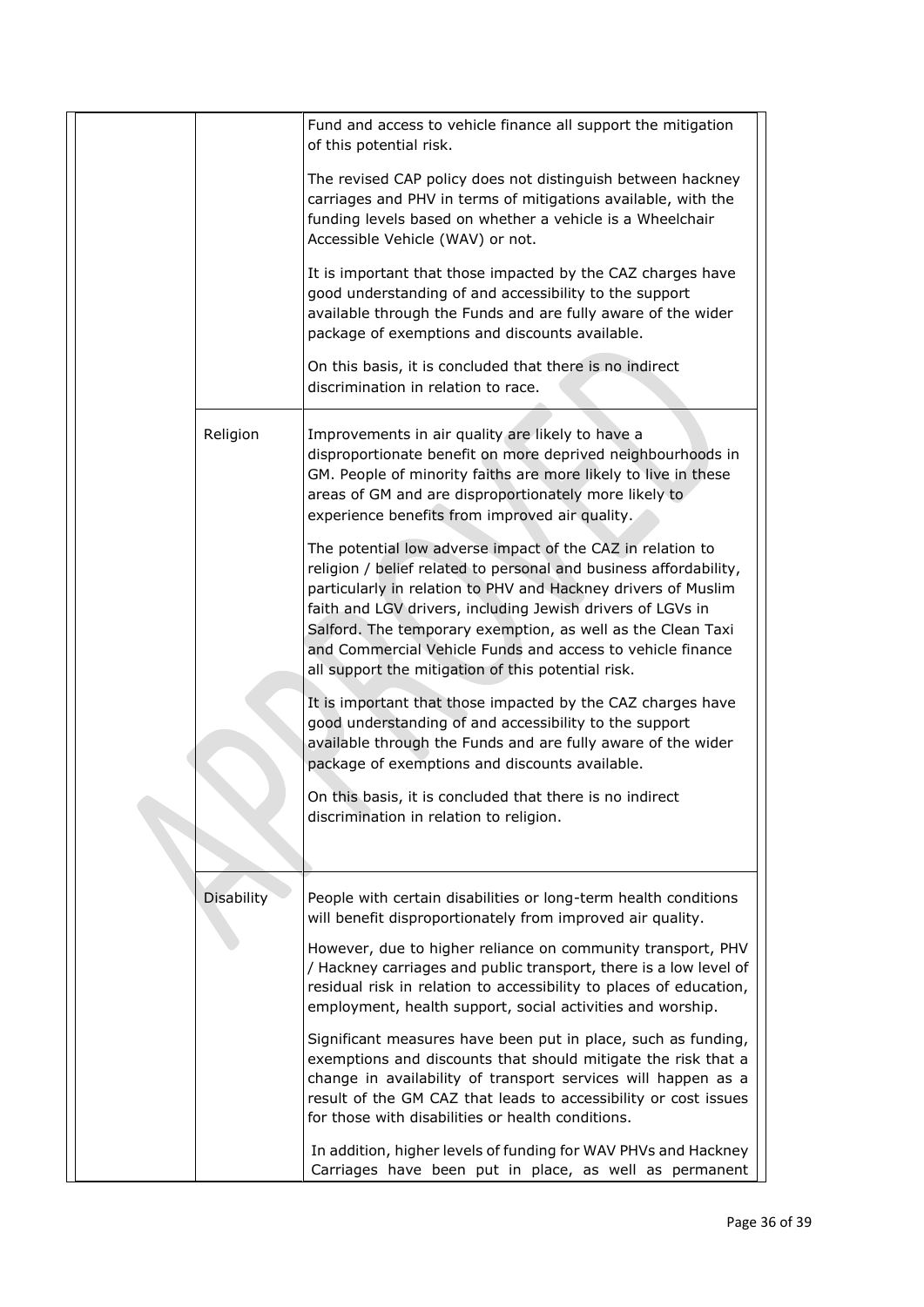|                             | exemptions for Disabled passenger vehicles as classified<br>by the DVLA tax class, Disabled Tax Class vehicles and LGVs<br>and minibuses adapted for a disabled user to help to mitigate<br>any accessibility or cost impact.                                                                                                                                                                                                                                       |
|-----------------------------|---------------------------------------------------------------------------------------------------------------------------------------------------------------------------------------------------------------------------------------------------------------------------------------------------------------------------------------------------------------------------------------------------------------------------------------------------------------------|
|                             | As a result, it is concluded that there is no indirect<br>discrimination in relation to people with disability.                                                                                                                                                                                                                                                                                                                                                     |
| Age                         | Older and younger people will benefit disproportionately from<br>improved air quality.                                                                                                                                                                                                                                                                                                                                                                              |
|                             | However, due to higher reliance on public transport,<br>community transport and PHV / Hackney carriages, there is a<br>low level of residual risk in relation to accessibility to places of<br>education, employment, health support, social activities and<br>worship.                                                                                                                                                                                             |
|                             | Significant measures have been put in place, such as funding,<br>exemptions and discounts that should mitigate the risk that a<br>change in availability of transport services leads to<br>accessibility issues for older or younger people.                                                                                                                                                                                                                        |
|                             | There is a potential low adverse impact of the CAZ in relation<br>to older people related to personal and business affordability,<br>particularly for older people with non-compliant vehicles for<br>whom upgrade does not seem a viable option. The Clean<br>Funds mitigates this risk, with options for both retrofit and<br>replacement for many vehicle types.                                                                                                 |
|                             | As a result, it is concluded that there is no indirect<br>discrimination in relation to younger or older people.                                                                                                                                                                                                                                                                                                                                                    |
| Sexual<br>Orientation       | People of all sexual orientations will benefit from the air<br>quality improvements that will result of the GM CAZ.<br>However, there is anecdotal evidence to suggest that LGBTQ<br>communities are more likely to access taxi services in order<br>to safely access services and particularly the night-time<br>economy in the city centre. This group could therefore be<br>disproportionately impacted by changes in service or cost as<br>a result of the CAZ. |
|                             | Significant measures have been put in place, such as funding,<br>exemptions and discounts that should mitigate the risk that a<br>change in availability of transport services will happen as a<br>result of the GM CAZ that leads to accessibility or cost issues<br>for the LGBTQ community.                                                                                                                                                                      |
|                             | As a result, it is concluded that there is no indirect<br>discrimination in relation to this group.                                                                                                                                                                                                                                                                                                                                                                 |
| Gender<br>Reassign-<br>ment | However, there is anecdotal evidence to suggest that<br>transgender communities are more likely to access taxi<br>services in order to safely access services and particularly the                                                                                                                                                                                                                                                                                  |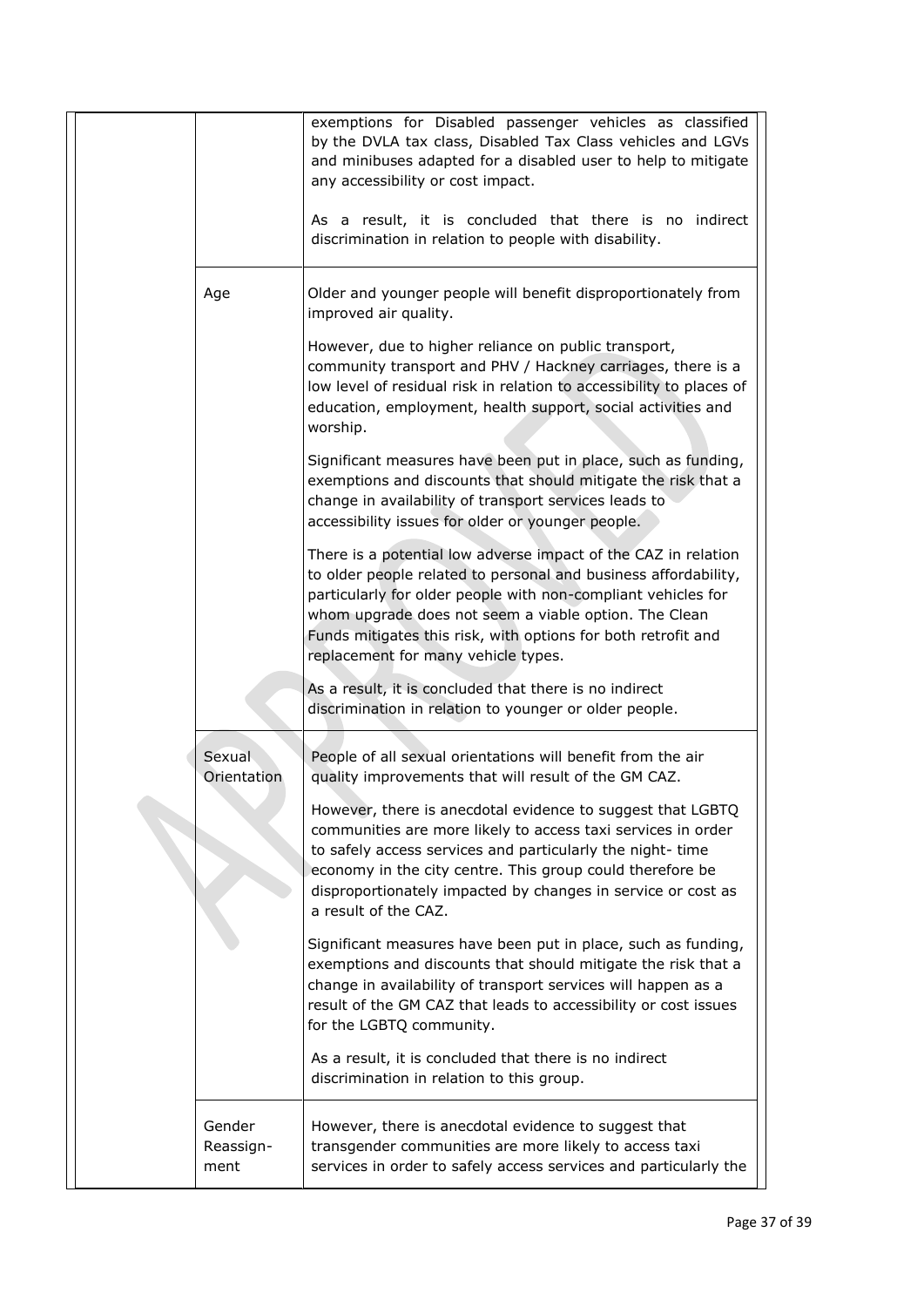| night- time economy in the city centre. This group could<br>therefore be disproportionately impacted by changes in<br>service or cost as a result of the CAZ.                                                                                                                                        |
|------------------------------------------------------------------------------------------------------------------------------------------------------------------------------------------------------------------------------------------------------------------------------------------------------|
| Significant measures have been put in place, such as funding,<br>exemptions and discounts that should mitigate the risk that a<br>change in availability of transport services will happen as a<br>result of the GM CAZ that leads to accessibility or cost issues<br>for the transgender community. |
| As a result, it is concluded that there is no indirect<br>discrimination in relation to this group.                                                                                                                                                                                                  |

The response to Question 11 in Section 1 of this report highlights mitigations that should be considered to further address the residual adverse impacts namely, increasing the accessibility of vulnerable groups to the Funding, Exemptions and Discounts.

In addition, Question 13 below details the proposed approach to monitoring of the potential equality impacts, both positive and negative. It is important that a rigorous approach to this is adopted to ensure that any unintended impacts on protected characteristics are picked up early and so that interventions can be quickly put in place to minimise these. With the removal of the Hardship Fund from the package of measures and the fact that most of the GM local authorities include socio-economic deprivation / low income as a characteristic within their equality impact assessments, monitoring of the impact of the CAZ on economically vulnerable individuals and businesses will be particularly important. Involvement of the ten local authorities in this, to pick up local intelligence and insights will be key.

On this basis, it is recommended that the GM CAP Policy is adopted.

# **Question 12**

*Will the changes planned ensure that adverse impact is:*

| Legal? (Not discriminatory, under anti-<br>discriminatory legislation) | Yes |
|------------------------------------------------------------------------|-----|
| Intended?                                                              | Yes |
| Low impact?                                                            | Yes |

#### **Question 13**

*How will this activity be monitored and evaluated after full implementation? Give details*

A GM CAP Monitoring and Evaluation Plan will form an annex to the Full Business Case for the GM CAP. Responsibility for monitoring the impacts on protected characteristic groups highlighted in this assessment, will sit within the Monitoring and Evaluation (M & E) Plan.

The ten local authority local authority EqIA provide further detail on any specific monitoring and review processes that will be put in place to monitor the equality impacts of the GM CAP at a local level.

#### **Question 14**

*Publishing the summary of the results of the EQIA helps TfGM to share information with members of the public and other stakeholders. Is there any reason why this Impact Assessment cannot be published? If so, please explain why?*